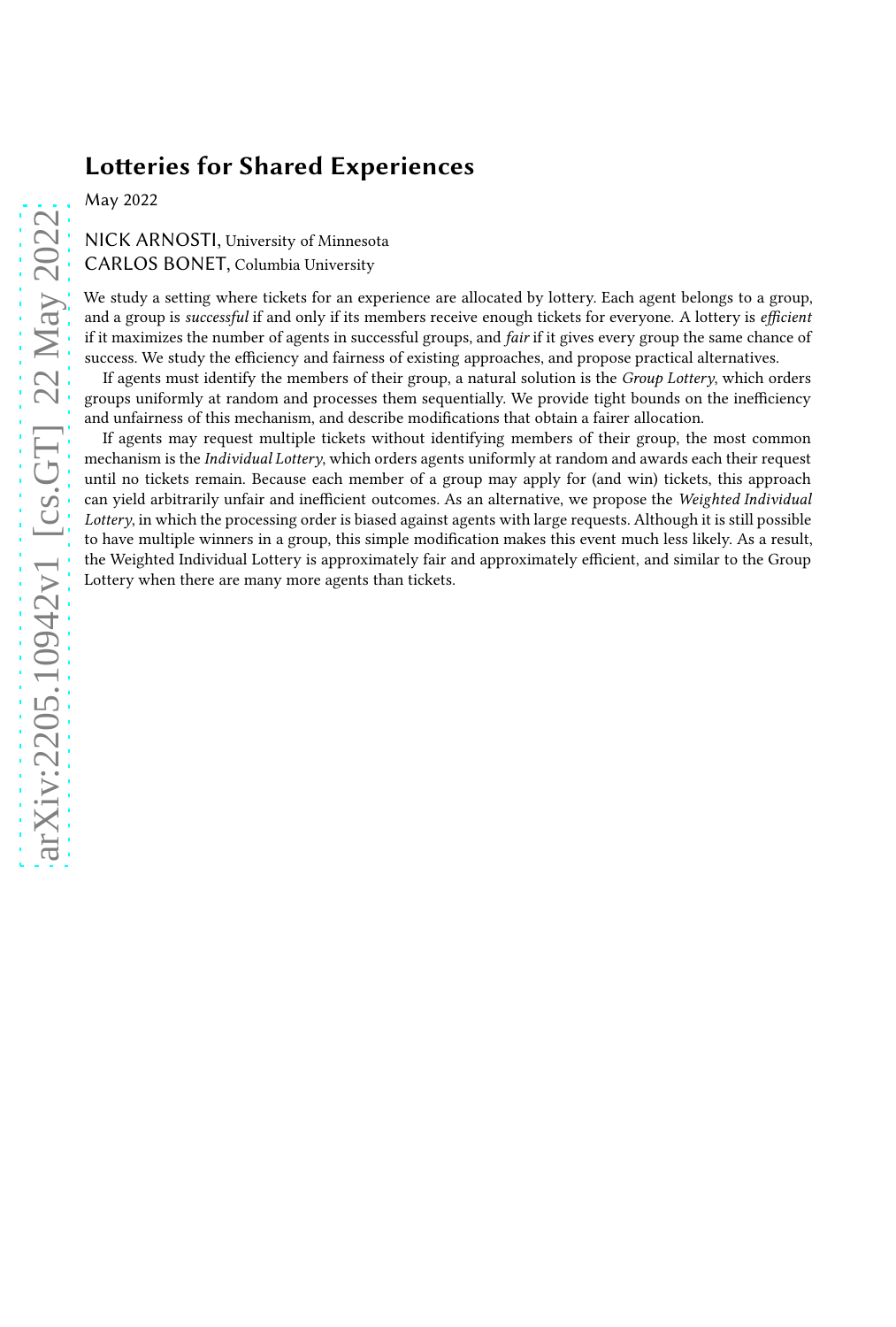#### 1 INTRODUCTION

#### 1.1 Motivation

Although matching models often assume that agents care only about their own allocation, there are many scenarios where people also care about the allocation received by their friends or family members. For example, couples entering residency may wish to be matched to programs in the same region, siblings may wish to attend the same school, and friends may want to share a hiking trip. Practitioners often employ ad-hoc solutions in an effort to accommodate these preferences.

This paper studies a special case of this problem, in which there are multiple copies of a homogeneous good. Each agent belongs to a group, and is successful if and only if members of her group receive enough copies for everyone in the group. Examples of such settings include:

- American Diversity Visa Lottery. Each year 55,000 visas are awarded to citizens of eligible countries. Applicants are selected by lottery. Recognizing that families want to stay together, the state department grants visas to eligible family members of selected applicants.<sup>[1](#page-1-0)</sup>
- Big Sur Marathon. Many popular marathons limit the number of entrants and use a lottery to select applicants. The Big Sur Marathon uses several lotteries for different populations (i.e. locals, first-timers, and returning runners from previous years). One of these is a "Groups and Couples" lottery which "is open for groups of from 2-15 individuals, each of whom want to run the Big Sur Marathon but only if everyone in the group is chosen." In 2020, 702 tickets were claimed by [2](#page-1-1)36 successful groups selected from 1296 applicants.<sup>2</sup>
- Hiking Permits on Recreation.gov. Many parks use a permit system to limit the number of hikers on popular trails. For example, the permits to hike Half Dome in Yosemite National Park are awarded through a pre-season lottery, as well as daily lotteries.[3](#page-1-2) To enable applicants to hike with friends and family, each applicant is allowed to apply for up to six permits.
- Discounted Broadway Tickets. Many popular Broadway shows hold lotteries for discounted tickets. While some people may be happy going to a Broadway show alone, most prefer to share the experience with others. Recognizing this fact, theaters typically allow each applicant to request up to two tickets. On the morning of the show, winners are selected and given the opportunity to purchase the number of tickets that they requested.

Inspired by the last application, in the rest of the paper we will refer to a copy of the homogeneous good as a 'ticket'.

The settings above present several challenges. First and foremost, the designer must prevent individuals from submitting multiple applications. In high-stakes environments such as the diversity visa lottery, this can be accomplished by asking applicants to provide government identification as part of their application. In applications with lower stakes, this is frequently accomplished by tying each application to an e-mail address, phone number, or social media account. The effectiveness of this approach will vary across settings. If the designer is concerned that individuals may be submitting multiple applications, then this concern should be addressed before anything else. In this paper, we assume that the designer has a way to identify each individual, and verify that nobody has submitted duplicate applications.

A second challenge is that designers do not know who belongs to each group. One solution is to ask applicants to identify members of their group in advance. While this is done for the diversity

<span id="page-1-0"></span> $^1$ Details of the 2022 Diversity Immigrant Visa Program are available at [https://travel.state.gov/content/dam/visas/Diversity-](https://travel.state.gov/content/dam/visas/Diversity-Visa/DV-Instructions-Translations/DV-2022-Instructions-Translations/DV-2022-Instructions-and-FAQs_English.pdf)[Visa/DV-Instructions-Translations/DV-2022-Instructions-Translations/DV-2022-Instructions-and-FAQs\\_English.pdf.](https://travel.state.gov/content/dam/visas/Diversity-Visa/DV-Instructions-Translations/DV-2022-Instructions-Translations/DV-2022-Instructions-and-FAQs_English.pdf)

<span id="page-1-1"></span><sup>&</sup>lt;sup>2</sup>More information about the 2020 Big Sur Marathon Drawing is available at [https://www.bigsurmarathon.org/random](https://www.bigsurmarathon.org/random-drawing-results-for-the-2020-big-sur-marathon/)[drawing-results-for-the-2020-big-sur-marathon/](https://www.bigsurmarathon.org/random-drawing-results-for-the-2020-big-sur-marathon/)

<span id="page-1-2"></span><sup>3</sup>More information available at<https://www.nps.gov/yose/planyourvisit/hdpermits.htm>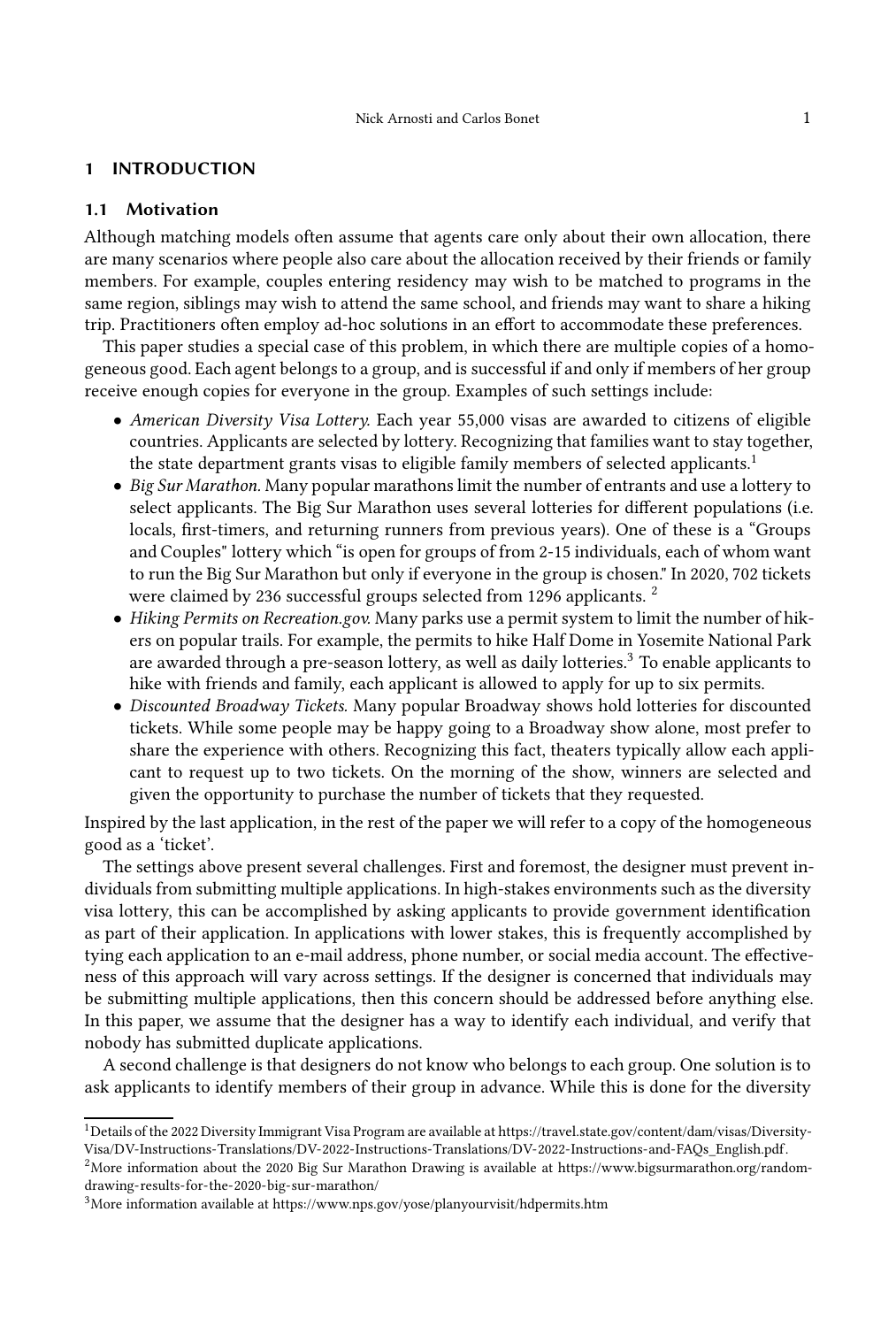visa lottery and for affordable housing lotteries, it can be quite cumbersome. It requires additional effort from applicants, which may be wasted if their applications are not selected. In addition, to ensure that applicants do not submit false names, when awarding tickets the designer must verify that the identity of each recipient matches the information on the application form. Perhaps for these reasons, many designers opt for a simpler interface which allows applicants to specify how many tickets they wish to receive, but does not ask them to name who these tickets are for.

Motivated by these observations, we study two types of mechanisms: "direct" mechanisms which ask applicants to identify members of their group, and mechanisms which only ask each applicant to specify a number of tickets requested. In the former case, the most natural approach is to place groups in a uniformly random order, and sequentially allocate tickets until no more remain. This procedure, which we refer to as the *Group Lottery*, is used, for example, to allocate affordable housing in New York City. In the latter case, an analogous procedure is often used: applicants are processed in a uniformly random order, with each applicant given the number of tickets that they requested until no tickets remain. We call this mechanism the Individual Lottery, and variants of it are used in all of the applications listed above.<sup>[4](#page-2-0)</sup>

#### 1.2 Concerns with existing approaches

Although the Individual Lottery and the Group Lottery seem natural and are used in practice, they each have flaws. In the Individual Lottery, each member of a group can submit a separate application. This is arguably arguably *unfair*, as members of large groups might have a much higher chance of success than individual applicants. In addition, the Individual Lottery may be inefficient. One reason for this is that there is no penalty for submitting a large request, so some individuals may ask for more tickets than their group needs.<sup>[5](#page-2-1)</sup> Even if this does not occur, multiple members of a group might apply and win tickets, resulting in some of these tickets going to waste.

Anecdotally, we see strong evidence of groups with multiple winners in the Big Sur Marathon lottery. Although the information page suggests that "a single, designated group leader enters the drawing on behalf of the group," in 2019, the lottery winners included two teams titled "Taylor's" (with leaders Molly Taylor and Amber Taylor, respectively), as well as a team titled "What the Hill?" and another titled "What the Hill?!"<sup>[6](#page-2-2)</sup>. These examples suggest that groups are (rationally) not abiding by the recommendation that only one member enter the lottery, and that some groups are receiving more tickets than needed.

The instruction that only one member of each group should apply to the Big Sur Marathon lottery suggests that the organizers intended to implement a Group Lottery. Although the Group Lottery overcomes some of the issues described above, it is also not perfectly fair nor perfectly efficient. This is because when only a few tickets remain, (i) small groups still have a chance of success while large groups do not, and (ii) these tickets may be wasted if the next group to be

<span id="page-2-0"></span><sup>4</sup>Recreation.gov goes into great detail about the algorithm used to generate a uniform random order of applicants [\(https://](https://www.recreation.gov/lottery/how-they-work) [www.recreation.gov/lottery/how-they-work\)](https://www.recreation.gov/lottery/how-they-work), while the FAQ for the Diversity Visa Lottery notes, "a married couple may each submit a DV Lottery application and if either is selected, the other would also be entitled to a permanent resident card" [\(https://www.dv-lottery.us/faq/\)](https://www.dv-lottery.us/faq/).

<span id="page-2-1"></span><sup>5</sup>Applicants are very aware of this. One of the authors received an e-mail from the organizer of a Half Dome trip who noted, "It costs nothing extra to apply for 6 spots. If you do win, you might as well win big!" Meanwhile, a guide about the lottery for the Broadway show Hamilton advises, "You can enter the lottery for either one or two seats. Always enter it for two. A friend you bring to Hamilton will be a friend for life" [\(https://www.timeout.com/newyork/theater/hamilton](https://www.timeout.com/newyork/theater/hamilton-lottery)[lottery\)](https://www.timeout.com/newyork/theater/hamilton-lottery).

<span id="page-2-2"></span><sup>6</sup>More information about the drawing can be found at [https://web.archive.org/web/20200407192601/https://www.](https://web.archive.org/web/20200407192601/https://www.bigsurmarathon.org/drawing-info/) [bigsurmarathon.org/drawing-info/.](https://web.archive.org/web/20200407192601/https://www.bigsurmarathon.org/drawing-info/) The list of groups awarded in 2019 is available at [http://www.bigsurmarathon.org/](http://www.bigsurmarathon.org/wp-content/uploads/2018/07/Group-Winners-for-Website.pdf) [wp-content/uploads/2018/07/Group-Winners-for-Website.pdf](http://www.bigsurmarathon.org/wp-content/uploads/2018/07/Group-Winners-for-Website.pdf)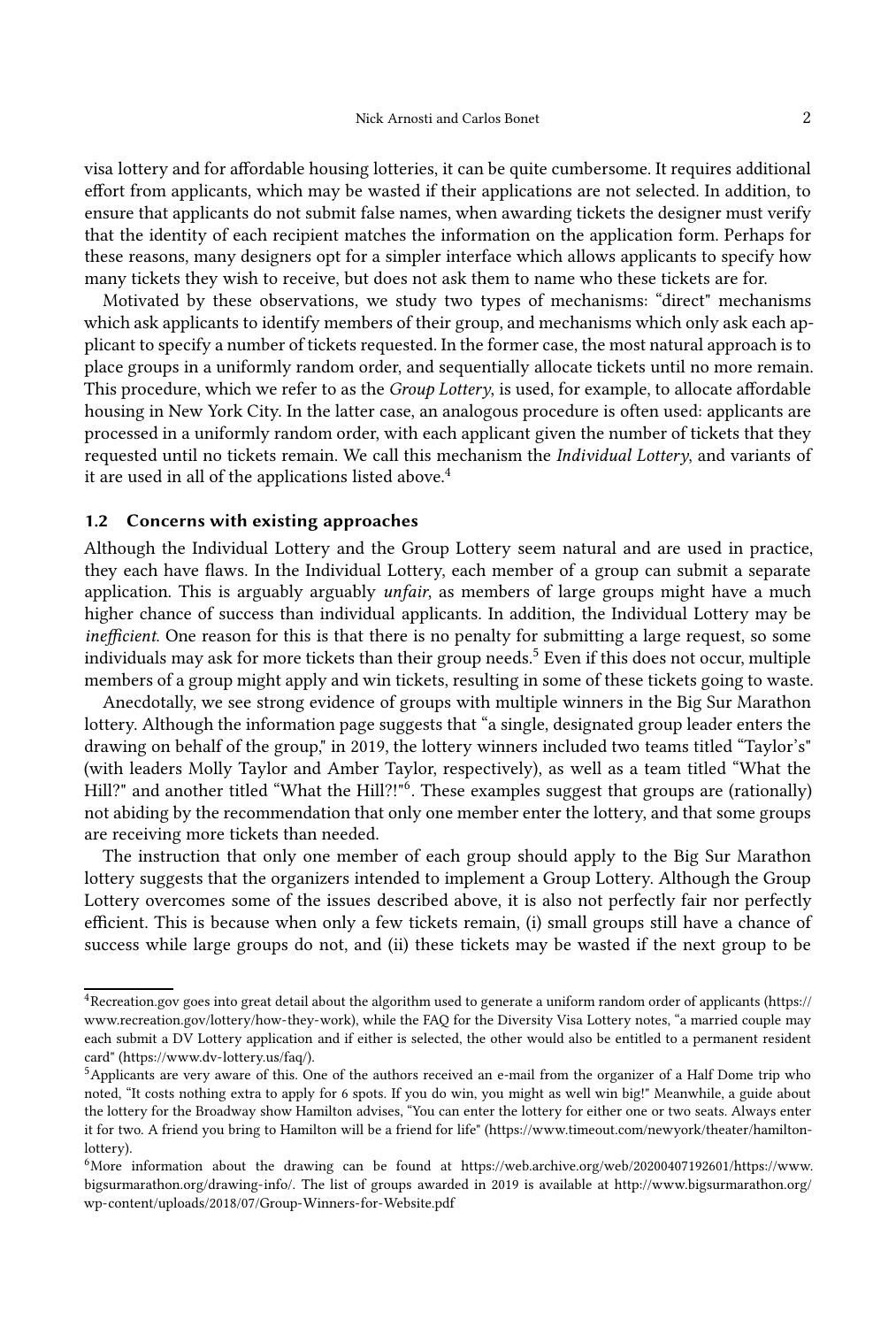processed is large. Because these issues arise only at the end of the allocation process, one might hope that the resulting allocation will not be too unfair or inefficient.

Our first contribution is to quantify the unfairness and inefficiency of these mechanisms. While the fairness and efficiency of the Individual Lottery suffer when everyone from a group applies, how bad can the problem be? And is the intuition that the Group Lottery is approximately fair and efficient correct? Our answers to these questions are "very bad", and "yes," respectively. Although neither mechanism is perfectly fair or efficient, there is a large qualitative and quantitative difference between them. Our second contribution is to identify modifications to each algorithm which use the same user interfaces but offer improved fairness and/or efficiency. We elaborate on these contributions below.

# 1.3 Overview of Model and Results

We consider a model with  $k$  identical tickets. The set of agents is partitioned into a set of groups, and agents have dichotomous preferences: an agent is successful if and only if members of her group receive enough tickets for everyone in the group. We treat the group structure as private information, unknown to the designer. Because there are only  $k$  tickets, there can be at most  $k$ successful agents. We define the efficiency of a lottery allocation to be the expected number of successful agents, divided by k. If this is at least  $\beta$ , then the allocation is  $\beta$ -efficient. A lottery allocation is fair if each agent has the same success probability, and  $\beta$ -fair if for any pair of agents, the ratio of their success probabilities is at least  $\beta$ .

Given these definitions, we seek lottery allocations that are both approximately efficient and approximately fair. Although this may be unattainable if groups are large, in many cases group sizes are much smaller than the total number of tickets. We define a family of instances characterized by two parameters,  $\kappa$  and  $\alpha$ . The parameter  $\kappa$  bounds the ratio of group size to total number of tickets, while  $\alpha$  bounds the supply-demand ratio. For any  $\kappa$  and  $\alpha$ , we provide worst-case performance guarantees in terms of efficiency and fairness.

We first consider a scenario where applicants can identify each member of their group. Here, the mechanism typically used is the Group Lottery. We show in Proposition [1](#page-8-0) that this mechanism incentivizes agents to truthfully report their groups. Moreover, Theorem [1](#page-9-0) establishes that the Group Lottery is  $(1 - \kappa)$ -efficient and  $(1 - 2\kappa)$ -fair. It is not perfectly efficient, as tickets might be wasted if the size of the group being processed exceeds the number of remaining tickets. It is not perfectly fair, since once only a few tickets remain, a large group can no longer be successful, but a small group can. Proposition [9](#page-27-0) shows that this guarantee is tight.

Could there be a mechanism with stronger performance guarantees than the Group Lottery? Proposition [3](#page-10-0) establishes the limits of what can be achieved. Specifically, it says that there always exists an allocation  $\pi$  that is  $(1 - \kappa)$ -efficient and fair, but for any  $\epsilon > 0$ , there are examples where any allocation that is  $(1 - \kappa + \epsilon)$ -efficient is not even  $\epsilon$ -fair. To show the existence of the random allocation  $\pi$ [, we use a generalization of the Birkhoff-von Neumann theorem proved by](#page-19-0) Nguyen et al. [\[2016\]](#page-19-0). By awarding groups according to the allocation  $\pi$ , we can obtain a mechanism that attains the best possible performance guarantees. Therefore, the  $2\kappa$  loss in fairness in the Group Lottery can be thought of as the "cost" of using a simple procedure that orders groups uniformly, rather than employing a Birkhoff-von Neumann decomposition to generate the allocation  $\pi$ .

In many applications, developing an interface that allows applicants to list their group members may be too cumbersome. This motivates the study of a second scenario, where applicants are only allowed to specify the number of tickets they need. The natural mechanism in this setting is the Individual Lottery. Unfortunately, Theorem [2](#page-12-0) establishes that the Individual Lottery may lead to arbitrarily inefficient and unfair outcomes. It is perhaps not surprising that the Individual Lottery will be inefficient if agents request more tickets than needed, or if each agent has a large chance of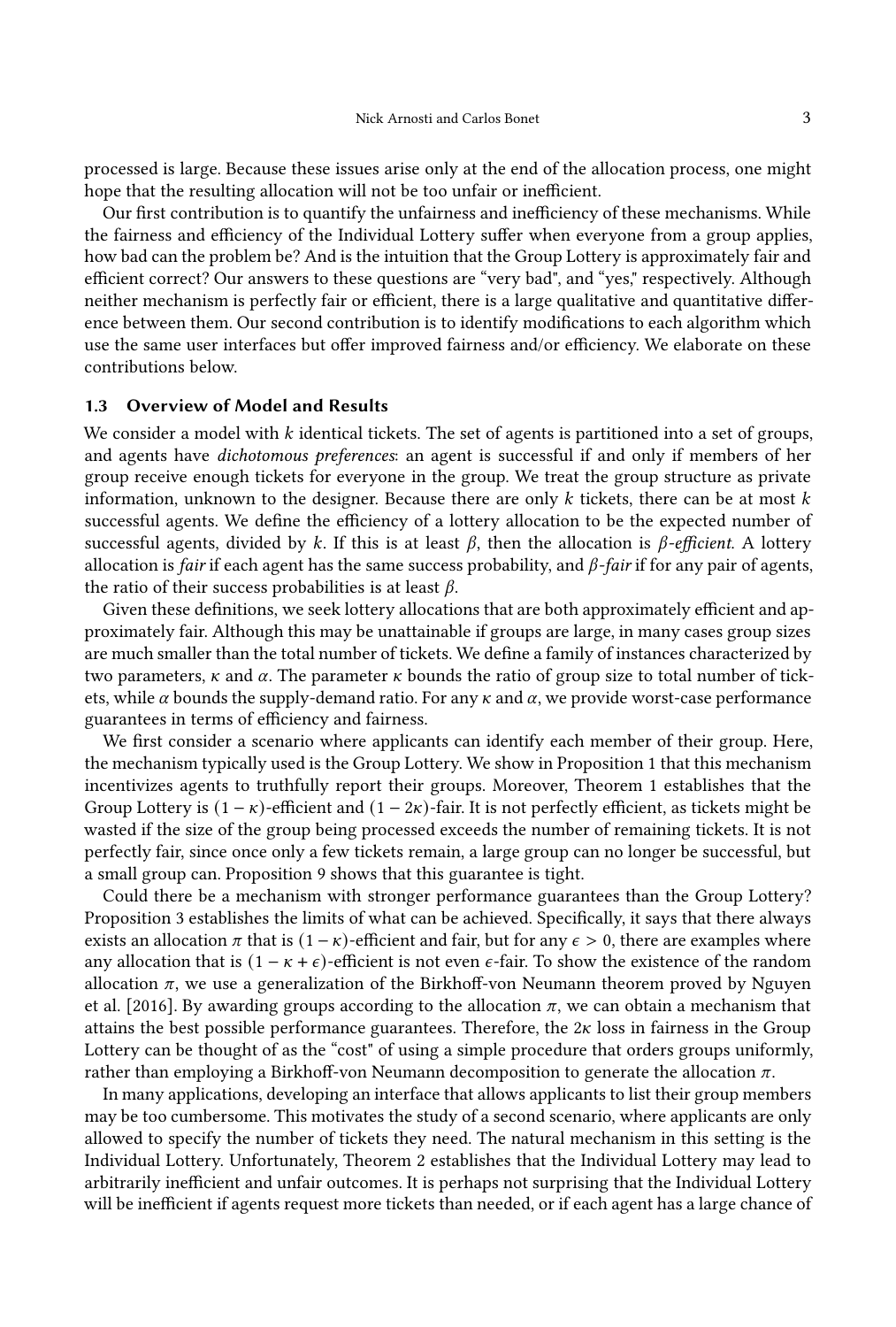<span id="page-4-0"></span>

| Mechanism                   | <b>Action Set</b>     | Efficiency | Fairness                                         |
|-----------------------------|-----------------------|------------|--------------------------------------------------|
| Benchmark                   |                       | $1-\kappa$ |                                                  |
| Group Lottery               | $2^N$                 | $1-\kappa$ | $1-2\kappa$                                      |
| Individual Lottery          | $\{1, 2, \ldots, k\}$ |            |                                                  |
| Weighted Individual Lottery | $\{1, 2, \ldots, k\}$ |            | $1 - \kappa - \alpha/2$ $1 - 2\kappa - \alpha/2$ |

Table 1. Summary of main results: worst-case guarantees for the efficiency and fairness of instances in  $I(\kappa, \alpha)$ . These guarantees are established in Theorems [1,](#page-9-0) [2](#page-12-0) and [3.](#page-16-0) Meanwhile, Proposition [3](#page-10-0) establishes that the best one can hope for is a mechanism that is  $(1 - \kappa)$  efficient and 1-fair.

success. However, we show that the waste due to over-allocation may be severe even if all agents request only their group size and demand far exceeds supply. Furthermore, because the probability of success will be roughly proportional to group size, small groups are at a significant disadvantage.

Can we achieve approximate efficiency and fairness without asking applicants to identify each member of their group? We show that this is possible with a minor modification to the Individual Lottery which gives applicants with larger requests a lower chance of being allocated. This eliminates the incentive to inflate demand, and reduces the possibility of multiple winners from the same group. To make the allocation fair, we choose a particular method for biasing the lottery against large requests: sequentially select individuals with probability inversely proportional to their request. We call this approach the Weighted Individual Lottery. In the Weighted Individual Lottery, a group of four individuals who each request four tickets has the same chance of being drawn next as a group of two individuals who each request two tickets. As a result, outcomes are similar to the Group Lottery. We prove that the Weighted Individual Lottery is  $(1 - \kappa - \alpha/2)$ -efficient and (1 − 2 $\kappa$  −  $\alpha$ /2)-fair (in fact, Theorem [3](#page-16-0) establishes slightly stronger guarantees). Notice that these guarantees coincide with those of the Group Lottery when demand far exceeds supply  $(\alpha)$  is close to 0).

Our main results are summarized in Table [1.](#page-4-0) Our conclusion is that the Individual Lottery can be arbitrarily unfair and inefficient. These deficiencies can be mostly eliminated by using a Group Lottery. Perhaps more surprisingly, approximate efficiency and fairness can also be achieved while maintaining the Individual Lottery interface, by suitably biasing the lottery against agents with large requests.

## 2 RELATED WORK

Our high-level goal of allocating objects efficiently, subject to fairness and incentive compatibility constraints, is shared by numerous papers. The definitions of efficiency, fairness, and incentive compatibility differ significantly across settings, and below, we focus on papers that are closely related to our own.

If the group structure is known to the designer, then our problem simplifies to allocating copies of a homogeneous item to groups with multi-unit demand. This problem has received significant attention. [Benassy \[1982\]](#page-19-1) introduces the uniform allocation rule, in which each group requests a number of copies, and receives the minimum of its request and a quantity  $q$ , which is chosen so that every copy is allocated. [Sprumont \[1991\]](#page-19-2) and [Ching \[1992](#page-19-3)] show that when preferences are singlepeaked, t[his is the unique rule that is Pareto efficient, envy-free, and incentive compatible.](#page-19-4) Ehlers and Kla[us](#page-19-5) [\[2003](#page-19-4)[\] extend this characterization to randomized allocation mechanisms.](#page-19-5) Cachon and Lariviere [\[1999\]](#page-19-5) consider the uniform allocation rule in a setting where groups have decreasing marginal returns from additional items.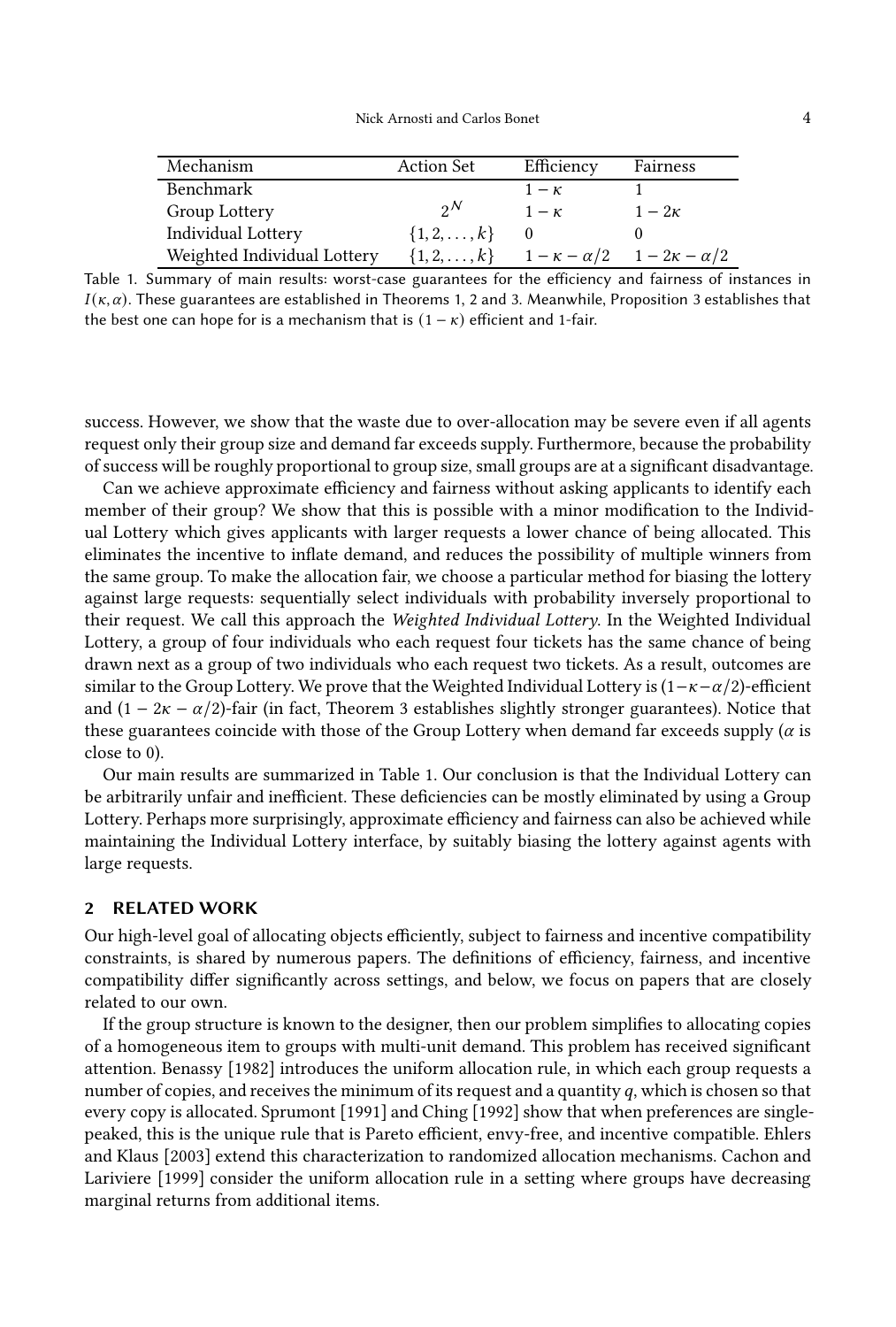In contrast to these papers, we assume that groups have dichotomous preferences, with no value for receiving only a fraction of their request. As a result, uniform allocation would be extremely inefficient. Instead, we propose the Group Lottery, which resembles the "lexicographic" allocation rule from [Cachon and Lariviere \[1999\]](#page-19-5). Dichotomous preferences have also been used to model prefere[nces in kidney exchange](#page-19-7) [\[Roth et al., 2005](#page-19-6)[\], two-sided matching markets \[](#page-19-7)Bogomolnaia and Moulin, [2004\]](#page-19-7), and collective choice problems [\[Bogomolnaia et](#page-19-8) al., [2005](#page-19-8)].

The all-or-nothing nature of preferences means that our work is related to the "fair knapsack" problem introduced by [Patel et al. \[2020\]](#page-19-9), where a planner must choose a subset of groups to allocate, subject to a resource constraint. Groups are placed into categories, and the number of successful groups from each category must fall into specified ranges. Their model is fairly general, and if groups are categorized by size, then ranges can be chosen to make their fairness notion similar to ours. However, they do not quantify the cost of imposing fairness constraints. By contrast, we show that in our setting, fairness can be imposed with little or no cost to efficiency. Furthermore, approximate efficiency and fairness can be achieved in our setting using mechanisms that are much simpler than their dynamic-programming based algorithms.

Closer to our work is that of [Nguyen et al. \[2016\]](#page-19-0). They consider a setting in which each group has complex preferences over bundles of heterogeneous items, but only wants a small fraction of the total number of items. They find approximately efficient and fair allocations using a generalization of the Birkhoff-von Neumann theorem. Although their notion of fairness is different from ours, we use their results to prove Proposition [3.](#page-10-0) However, our papers have different goals: their work identifies near-optimal but complex allocation rules, while we study the performance of simple mechanisms deployed in practice, and close variants of these mechanisms.

An important difference between all of the aforementioned papers and our own is that we assume that the group structure is unknown to the designer. In theory, this can be solved by asking agents to identify the members of their group (as in the Group Lottery), but in many contexts this may be impractical. Hence, much of our analysis considers a scenario where agents are asked to report only a single integer (interpreted as the size of their group). We show what can be achieved is this setting, through our analysis of the Individual Lottery and Weighted Individual Lottery. We are unaware of any prior work with related results.

We close by highlighting two papers with results that are used in our analysis. [Serfling \[1974\]](#page-19-10) introduces the martingale when sampling without replacement from a finite population. This martingale is key in the proof of Proposition [2,](#page-10-1) which establishes bounds on the expected hitting time for the sample sum. This, in turn, is used to establish our fairness result for the Group Lottery. [Johnson et al. \[2005](#page-19-11)] state a simple bound on the probability that a Poisson random variable deviates from its expectation at least by a given number. We use this result in our analysis of the Weighted Individual Lottery, where we use a Poisson random variable to bound the probability that a group has at least  $r$  members awarded.

#### 3 THE MODEL

#### 3.1 Agents, Outcomes, Utilities

A designer must allocate  $k \in \mathbb{N}$  indivisible identical tickets to a set of agents  $\mathcal{N} = \{1, ..., n\}$ . A feasible allocation is represented by  $x \in \{0, 1, ..., k\}^n$  satisfying  $\sum_{i \in \mathcal{N}} x_i \leq k$ , where  $x_i$  indicates the number of tickets that agent  $i$  receives. We let  $X$  be the set of all feasible allocations.

A lottery allocation is a probability distribution  $\pi$  over X, with  $\pi_x$  denoting the probability of allocation x. Let  $\Delta(X)$  be the set of all lottery allocations.

The set N is partitioned into groups according to G: that is, each  $G \in \mathcal{G}$  is a subset of N,  $\bigcup_{G\in\mathcal{G}}G=N$ , and for each  $G, G'\in\mathcal{G}$  either  $G=G'$  or  $G\cap G'=\emptyset$ . Given agent  $i\in\mathcal{N}$ , we let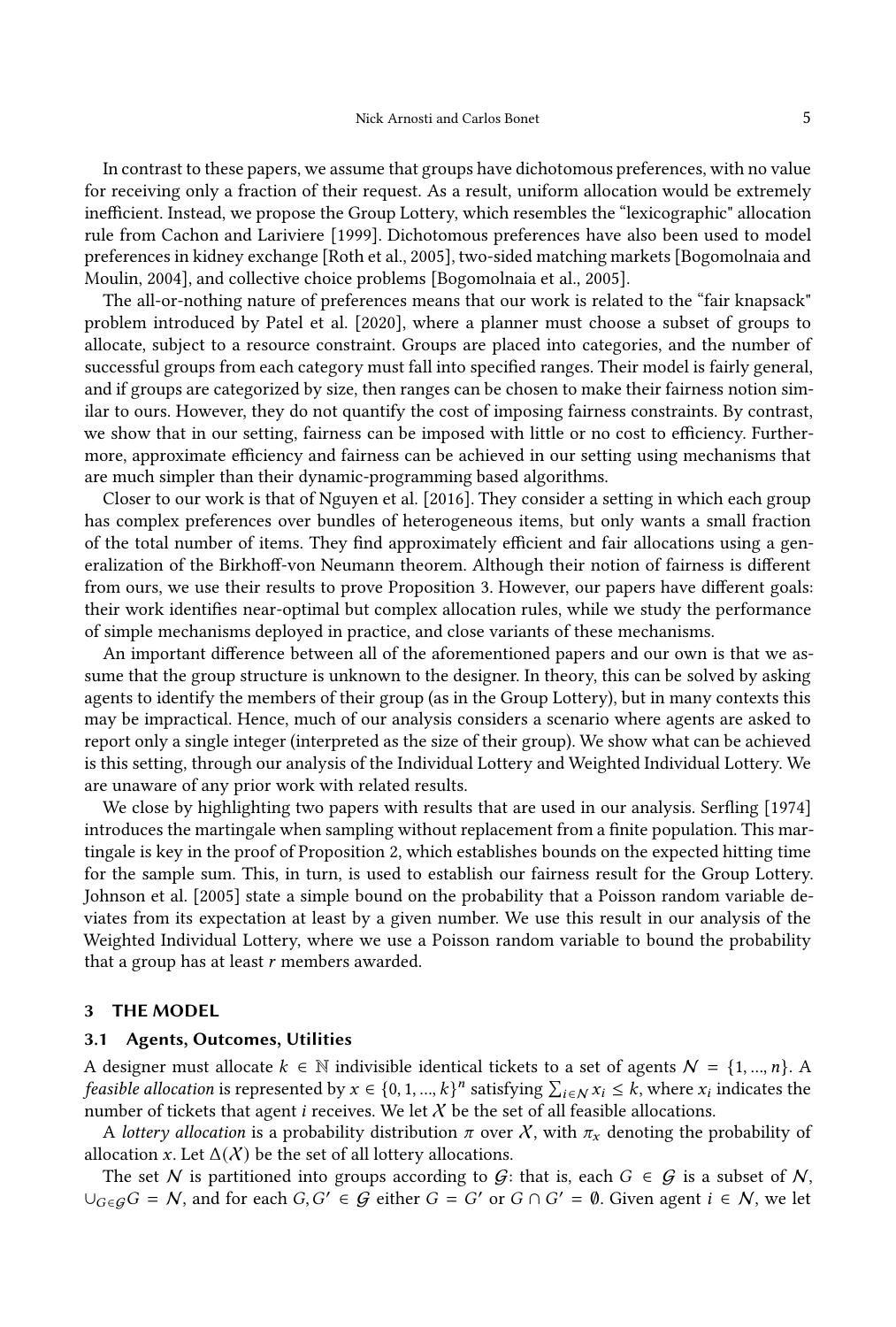$G_i \in \mathcal{G}$  be the group containing *i*. Agents are successful if and only if the total number of tickets allocated to the members of their group is at least its cardinality. Formally, each  $i \in \mathcal{N}$  is endowed with a utility function  $u_i: X \to \{0, 1\}$  given by

$$
u_i(x) = \mathbf{1} \left\{ \sum_{j \in G_i} x_j \ge |G_i| \right\}.
$$
 (1)

We say that agent *i* is *successful* under allocation *x* if  $u_i(x) = 1$ .

In a slight abuse of notation, we denote the expected utility of agent  $i \in \mathcal{N}$  under the lottery allocation  $\pi$  by

$$
u_i(\pi) = \sum_{x \in \mathcal{X}} \pi_x u_i(x). \tag{2}
$$

## 3.2 Performance Criteria

We define the *expected utilization* of a lottery allocation  $\pi$  to be

$$
U(\pi) = \frac{1}{k} \sum_{i \in \mathcal{N}} u_i(\pi).
$$
 (3)

DEFINITION 1 (EFFICIENCY). A lottery allocation  $\pi$  is **efficient** if  $U(\pi) = 1$ . It is  $\beta$ -**efficient** if  $U(\pi) \geq \beta$ .

DEFINITION 2 (FAIRNESS). A lottery allocation  $\pi$  is **fair** if for every i,  $i' \in \mathcal{N}$ ,  $u_i(\pi) = u_{i'}(\pi)$ . It is  $\beta$ -fair if for every i, i'  $\in \mathcal{N}$ ,  $u_i(\pi) \geq \beta u_{i'}(\pi)$ .

Alternative Definitions of Fairness. With dichotomous preferences, our notion of efficiency seems quite natural. Our fairness definition states that agents in groups of different sizes should have similar expected utilities. There are other notions of fairness that one might consider. Two that arise in other contexts are equal treatment of equals and envy-free. Below we present the natural analog of these in our setting, and discuss their relation to our definition.

DEFINITION 3. Lottery allocation  $\pi$  satisfies **equal treatment of equals** if for every pair of agents *i*, *j* such that  $|G_i| = |G_j|$ , we have  $u_i(\pi) = u_j(\pi)$ .

This is clearly weaker than our fairness definition, and is an easy property to satisfy. In particular, the group request outcomes of the three mechanisms we study all satisfy equal treatment of equals.

To define envy-freeness, we introduce additional notation. For any  $x \in \mathcal{X}$ , we let  $N_G(x)$  be the number of tickets allocated to members of G. For any  $\pi \in \Delta(X)$ , let  $N_G(\pi)$  be a random variable representing this number. Let  $u_G(N) = \mathbb{P}(N \geq |G|)$  be the expected utility of G when the number of tickets received by members of  $G$  is equal to  $N$ .

DEFINITION 4. Lottery allocation  $\pi$  is group envy-free if no group envies the allocation of another:  $u_G(N_G(\pi)) \geq u_G(N_{G'}(\pi))$  for all  $G, G' \in \mathcal{G}$ .

This notion is neither stronger nor weaker than our fairness definition. To see this, suppose that there is a group of size 1 and another of size 2. The group of size 1 gets one ticket with probability  $\epsilon$ , and otherwise gets zero tickets. The group of size 2 gets two tickets with probability  $\epsilon$  and otherwise gets one ticket. This is fair (according to our definition) but not even approximately group envy-free. Conversely, if both groups get one ticket with probability  $\epsilon$  and zero tickets otherwise, then the allocation is group envy-free but not fair.

However, the conclusions we draw would also hold for this new fairness notion. The group request outcome of the Individual Lottery may not be even approximately group envy-free. The group request outcome of the Group Lottery is group envy-free. The group request outcome of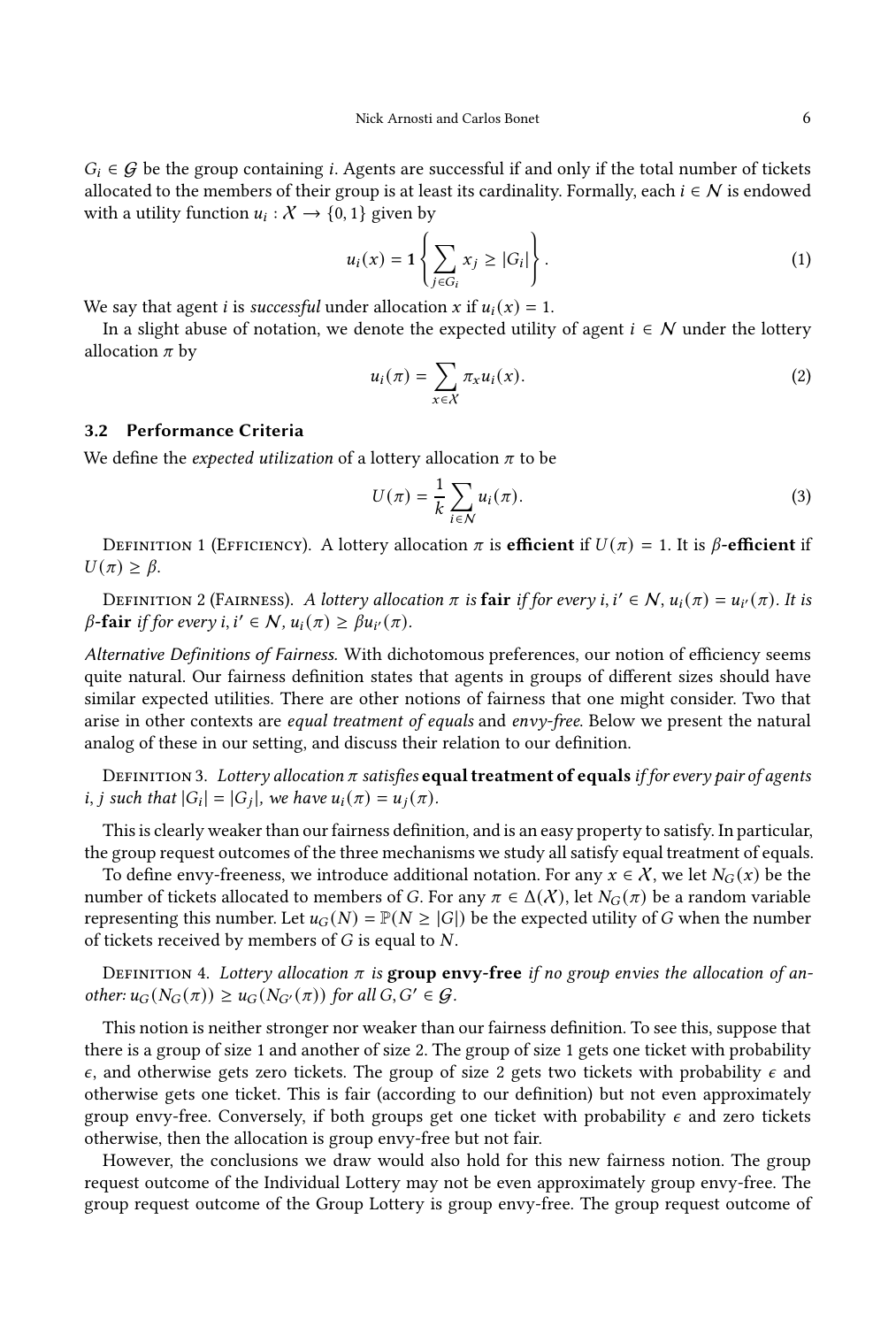the Weighted Individual Lottery is approximately group envy-free, with the same approximation factor as in Theorem [3.](#page-16-0)

#### 3.3 Actions and Equilibria

The designer can identify each agent (and therefore prevent agents from applying multiple times), but does not know the group structure a priori. Therefore, the designer must deploy a mechanism that asks individual agents to take actions. When studying incentives induced by a mechanism, however, we assume that members of a group can coordinate their actions.

Formally an anonymous *mechanism* consists of an action set A and an allocation function  $\pi$ :  $A^{\mathcal{N}} \to \Delta(\mathcal{X})$ , which specifies a lottery allocation  $\pi(\mathbf{a})$  for each possible *action profile*  $\mathbf{a} \in A^{\mathcal{N}}$ .

DEFINITION 5. The actions  $\mathbf{a}_{G_i}\in A^{G_i}$  are  $\mathbf{dominant}$  for group  $G_i$  if for any actions  $\mathbf{a}_{-G_i}\in A^{\mathcal{N}\setminus G_i}$ ,

$$
\mathbf{a}_{G_i} \in \arg\max_{\mathbf{a}'_{G_i} \in A^{G_i}} u_i(\pi(\mathbf{a}'_{G_i}, \mathbf{a}_{-G_i})).
$$
\n(4)

The action profile  $a \in A^N$  is a **dominant strategy equilibrium** if for each group  $G \in \mathcal{G}$ , actions  $a_G$  are dominant for G.

Note that although actions are taken by individual agents, our definition of dominant strategies allows all group members to simultaneously modify their actions. We believe that this reasonably captures many settings, where group members can coordinate but the mechanism designer has no way to identify groups a priori.

## 4 RESULTS

In general, it might not be feasible to achieve approximate efficiency, even if the group structure is known. Finding an efficient allocation involves solving a knapsack problem where each item represents a group, and the knapsack's capacity is the total number of tickets. If it is not possible to select a set of groups whose sizes sum up to the number of tickets, then some tickets will always be wasted. This issue can be particularly severe if groups' sizes are large relative to the total number of tickets. Therefore, one important statistic will be the ratio of the maximum group size to the total number of tickets.

Additionally, one concern with the Individual Lottery is that tickets might be wasted if groups have multiple winners. Intuitively, this is more likely when the number of tickets is close to the number of agents. Therefore, a second important statistic will be the ratio of tickets to agents.

These thoughts motivate us to define a family of instances characterized by two parameters:  $I(\kappa, \alpha)$ . The parameter  $\kappa$  captures the significance of the "knapsack" structure, and  $\alpha$  captures the "abundance" of the good. For any  $\kappa, \alpha \in (0, 1)$ , define the family of instances

<span id="page-7-0"></span>
$$
I(\kappa, \alpha) = \left\{ (n, k, \mathcal{G}) : \frac{\max_{G \in \mathcal{G}} |G| - 1}{k} \le \kappa, \frac{k}{n} \le \alpha \right\}.
$$
 (5)

Therefore, when analyzing a mechanism we study the worst-case efficiency and fairness guarantees in terms of  $\kappa$  and  $\alpha$ . Ideally, we might hope for a solution that is both approximately fair and approximately efficient. Theorem [1](#page-9-0) shows that this is achieved by the Group Lottery, which asks agents to reveal their groups. By contrast, Theorem [2](#page-12-0) establishes that the Individual Lottery may lead to arbitrarily inefficient and unfair outcomes. Finally, Theorem [3](#page-16-0) establishes that the Weighted Individual Lottery is approximately fair and approximately efficient, and similar to the Group Lottery when there are many more agents than tickets ( $\alpha$  is small).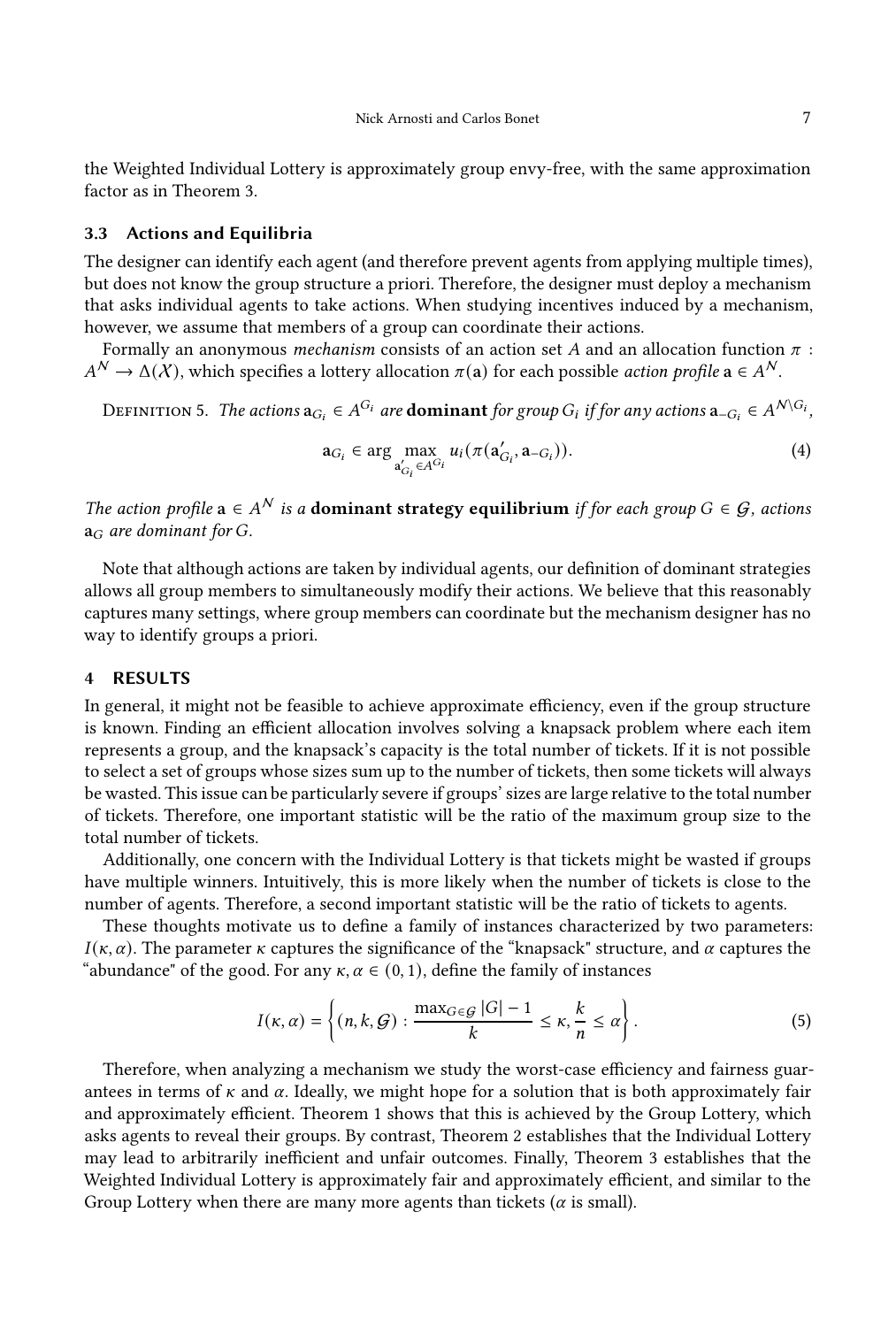## 4.1 Group Lottery

In this section, we present the Group Lottery  $(GL)$  and show that it is approximately fair and approximately efficient. In this mechanism, each agent is asked to report a subset of agents, interpreted as their group. We say that a group  $S \subseteq N$  is valid if all its members declared the group S. Valid groups are placed in a uniformly random order and processed sequentially (agents that are not part of a valid group will not receive tickets). When a group is processed, if enough tickets remain then every member of the group is given one ticket. Otherwise, members of the group receive no tickets and the lottery ends.<sup>[7](#page-8-1)</sup>

We now introduce notation that allows us to study this mechanism. For any finite set  $E$ , we let  $S_E$  be the set of finite sequences of elements of E, and let  $O_E$  be the set of sequences such that each element of E appears exactly once. We refer to an element  $\sigma \in O_E$  as an order over E, with  $\sigma_t \in E$ and  $\sigma_{[t]} = \bigcup_{t' \leq t} \sigma_{t'}$  denoting the subset of E that appears in the first t positions of  $\sigma$ .

Next we provide a formal description of the mechanism. The action set is the power set of N. Given an action profile a, we call a set of agents  $S \subseteq N$  a valid group if for every agent  $i \in S$  we have that  $a_i = S$ . We define a function  $\tau$  that will let us to characterize the number of valid groups that obtain their full request. Fix a finite set E and a size function  $|\cdot|: E \to \mathbb{N}$ . For any  $c \in \mathbb{N}$  and  $\sigma \in S_E$  satisfying  $\sum_t |\sigma_t| \geq c$ , define

<span id="page-8-2"></span>
$$
\tau(c,\sigma) = \min\left\{T \in \mathbb{N} : \sum_{t=1}^{T} |\sigma_t| \ge c\right\}.
$$
 (6)

Fix an arbitrary action profile a and let  $V$  be the resulting set of valid groups. For any order  $\sigma \in O_V$ , we let  $\tau = \tau(k+1, \sigma)$  be as in [\(6\)](#page-8-2) where the size of each valid group is its cardinality. Then the number of valid groups that are processed and obtain their full request is  $\tau - 1$ . We define

<span id="page-8-3"></span>
$$
x_i^{GL}(\mathbf{a}, \sigma) = \sum_{j=1}^{\tau-1} \mathbf{1} \left\{ i \in \sigma_j \right\}.
$$
 (7)

For any  $x' \in \mathcal{X}$ , the allocation function of the Group Lottery is

$$
\pi_{x'}^{GL}(\mathbf{a}) = \sum_{\sigma \in O_V} \mathbf{1} \left\{ x' = x^{GL}(\mathbf{a}, \sigma) \right\} \frac{1}{|V|!}.
$$

4.1.1 Incentives. In every mechanism that we study, there is one strategy that intuitively corresponds to truthful behavior. We refer to this as the *group request strategy*. In the Group Lottery, this is the strategy in which each agent declares the members his or her group.

DEFINITION 6. In the Group Lottery, group  $G \in \mathcal{G}$  follows the **group request** strategy if  $a_i = G$ for all  $i \in G$ .

<span id="page-8-0"></span>PROPOSITION 1. In the Group Lottery, the group request strategy is the only dominant strategy.

The intuition behind Proposition [1](#page-8-0) is as follows. Potential deviations for group  $G$  include splitting into two or more groups, or naming somebody outside of the group as a member. We argue that in both cases the group request is weakly better. First, neither approach will decrease the number of other valid groups. Second, if there are at least  $|G|$  tickets remaining and a valid group

<span id="page-8-1"></span> $7$ There is a natural variant of this mechanism which skips over large groups when few tickets remain, and gives these tickets to the next group whose request can be accommodated. This variant may be arbitrarily unfair, as can be seen by considering an example with an odd number of tickets, one individual applicant, and many couples. Then the individual applicant is always successful, while the success rate of couples can be made arbitrarily small by increasing the number of couples.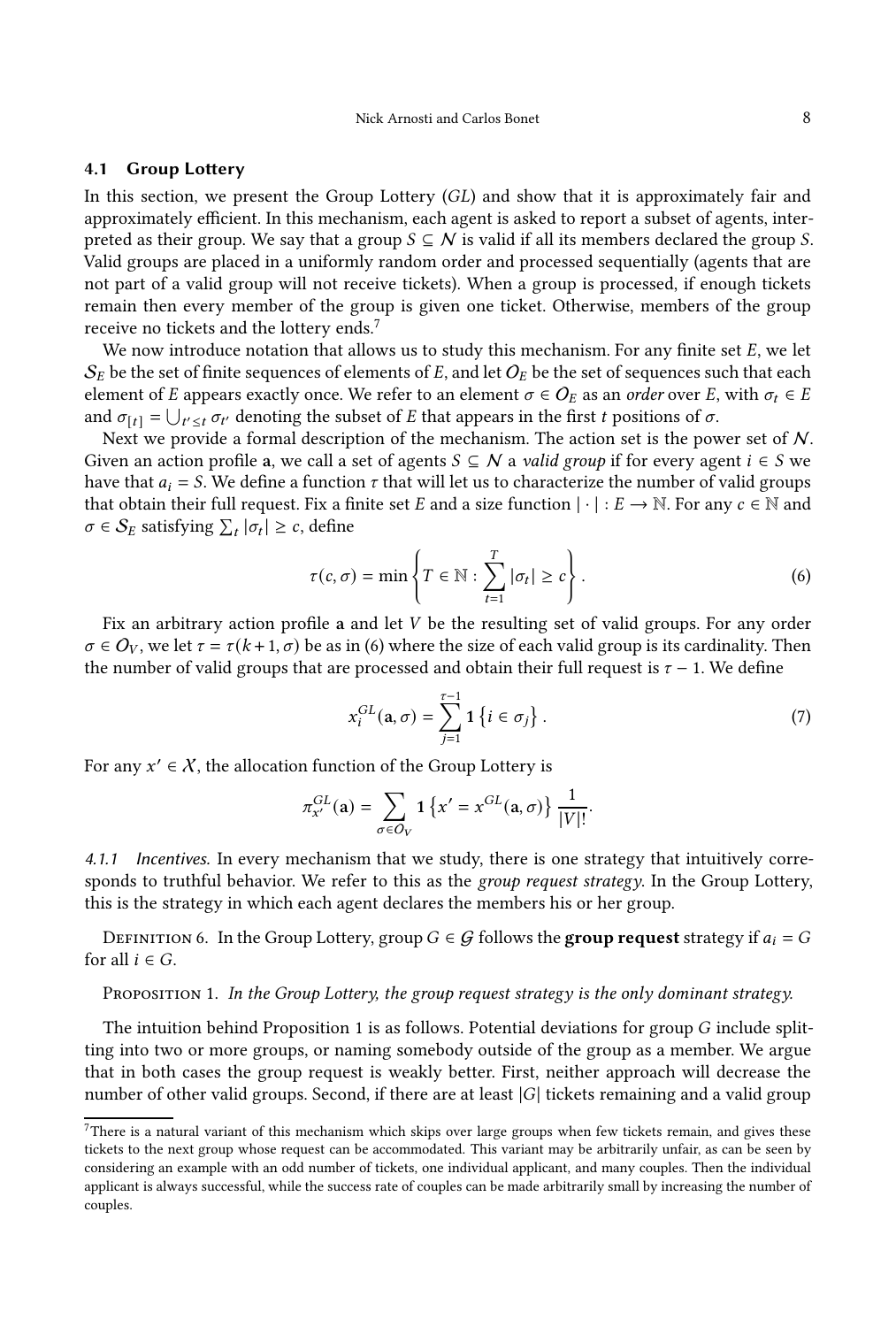containing a member of  $G$  is processed, then under the group request  $G$  gets a payoff of 1. This might not be true under the alternatives strategies.

In light of Proposition [1,](#page-8-0) we will assume that groups follow the group request strategy when analyzing the performance of the Group Lottery.

4.1.2 Performance. We next argue that the Group Lottery is approximately fair and approximately efficient. Of course, the Group Lottery is not perfectly efficient, as it solves a packing problem greedily, resulting in an allocation that does not maximize utilization. Similarly, it is not perfectly fair, as once there are only a few tickets left, small groups still have a chance of being allocated but large groups do not. Thus, in the Group Lottery smaller groups are always weakly better than larger groups. This is formally stated in Lemma [5](#page-21-0) located in Appendix [A.](#page-20-0)

<span id="page-9-0"></span>THEOREM 1 ("GL IS GOOD"). Fix  $\kappa, \alpha \in (0, 1)$ . For every instance in  $I(\kappa, \alpha)$ , the group request equilibrium outcome of the Group Lottery is  $(1 - \kappa)$ -efficient and  $(1 - 2\kappa)$ -fair.

In Proposition [9](#page-27-0) (located in Appendix [A\)](#page-20-0), we construct instances where the fairness of the Group Lottery is arbitrarily close to the guarantee provided in Theorem [1.](#page-9-0) These instances are fairly natural: groups all have size one or two, and the total number of tickets is odd. These conditions are met by the Hamilton Lottery, which we discuss in Section [5.](#page-18-0)

4.1.3 Proof Sketch of Theorem [1.](#page-9-0) The efficiency guarantee is based on the fact that for any order over groups, the number of tickets wasted can be at most max $_G |G| - 1$ . Therefore, the tight lower bound on efficiency of the group lottery is  $1 - \frac{\max_G |G| - 1}{k} \geq 1 - \kappa$ .

We now turn to the the fairness guarantee. We will show that for any pair of agent  $i, j$ ,

$$
\frac{u_i(\pi^{GL}(\mathbf{a}))}{u_j(\pi^{GL}(\mathbf{a}))} \ge (1 - 2\kappa). \tag{8}
$$

Because all groups are following the group request strategy, the set of valid groups is  $G$ . Fix an arbitrary agent *i*. We construct a uniform random order over  $G$  using Algorithm [2:](#page-20-1) first generate a uniform random order  $\Sigma^{-i}$  over  $G \setminus G_i$ , and then extend it to  $G$  by uniformly inserting  $G_i$  in  $Σ^{-i}$ . Moreover, if groups in  $G \setminus G_i$  are processed according  $Σ^{-i}$ , then  $τ(k - |G_i| + 1, Σ^{-i})$  represents the last step in which at least  $|G_i|$  tickets remains available. Therefore, if  $G_i$  is inserted in the first  $\tau(k - |G_i| + 1, \Sigma^{-i})$  positions it will get a payoff of 1. This is formalized in the next lemma.

<span id="page-9-1"></span>LEMMA 1. For any instance in  $I(\kappa, \alpha)$  and any agent i, if we let a be the group request strategy under the Group Lottery and  $\Sigma^{-i}$  be a uniform order over  $\mathcal{G} \setminus G_i$ , then

$$
u_i(\pi^{GL}(\mathbf{a})) = \frac{\mathbb{E}[\tau(k - |G_i| + 1, \Sigma^{-i})]}{m} \le \frac{k}{n} (1 + \kappa), \tag{9}
$$

where  $\tau(k - |G_i| + 1, \Sigma^{-i})$  is as in [\(6\)](#page-8-2) using the cardinality of each group as the size function.

Lemma [5](#page-21-0) in Appendix [A](#page-20-0) states that if two groups are selecting the group request strategy under the Group Lottery, then the utility of the smaller group will be at least the utility of the larger group. Therefore, we assume without loss of generality that  $|G_i|\ge |G_j|$ . From Lemma [1,](#page-9-1) it follows that

$$
\frac{u_i(\pi^{GL}(\mathbf{a}))}{u_j(\pi^{GL}(\mathbf{a}))} = \frac{\mathbb{E}[\tau(k - |G_i| + 1, \Sigma^{-i})]}{\mathbb{E}[\tau(k - |G_j| + 1, \Sigma^{-j})]} \ge \frac{\mathbb{E}[\tau(k - |G_i| + 1, \Sigma^{-i})]}{\mathbb{E}[\tau(k - |G_j| + 1, \Sigma^{-i})]}.
$$
\n(10)

To complete the proof, we express the denominator on the right hand side as the sum of the numerator and the difference

$$
\mathbb{E}[\tau(k-|G_j|+1,\Sigma^{-i})] - \mathbb{E}[\tau(k-|G_i|+1,\Sigma^{-i})],
$$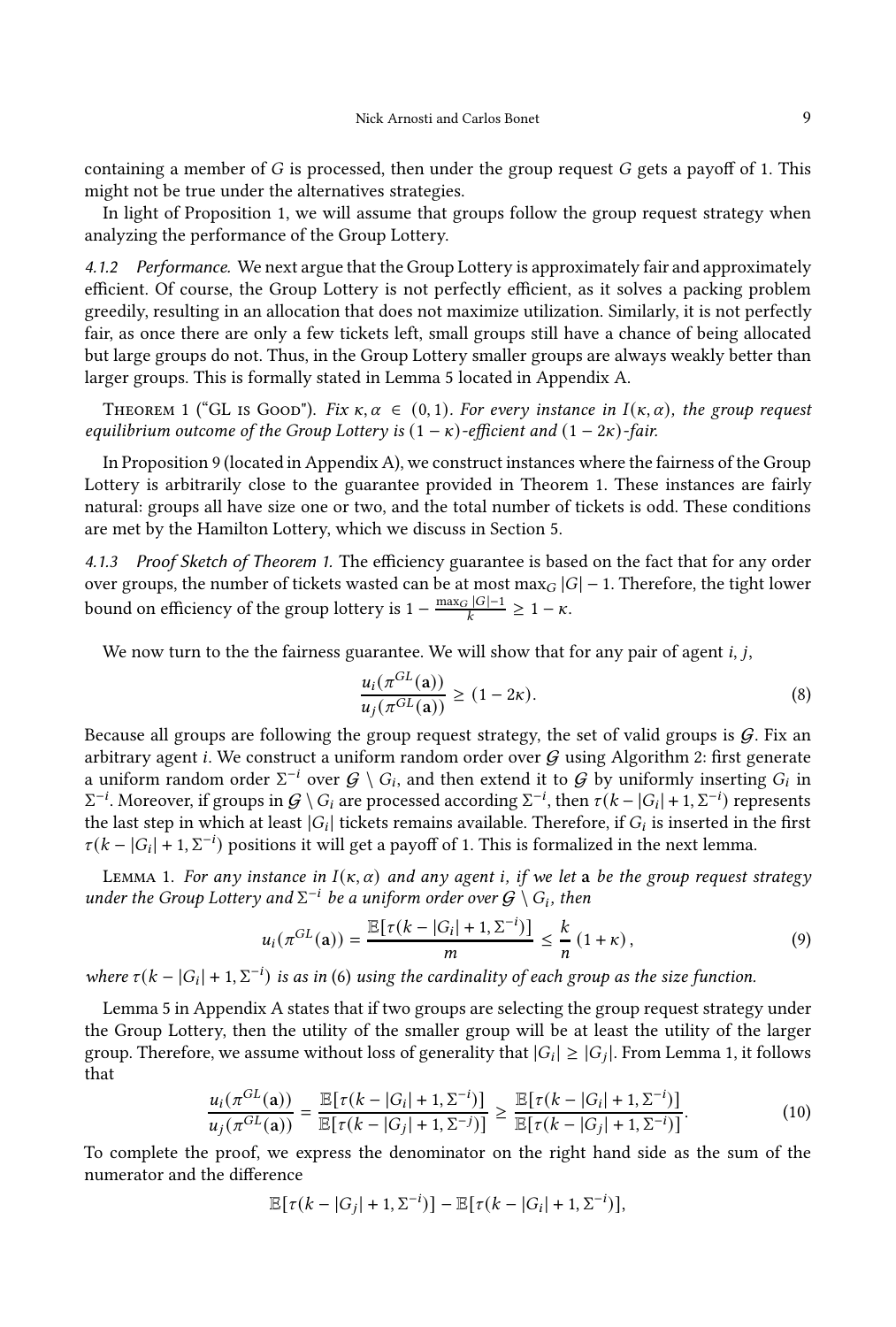which reflects the advantage of the small group  $G_j$ . We bound this ratio by taking a lower bound on the numerator  $\mathbb{E}[\tau(k-|G_i|+1,\Sigma^{-i})]$  and an upper bound on the difference  $\mathbb{E}[\tau(k-|G_j|+1,\Sigma^{-i})]$  $[1, \Sigma^{-i}]$ ] –  $\mathbb{E}[\tau(k - |G_i| + 1, \Sigma^{-i})]$ . Both bounds follow from the lemma below.

<span id="page-10-1"></span>PROPOSITION 2. Given a sequence of numbers  $\{a_1, \ldots, a_n\}$  such that  $a_t \geq 1$ , define  $\mu = \sum_i a_i/n$ and  $\bar{a} = \max a_i$ . Let  $\sigma$  be an order over  $\{1, \ldots, n\}$ . For  $k \in \{1, \ldots, \sum_i a_i\}$ , we let  $\tau = \tau(k, \sigma)$  be as in [\(6\)](#page-8-2) where the size of *i* is  $a_i$ , that is,  $|\sigma_t| = a_{\sigma_t}$ . If  $\Sigma$  is a uniform random order of  $\{1, \ldots, n\}$ , then

<span id="page-10-2"></span>
$$
1 + \frac{k - \bar{a}}{\mu} \le \mathbb{E}[\tau(k, \Sigma)] \le \frac{k + \bar{a} - 1}{\mu}.\tag{11}
$$

Furthermore, if  $k, k' \in \mathbb{N}$  are such that  $k + k' \leq \sum_i a_i$  then

<span id="page-10-3"></span>
$$
\mathbb{E}[\tau(k',\Sigma)] + \mathbb{E}[\tau(k,\Sigma)] \ge \mathbb{E}[\tau(k'+k,\Sigma)].
$$
\n(12)

Equation [\(11\)](#page-10-2) establishes that the expected time to reach  $k$  is approximately  $k$  divided by the average size  $\mu$ , while [\(12\)](#page-10-3) establishes that hitting times are sub-additive. Both results are well known when the values  $a_{\Sigma_t}$  are sampled with replacement from  $\{a_1, \ldots, a_n\}$ . Proposition [2](#page-10-1) establishes the corresponding results when values are sampled without replacement. The proof of [\(11\)](#page-10-2) employs a martingale presented in [Serfling \[1974](#page-19-10)], while the proof of [\(12\)](#page-10-3) uses a clever coupling argument.[8](#page-10-4) Although both statements are intuitive, we have not seen them proven elsewhere, and we view Proposition [2](#page-10-1) as a statement whose importance extends beyond the setting in which we deploy it.

4.1.4 A Fair Group Lottery. Theorem [1](#page-9-0) establishes that the Group Lottery has strong performance guarantees. However, this mechanism is not perfectly fair, as small groups have an advantage over large groups, nor perfectly efficient, as the last few tickets might be wasted. It is natural to ask whether there exists a mechanism that overcomes these issues. Proposition [3](#page-10-0) shows that the best we can hope for is a mechanism that is  $(1 - \kappa)$ -efficient and fair. We then describe a fairer version of the Group Lottery which attains these performance guarantees. We conclude with a discussion of advantages and disadvantages of this fair Group Lottery.

<span id="page-10-0"></span>PROPOSITION 3.

- (1) Fix  $\kappa, \alpha \in (0, 1)$ . For every instance in  $I(\kappa, \alpha)$ , there exist a random allocation that is  $(1 \kappa)$ efficient and fair.
- (2) For any  $\epsilon > 0$ , there exists  $\kappa, \alpha \in (0, 1)$  and an instance in  $I(\kappa, \alpha)$  such that no random allocation is  $(1 - \kappa + \epsilon)$ -efficient and  $\epsilon$ -fair.

The first statement follows from a result in [Nguyen et al. \[2016\]](#page-19-0), which implies that any utility vector such that (i) the sum of all agents' utilities is at most  $k - \max_{G \in \mathcal{G}} |G| + 1$ , and (ii) members of the same group have identical utility, can be induced by a lottery over feasible allocations. To prove the second part of Proposition [3,](#page-10-0) we construct an instance where a particular group must be awarded in order to avoid wasting a fraction  $\kappa$  of the tickets. Therefore, to improve beyond  $(1 - \kappa)$ -efficiency it is necessary to allocate that group more frequently. The complete proof of Proposition [3](#page-10-0) is located in Appendix [A.3.](#page-27-1)

Proposition [3](#page-10-0) establishes that the best guarantee we can hope for is a mechanism that is  $(1-\kappa)$ efficient and fair. In fact, this can be achieved by first asking agents to identify their groups (as in the Group Lottery), and then allocating according to the random allocation referred to in the first part of Proposition [3.](#page-10-0) When using this mechanism, it is dominant for a group to truthfully report its members, as long as it can not influence the total number of tickets awarded. In the following discussion, we refer to this mechanism as the Fair Group Lottery.

<span id="page-10-4"></span> ${}^{8}$  We thank Matt Weinberg for suggesting the appropriate coupling.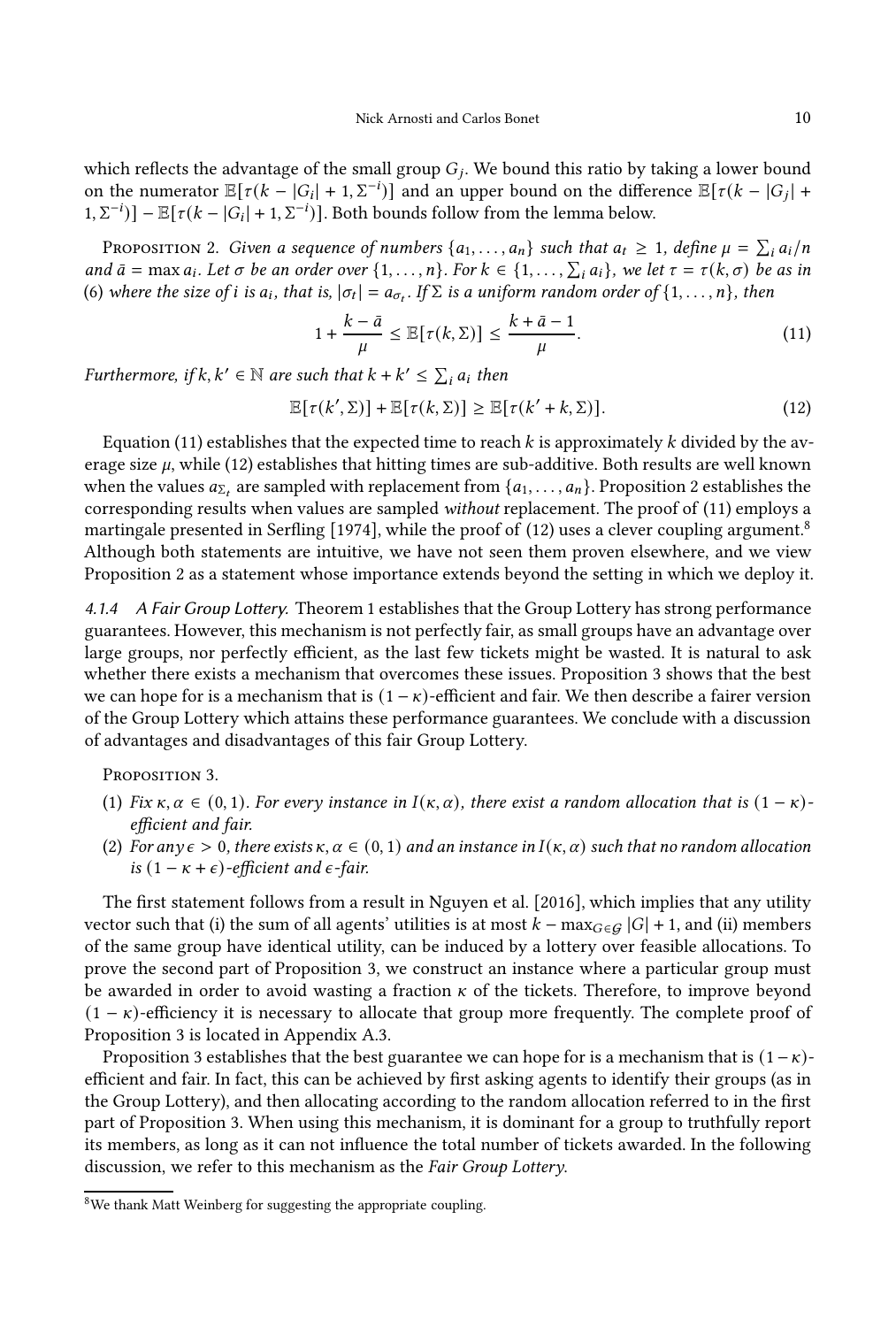To conclude this section, we discuss the trade-offs between the Fair Group Lottery and the Group Lottery. In light of its stronger performance guarantees, one might conclude that the Fair Group Lottery is superior. However, we think that there are several practical reasons to favor the standard Group Lottery. First, the computation of the Fair Group Lottery outcome is not trivial: [Nguyen et al. \[2016\]](#page-19-0) give two procedures, one which they acknowledge might be "impractical for large markets," and the other which returns only an approximately fair allocation. By contrast, the Group Lottery is simple to implement in code, and can even be run physically by writing applicants' names on ping-pong balls or slips of paper. In some settings, a physical implementation that allows applicants to witness the process may increase their level of trust in the system. Even when implemented digitally, the ability to explain the procedure to applicants may provide similar benefits.

A final benefit of the Group Lottery is that it provides natural robustness. Although we assume that the number of tickets is known in advance and that all successful applicants claim their tickets, either assumption may fail to hold in practice. When using the Group Lottery, if additional tickets become available after the initial allocation, they can be allocated by continuing down the list of groups. This intuitive policy preserves the fairness and efficiency guarantees from Theorem [1.](#page-9-0) By contrast, if tickets allocated by the Fair Group Lottery go unclaimed, there is no obvious "next group" to offer them to, and any approach will likely violate the efficiency and fairness guarantees that this mechanism purports to provide.

For these reasons, we see the Group Lottery as a good practical solution in most cases: the  $2\kappa$  loss of fairness identified in Theorem [1](#page-9-0) seems a modest price to pay for the benefits outlined above. There is a loose analogy to be drawn between the Fair Group Lottery and the Vickrey auction: although the Vickrey auction is purportedly optimal, practical considerations outside of the standard model prevent it from being widely deployed [\[Ausubel et al., 2006](#page-19-12)]. Similarly, a Fair Group Lottery is only likely to be used in settings satisfying several specific criteria: the institution running the lottery is both sophisticated and trusted, fairness is a primary concern, and applicants are unlikely to renege.

## 4.2 Individual Lottery

As noted in the introduction, asking for (and verifying) the identity of each participant may prove cumbersome. In this section we consider the widely-used Individual Lottery, in which the action set is  $A = \{1, ..., k\}$ . Agents are placed in a uniformly random order and processed sequentially. Each agent is given a number of tickets equal to the minimum of their request and the number of remaining tickets.[10](#page-11-1)

More formally, given an action profile  $\mathbf{a} \in A^N$  and an order over agents  $\sigma \in O_N$ , we let  $x^{IL}$ (a,  $\sigma$ )  $\in$  X be the feasible allocation generated by the Individual Lottery:

<span id="page-11-2"></span>
$$
x_{\sigma_t}^{IL}(\mathbf{a}, \sigma) = \min \left\{ a_{\sigma_t}, \max \left\{ k - \sum_{i \in \sigma_{[t-1]}} a_i, 0 \right\} \right\},\tag{13}
$$

for  $t \in \{1, ..., n\}$ . For any  $x' \in \mathcal{X}$ , the allocation function of the Individual Lottery is

$$
\pi^{IL}_{x'}(\mathbf{a}) = \frac{1}{n!} \sum_{\sigma \in O_N} \mathbf{1} \left\{ x' = x^{IL}(\mathbf{a}, \sigma) \right\}.
$$

<span id="page-11-0"></span> $^9$ In practice, agents are often limited to asking for  $\ell < k$  tickets. We refer to this mechanism as the Individual Lottery with  $limit \ell$ , and discuss it briefly at the end of the section. Appendix [B](#page-29-0) provides a complete analysis of this mechanism, and demonstrates that like the Individual Lottery without a limit, it can be arbitrarily unfair and inefficient.

<span id="page-11-1"></span> $10$ As for the Group Lottery, one might imagine using a variant in which agents whose request exceeds the number of remaining tickets are skipped. The negative results in Theorem [2](#page-12-0) would still hold when using this variant.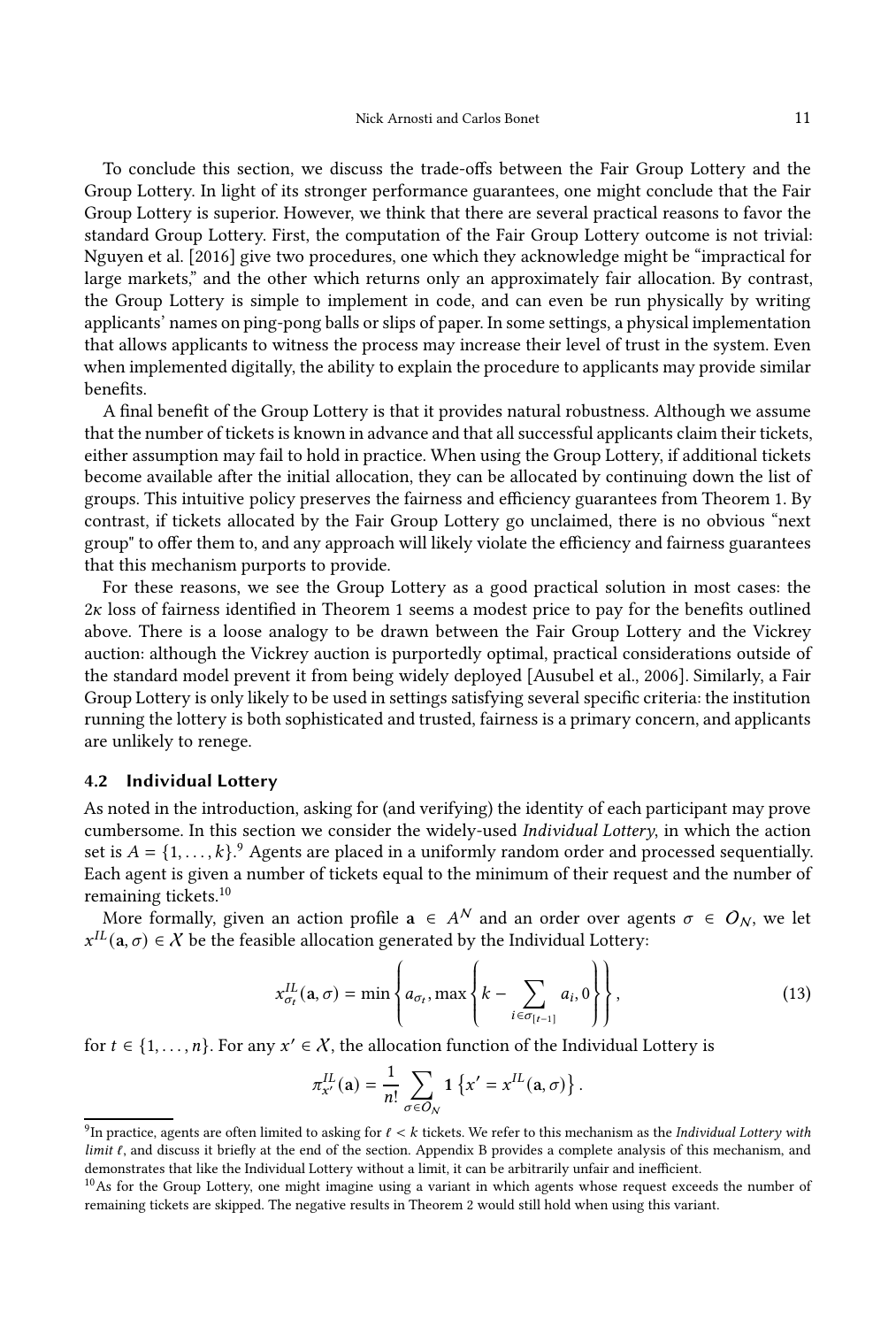4.2.1 Incentives. As in the Group Lottery, we refer to the strategy that correspond to truthful behavior as the group request strategy. In the Individual Lottery, this is the strategy in which each agent declares his or her group size.

<span id="page-12-5"></span>DEFINITION 7. In the Individual Lottery, we say that group  $G$  follows the group request strategy if  $a_i = |G|$  for all  $i \in G$ .

Our next result establishes that because agents' request do not affect the order in which they are processed, each agent should request at least his or her group size.

<span id="page-12-1"></span>PROPOSITION 4. In the Individual Lottery, the set of actions  $a_G$  is dominant for group G if and only  $if a_i \geq |G|$  for all  $i \in G$ .

4.2.2 Performance. Proposition [4](#page-12-1) states that it is a dominant strategy to follow the group request strategy, but that there are other dominant strategies in which agents inflate their demand (select  $a_i > |G_i|$ ).<sup>[11](#page-12-2)</sup> Our next result implies that the group request equilibrium Pareto dominates any other dominant strategy equilibrium.

<span id="page-12-3"></span>Proposition 5. Let *i* be any agent, fix any  $a_{-i} \in \{1, 2, ..., k\}^{N \setminus \{i\}}$ , and let  $a'_i > a_i \geq |G_i|$ . Then for every agent  $j \in \mathcal{N}$ ,

$$
u_j(\pi^{IL}(a_i, \mathbf{a}_{-i})) \geq u_j(\pi^{IL}(a'_i, \mathbf{a}_{-i})).
$$

Even when agents request only the number of tickets needed by their group, the outcome will be inefficient if there are multiple winners from the same group. One might expect that this is unlikely if the supply/demand ratio  $\alpha$  is small. However, Theorem [2](#page-12-0) show that even in this case, the individual lottery can be arbitrarily unfair and inefficient.

<span id="page-12-0"></span>THEOREM 2 ("IL IS BAD"). For any  $\alpha, \kappa, \epsilon \in (0, 1)$ , there exists an instance in  $I(\kappa, \alpha)$  such that any dominant strategy equilibrium outcome of the Individual Lottery is not  $\epsilon$ −efficient nor  $\epsilon$ −fair.

4.2.3 Proof Sketch of Theorem [2.](#page-12-0) We will construct an instance in  $I(\kappa, \alpha)$ , where the outcome of the Individual Lottery is arbitrarily unfair and arbitrarily inefficient. In this instance, there are  $n$ agents and  $k = \alpha n$  tickets. Furthemore, agents are divided into one large group of size  $n^{3/4}$  and  $n - n^{3/4}$  groups of size one. If *n* is large enough, then this instance is in  $I(\kappa, \alpha)$  and the following two things happen simultaneously:

- (1) The size of the large group  $n^{3/4}$  is small relative to the number of tickets  $k = \alpha n$ .
- (2) The fraction of tickets allocated to small groups is insignificant.

Hence, the resulting allocation is unfair as the large group has an advantage over small groups, and inefficient as a vanishing fraction of the agents get most of the tickets.

Formally, let agents *i*, *j* be such that  $|G_i| = 1$  and  $|G_j| = n^{3/4}$ . We will start by proving the efficiency guarantee. By Proposition [5](#page-12-3) it follows that the group request is the most efficient dominant action profile. Therefore, we assume without loss of generality that this action profile is being selected. The utilization of this system is

<span id="page-12-4"></span>
$$
\frac{n^{3/4}u_j(\pi^{IL}(a))}{k} + \frac{(n - n^{3/4})u_i(\pi^{IL}(a))}{k}.
$$
 (14)

We now argue that both terms in  $(14)$  can be made arbitrarily small by making *n* sufficiently large. We begin by studying the first term in [\(14\)](#page-12-4). Using the fact that utilities are upper bounded by 1, it

<span id="page-12-2"></span> $11$ Our model assumes that agents are indifferent between all allocations that allow all members of their group to receive a ticket. While we believe this to be a reasonable approximation, in practice, groups might follow the group request strategy if each ticket has a cost, or inflate their demand if tickets can be resold on a secondary market.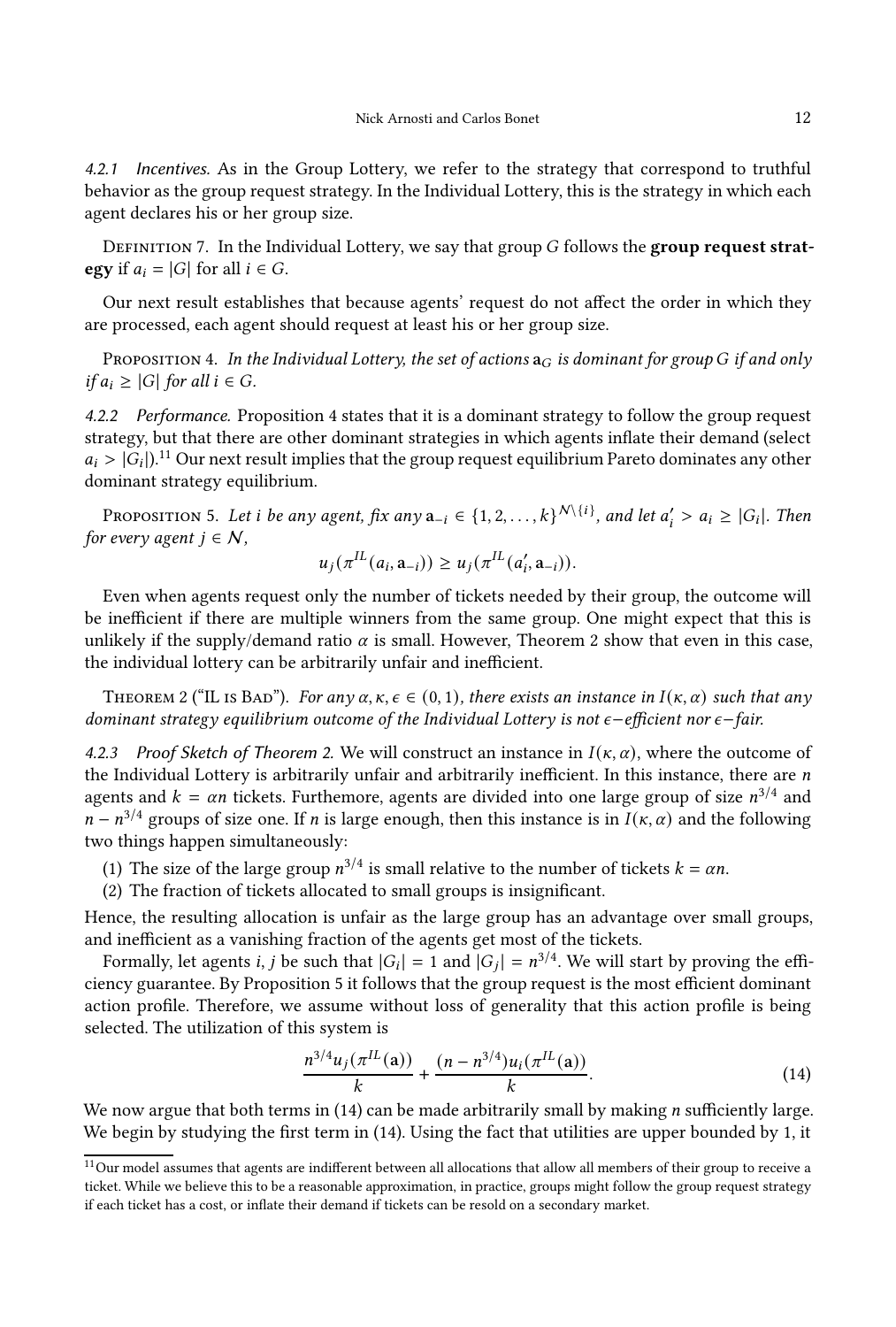follows that

$$
\frac{n^{3/4}u_j(\pi^{IL}(\mathbf{a}))}{k} \le \frac{n^{3/4}}{k} = \frac{1}{\alpha n^{1/4}}.
$$

Hence, to ensure that  $(1)$  holds it suffices to have *n* growing to infinity. We now analyze the second term in [\(14\)](#page-12-4). Because the group request action profile is being selected, this term is equal to the fraction of tickets allocated to small groups.

Moreover, we show the following upper bound on utility of agent  $i$ :

<span id="page-13-0"></span>
$$
u_i(\pi^{IL}(\mathbf{a})) \le \frac{k}{(n^{3/4})^2} = \frac{\alpha}{n^{1/2}}.\tag{15}
$$

The intuition behind this bound is as follows. If we restrict our attention only to agents in  $G_i$  and  $G_j$ , then we know that *i* will get a payoff 0 unless it is processed after at most  $k/n^{3/4} - 1$  members of  $G_j$ . Because the order over agents is uniformly distributed, this event occurs with probability

$$
\frac{k/n^{3/4}}{n^{3/4}+1} \leq \frac{k}{(n^{3/4})^2}.
$$

From the first inequality in [\(15\)](#page-13-0), it follows that

$$
\frac{(n - n^{3/4})u_i(\pi^{IL}(\mathbf{a}))}{k} \le \frac{n}{n^{3/2}} \le \frac{1}{n^{1/2}}.
$$

Notice that the right hand side goes to 0 as  $n$  grows, so (2) holds.

We now turn to the fairness guarantee. To this end, we use a trivial upper bound on the utility of agent *j*, based on the fact that the first agent to be processed always obtains a payoff of 1. Thus,

$$
u_j(\pi^{IL}(\mathbf{a})) \ge \frac{n^{3/4}}{n} = n^{-1/4}.\tag{16}
$$

Note that this lower bound is attained when all agents in small groups request  $k$  tickets. Combining the bound above and the second inequality in [\(15\)](#page-13-0), we obtain

$$
\frac{u_i(\pi^{IL}(\mathbf{a}))}{u_j(\pi^{IL}(\mathbf{a}))} \le \frac{\alpha n^{1/4}}{n^{1/2}}.\tag{17}
$$

We conclude noting that the right side goes to 0 as  $n$  grows. The full proof of Theorem [2](#page-12-0) is located in Appendix [B.](#page-29-0)

4.2.4 Limiting the Number of Tickets Requested. In many applications, a variant of the Individual Lottery is used where a limit is imposed on the number of tickets an agent can request. For example, in the Hamilton Lottery agents can request at most 2 tickets, and in the Big Sur Marathon groups can have at most 15 individuals. This motivates us to study the Individual Lottery with limit  $\ell$ . Formally, the only difference between this and the standard Individual Lottery is the action set, which is  $A = \{1, ..., \ell\}^n$ , with the limit  $\ell$  chosen by the designer.

The choice of limit must balance several risks. Imposing a limit of  $\ell$  reduces the risk from inflated demand, but harms groups with more than  $\ell$  members. The latter effect reduces fairness and may also reduce efficiency if there are many large groups. In fact, we show in Proposition [6](#page-13-1) that the Individual Lottery with limit  $\ell$  is still arbitrarily unfair and arbitrarily inefficient in the worst case.

<span id="page-13-1"></span>PROPOSITION 6. For any  $\alpha, \kappa, \epsilon \in (0, 1)$  and  $\ell \in \mathbb{N}$ , there exists an instance in  $I(\kappa, \alpha)$  such that, regardless the action profile selected, the outcome of the Individual Lottery with limit  $\ell$  is not  $\epsilon$ −efficient nor  $\epsilon$ −fair.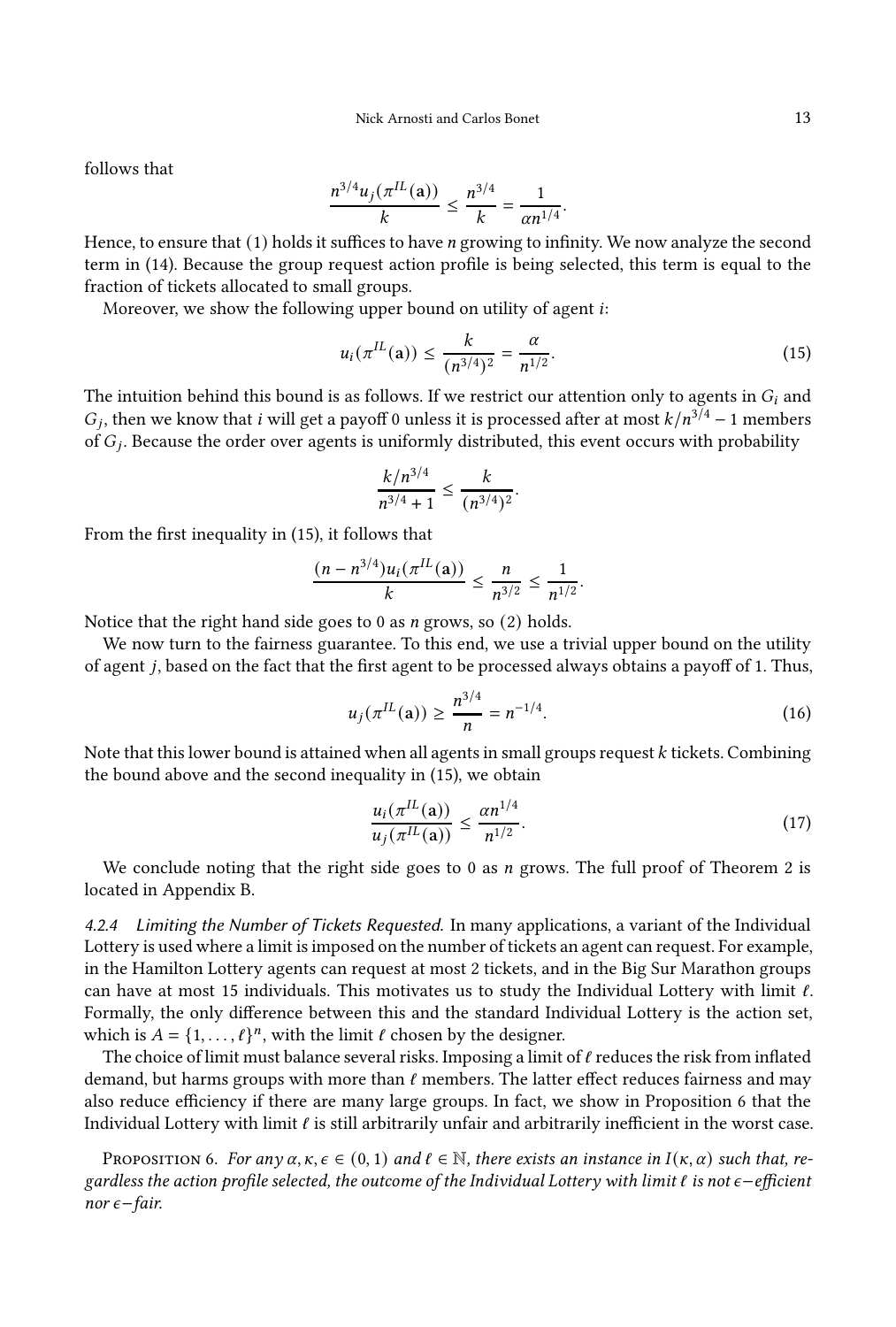The proof of Proposition [6](#page-13-1) is in Appendix [B.](#page-29-0) In the example considered in the proof, problems stem from the fact that most groups have more than  $\ell$  members. However, even if group sizes are upper bounded by  $\ell$ , the Individual Lottery with limit  $\ell$  still performs poorly in the worst case. In particular, Propositions [11](#page-32-0) and [12](#page-32-1) show that, if no group have more than  $\ell$  members, every dominant strategy equilibrium outcome of the Individual Lottery with limit  $\ell$  is 1/ $\ell$ –efficient and  $1/\ell$ -fair. Moreover, these guarantees are tight in the worst case. We give a complete analysis of this variant of the Individual Lottery in Appendix [B.](#page-29-0)

## 4.3 Weighted Individual Lottery

The example presented in Theorem [2](#page-12-0) is an extreme case that we shouldn't see too often in practice. However, it illustrates the major issues of the Individual Lottery. In this section, we show that minor modifications to the Individual Lottery can yield strong performance guarantees even in these extreme cases.

We study the Weighted Individual Lottery  $(IW)$ , whose only departure from the Individual Lottery is the order in which agents are placed. Instead of using a uniform random order, the Weighted Individual Lottery uses a random order biased against agents with large requests. Theorem [3](#page-16-0) shows that the Weighted Individual Lottery is approximately fair and approximately efficient, and similar to the Group Lottery when there are many more agents than tickets.

Formally, each agent selects an action in  $\{1, ..., k\}$ . For each  $\sigma \in O_N$ , we let random order over agents  $\Sigma$  be such that

<span id="page-14-0"></span>
$$
\mathbb{P}(\Sigma = \sigma | \mathbf{a}) = \prod_{t=1}^{n} \frac{1/a_{\sigma_t}}{\sum\limits_{i \in N \setminus \sigma_{[t-1]}} 1/a_{\sigma_i}}.
$$
\n(18)

There are several ways to generate  $\Sigma$ . This order can be thought of as the result of sequentially sampling agents without replacement, with probability inversely proportional to the number of tickets that they request. One property that motivates the study of the Weighted Individual Lottery is that when agents declare their group size, every group that has not been drawn is equally likely to be draw next.

Let  $\Sigma \in O_N$  be distributed according to [\(18\)](#page-14-0). For any  $x' \in X$ , the allocation function of the Weighted Individual Lottery is

$$
\pi^{IW}_{x'}(\mathbf{a}) = \sum_{\sigma \in O_N} \mathbf{1} \left\{ x' = x^{IL}(\mathbf{a}, \sigma) \right\} \mathbb{P}(\Sigma = \sigma),
$$

with  $x^{IL}$  defined as in [\(13\)](#page-11-2).

We define group request strategy as in Definition [7:](#page-12-5) each agent  $i$  requests  $\left|G_{i}\right|$  tickets.

4.3.1 Incentives. In this section, we will see that under the Weighted Individual Lottery, there are instances where no strategy is dominant for every group. However, we will argue that if demand significantly exceeds supply, then it is reasonable to assume that groups will select the group request strategy.

We start by showing in Proposition [7,](#page-14-1) that for groups of size three or less the group request is the only dominant strategy.

<span id="page-14-1"></span>PROPOSITION 7. In the Weighted Individual Lottery, if  $G \in \mathcal{G}$  is such that  $|G| \leq 3$ , then the group request is the only dominant strategy for G.

The following example shows that for groups of more than three agents, deviating from the group request is potentially profitable.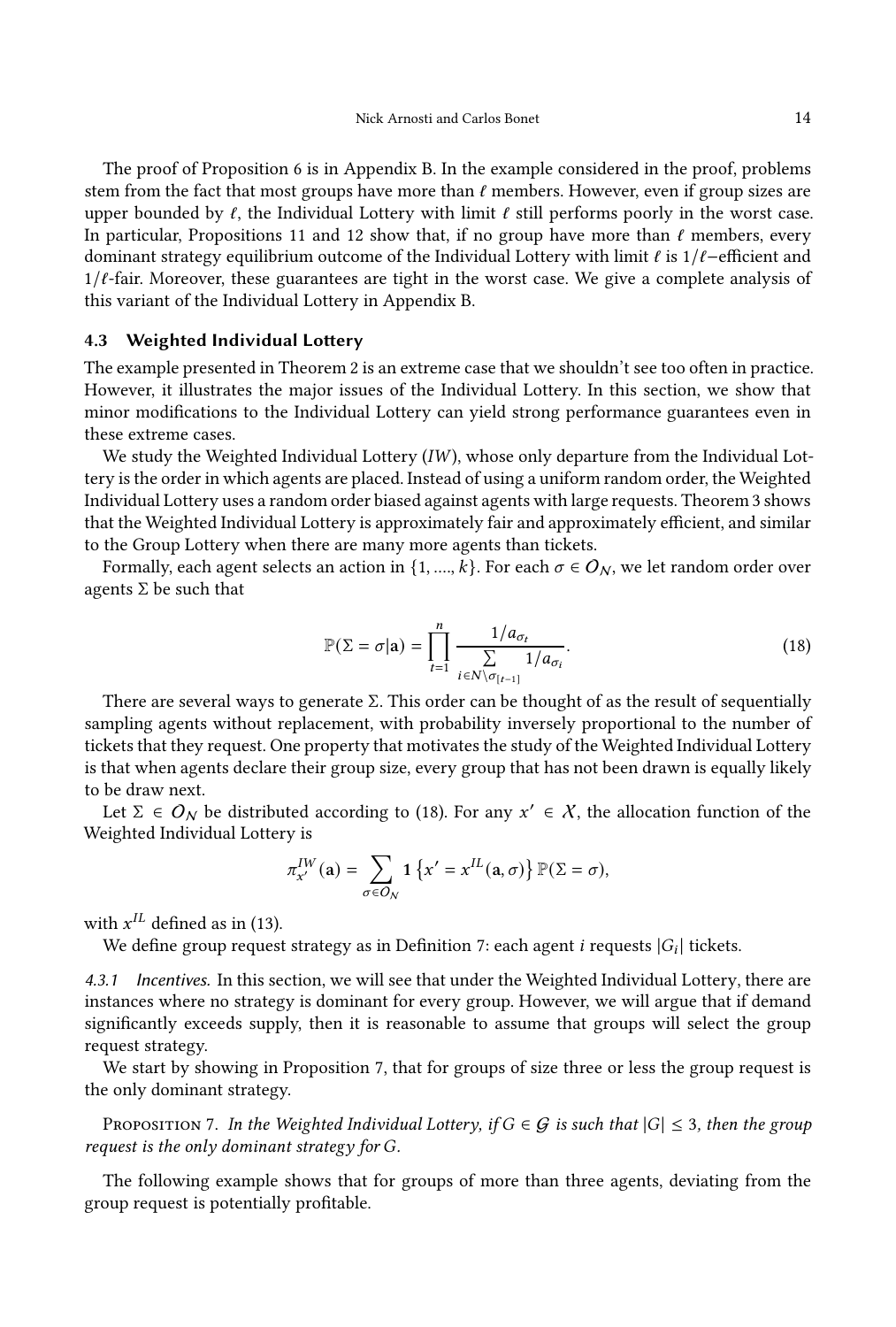<span id="page-15-4"></span>EXAMPLE 1. Consider an instance with n agents and  $n-1$  tickets. We divide the agents into one group of size 4 and n-4 groups of a single agent. If  $n \geq 17$ , then the optimal strategy for the large group will depend on the action profile selected by the small groups. In particular, if the small groups are following the group request strategy, then members of the larger group benefit from each requesting 2 tickets instead of 4. The analysis of this example is located in Appendix [C.](#page-35-0)

In the example above, when  $n \leq 16$ , it is actually optimal for the large group to play the group request. Thus, this deviation is only profitable when  $n \geq 17$ , and the group success probability is bigger than 92%. In general, when agents request fewer tickets than their group size, their chance of being selected increases, but now multiple agents from the group must be drawn in order to achieve success. This should be profitable only if the chance of each agent being drawn is high.

We formalize this intuition in Conjecture [1.](#page-16-1) Roughly speaking, we conjecture that in scenarios where the success probability of a group is below  $1 - 1/e \approx 63\%$ , the group request strategy maximizes its conditional expected utility. Proposition [8](#page-16-2) lends additional support to the conjecture. This proposition establishes that our conjecture holds when restricted to a broad set of strategies. In order to present our conjecture, we need first to introduce some definitions.

In what follows, we fix an arbitrary group  $G$ . Given any action profile a, we generate an order over agents Σ using the following algorithm:

## <span id="page-15-2"></span>ALGORITHM 1:

(1) Draw  $\{X_i\}_{i \in \mathbb{N}}$  as i.i.d. exponentials, with  $\mathbb{P}(X_i > t) = e^{-t}$  for  $t \ge 0$ .

(2) Place agents in increasing order of  $a_iX_i$ : that is, output  $\Sigma$  such that

$$
a_{\Sigma_1}X_{\Sigma_1} < \cdots < a_{\Sigma_n}X_{\Sigma_n}.
$$

From Proposition [13](#page-35-1) in Appendix [C,](#page-35-0) it follows that  $\Sigma$  is distributed according to [\(18\)](#page-14-0) conditional on a. We will refer to  $a_iX_i$  as the *score* obtained by agent *i*. Note that a lower score is better as it increases the chances of getting awarded.

The usual way to study the incentives of group  $G$ , is to find a strategy that maximizes its utility given the actions of other agents. Here, we will assume that  $G$  has an additional information: the scores of other agents. Thus, we study the problem faced by G of maximizing its success probability given actions and scores of everyone else. This problem seems to be high-dimensional and very complex, however, we will show that all the information relevant for  $G$  can be captured by a sufficient statistic  $T$ . Define,

<span id="page-15-3"></span>
$$
T = \inf \left\{ t \in \mathbb{R} : \sum_{j \notin G} a_j \mathbf{1} \left\{ a_j X_j < t \right\} > k - |G| \right\}. \tag{19}
$$

We show in Lemma [8](#page-37-0) located in Appendix [C,](#page-35-0) that  $G$  gets a utility of 1 if and only if the sum of the requests of its members whose score is lower than  $T$  is at least  $|G|$ . Therefore, we can formulate the problem faced by  $G$  as follows:

<span id="page-15-0"></span>
$$
\max \quad \mathbb{P}(\sum_{i \in G} a_i \mathbf{1} \{ a_i X_i < T \} \ge |G|)
$$
\n
$$
\text{subject to} \quad a_i \in \{1, \dots, k\} \quad \forall i \in G. \tag{20}
$$

Notice that under the group request strategy, the objective value in [\(20\)](#page-15-0) evaluates to

<span id="page-15-1"></span>
$$
1 - e^{-T}.\tag{21}
$$

This follows because  $G$  will get a payoff of 1 if and only if at least one of its members has a score lower than *T*, that is,  $\min_{i \in G} \{a_i X_i\} < T$ . Moreover, using that  $\sum_{i \in G} 1/a_i = 1$ , and by the wellknown properties of the minimum of exponential random variables, we have that  $\min_{i \in G} \{a_i X_i\} \sim$  $Exp(1)$ .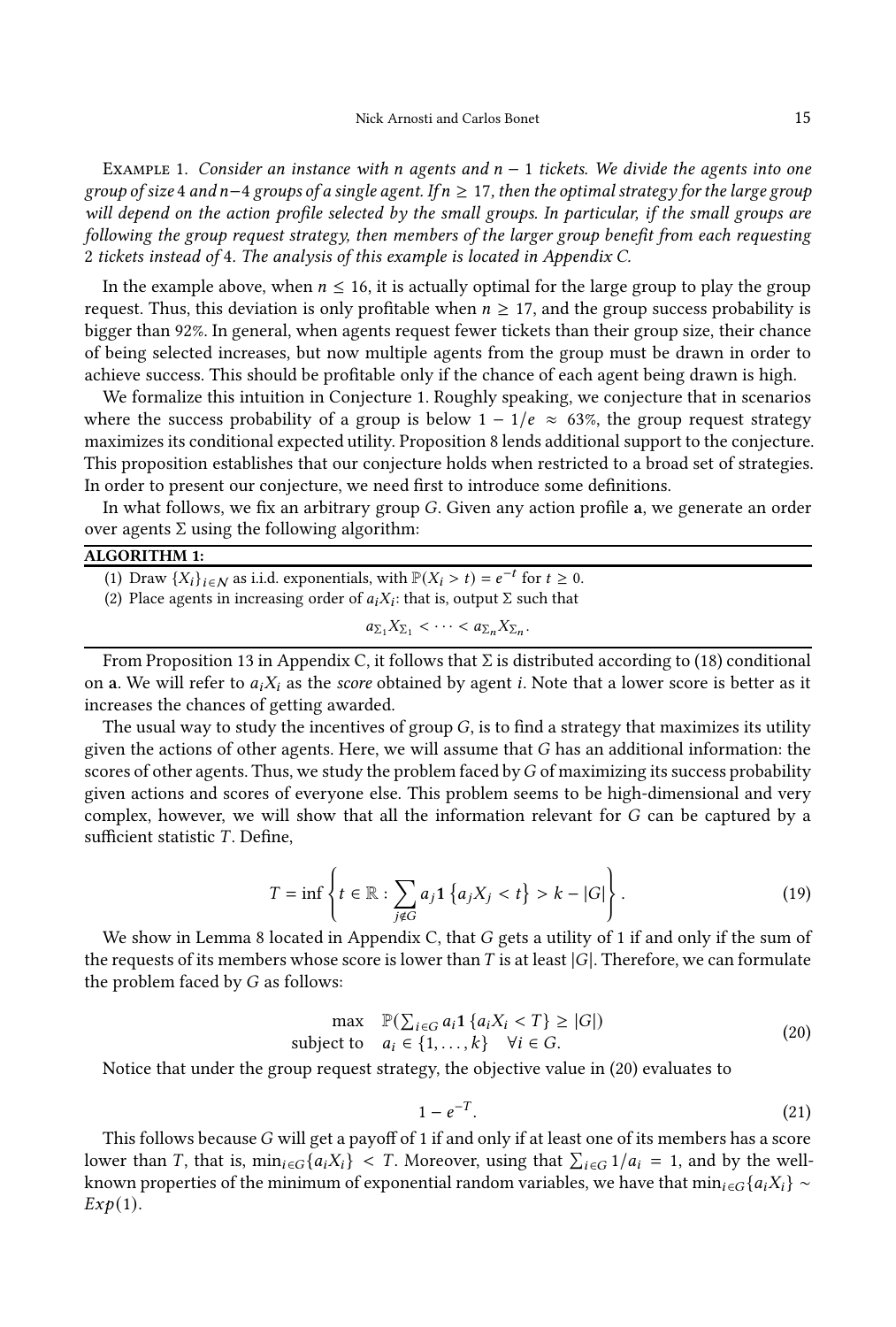Definitions out of the way, we can present our conjecture and the proposition supporting it.

<span id="page-16-1"></span>CONJECTURE 1. If  $T \leq 1$ , then no other strategy yields a higher objective value in [\(20\)](#page-15-0) than the group request.

From equation [\(21\)](#page-15-1), we see that the utility yield by the group request is an increasing function of  $T$ . Therefore, we can think of  $T$  as an indicator of how competitive the market is. Thus, the interpretations of Conjecture [1](#page-16-1) is that if the market is moderately competitive  $(G$  has success probability below  $1 - 1/e \approx 63\%$ ), then the group request is optimal. While we haven't proved the conjecture, we do have a proof that it holds for a broad subset of strategies. For  $r \in \{0, \ldots, |G|-1\}$ , we define  $\mathcal{B}_r \subseteq A_G$  to be the set of strategies for which the sum of any r requests is less than  $|G|$ , while the sum of any  $r + 1$  requests is greater than or equal to  $|G|$ . Let

$$
\mathcal{B} = \bigcup_{r=0}^{|G|-1} \mathcal{B}_r.
$$
 (22)

<span id="page-16-2"></span>PROPOSITION 8. If  $T \leq 1$ , then no other strategy in B yields a higher objective value in [\(20\)](#page-15-0) than the group request.

Note that  $\mathcal B$  is rich enough such that for any group of size greater than 3, it contains a strategy that is better than the group request for  $T$  large enough.

PROOF SKETCH OF PROPOSITION [8.](#page-16-2) In this proof, we will say that an agent is awarded if and only if it has a score lower than  $T$ .

From [\(21\)](#page-15-1), it suffices to show that under any strategy in  $\mathcal{B}_r$ , the objective value in [\(20\)](#page-15-0) is at most 1 –  $e^{-T}$ . We start by studying a relaxation of the problem defined in [\(20\)](#page-15-0). In this relaxation, the number of times an agent  $i$  is awarded follows a Poisson distribution with rate  $T/a_i$ , and the total number of times  $G$  is awarded follows a Poisson distribution with rate  $\sum_{i \in G} T/a_i$ . Note that if the set of feasible strategies is  $\mathcal{B}_r$ , then by Lemma [8](#page-37-0) in Appendix [C](#page-35-0) it follows that  $G$  needs to be awarded at least  $r + 1$  times. Finally, using a Poisson tail bound, we show that this event happens with probability at most  $1 - e^{-T}$ . This bound can only be applied if the expected number of times G is awarded is at most  $r + 1$ . This follows because  $T \le 1$  and Lemma [9](#page-37-1) in Appendix [C,](#page-35-0) which establishes that for any  $a'_G \in \mathcal{B}_r$ ,  $\sum_{i \in G} 1/a'_i \leq r + 1$ .

4.3.2 Performance. We now study the performance of the Weighted Individual Lottery, under the assumption that groups are selecting the group request strategy. We think that this assumption is reasonable for two reasons: (i) for groups of size at most three, the group request is the only dominant strategy, and (ii) for larger groups, we conjecture that in scenarios where its success probability is moderate (at most 63%), the group request strategy is optimal. The main result of this section is Theorem [3,](#page-16-0) which establishes that the Weighted Individual Lottery is approximately efficient and fair.

To state these guarantees, we define for any  $x > 0$ ,

$$
g(x) = \frac{1 - e^{-x}}{x}.
$$
 (23)

<span id="page-16-0"></span>THEOREM 3. Fix  $\kappa, \alpha \in (0, 1)$ . For every instance in  $I(\kappa, \alpha)$ , the group request outcome of the Weighted Individual Lottery is  $(1 - \kappa)q(\alpha)$ -efficient and  $(1 - 2\kappa)q(\alpha)$ -fair.

These guarantees resemble the ones offered for the Group lottery. Recall that Theorem [1](#page-9-0) establishes that the Group Lottery is  $(1 - \kappa)$ -efficient and  $(1 - 2\kappa)$ -fair. It is not perfectly efficient, as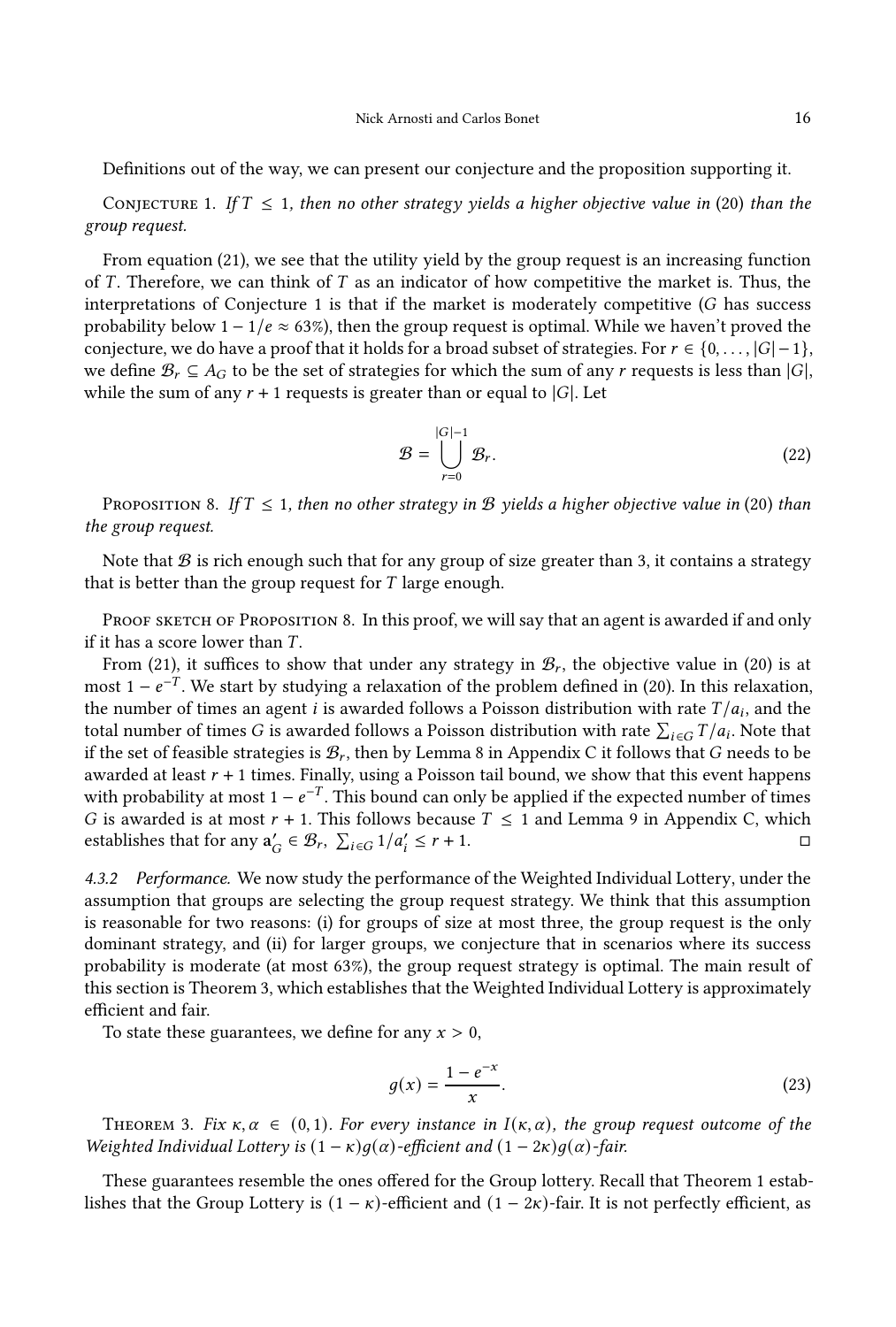the last tickets might be wasted. Similarly, it is not perfectly fair, as once there are only a few tickets left, small groups still have a chance of being allocated but large groups do not. These issues persist under the Weighted Individual Lottery. In addition, the Weighted Individual Lottery has the additional concern that multiple member of a group may be selected. This explains the multiplicative factor of  $q(\alpha)$  in the theorem statement. Because  $q(\alpha) \geq 1 - \alpha/2$ , when  $\alpha$  is close to 0 the guarantees for the Group Lottery and the Weighted Individual Lottery coincide. Although it is intuitive that a small supply-demand ratio implies a small chance of having groups with multiple winners, the previous section shows that this may not be the case under the standard Individual Lottery.

4.3.3 Proof Sketch of Theorem [3.](#page-16-0) In order to prove the efficiency and fairness guarantees, we first introduce a new mechanism: the Group Lottery with Replacement (GR). This is a variant of the Group Lottery in which valid groups can be processed more than once. Formally, the set of actions, the set of valid groups V, the group request strategy and the allocation rule  $x^{GL}$  are defined exactly as in the Group Lottery. However, the allocation function  $\pi^{GR}$  is different, in particular, this mechanism process valid groups according to a sequence of k elements  $\Sigma \in S_V$ , where  $\Sigma_t$ is independently and uniformly sampled with replacement from *V*. Hence, for any  $x' \in X$ , the allocation function of the Group Lottery is

$$
\pi_{x'}^{GR}(\mathbf{a}) = \sum_{\sigma \in O_V} \mathbf{1} \left\{ x' = x^{GL}(\mathbf{a}, \sigma) \right\} \mathbb{P}(\Sigma = \sigma),
$$

with  $x^{GL}$  defined as in [\(7\)](#page-8-3). Having defined this new mechanism, we now present a lemma that will be key in proving both guarantees. This lemma establishes a dominance relation between the Weighted Individual Lottery, the Group Lottery and the Group Lottery with Replacement, when the group request action profile is being selected. As we will see, every agent prefers the Group Lottery to the Weighted Individual Lottery, and the Weighted Individual Lottery to the Group Lottery with Replacement.

<span id="page-17-0"></span>LEMMA 2. For any instance and any agent  $i \in \mathcal{N}$ , if a denote the corresponding group request action profile for each mechanism below, then

<span id="page-17-1"></span>
$$
u_i(\pi^{GR}(\mathbf{a})) \le u_i(\pi^{IW}(\mathbf{a})) \le u_i(\pi^{GL}(\mathbf{a})).
$$
\n(24)

The key idea to prove Lemma [2](#page-17-0) is that the order or sequence used in each of these mechanism can be generated based on a random sequence of agents Σ ′ . Roughly speaking, each order or sequence is generated from  $\Sigma'$  as follows:

- Group Lottery with replacement: replace every agent by its group.
- Weighted Individual Lottery: remove every agent that has already appeared in a previous position.
- Group Lottery: replace every agent by its group, and then remove every group that has already appeared in a previous position.

Note that because in each mechanism the group request strategy is being selected, whenever a group or agent is being processed, it is given a number of tickets equal to the minimum of its group size and the number of remaining tickets.

This implies that, under the Group Lottery with Replacement, a group could be given more tickets than needed because one of its members appeared more than once in the first positions of Σ ′ . This situation is avoided in the Weighted Individual Lottery, hence, making all agents weakly better. Similarly, under the Weighted Individual Lottery, a group could be given more tickets than needed because its members appeared more than once in the first positions of Σ ′ . This situation is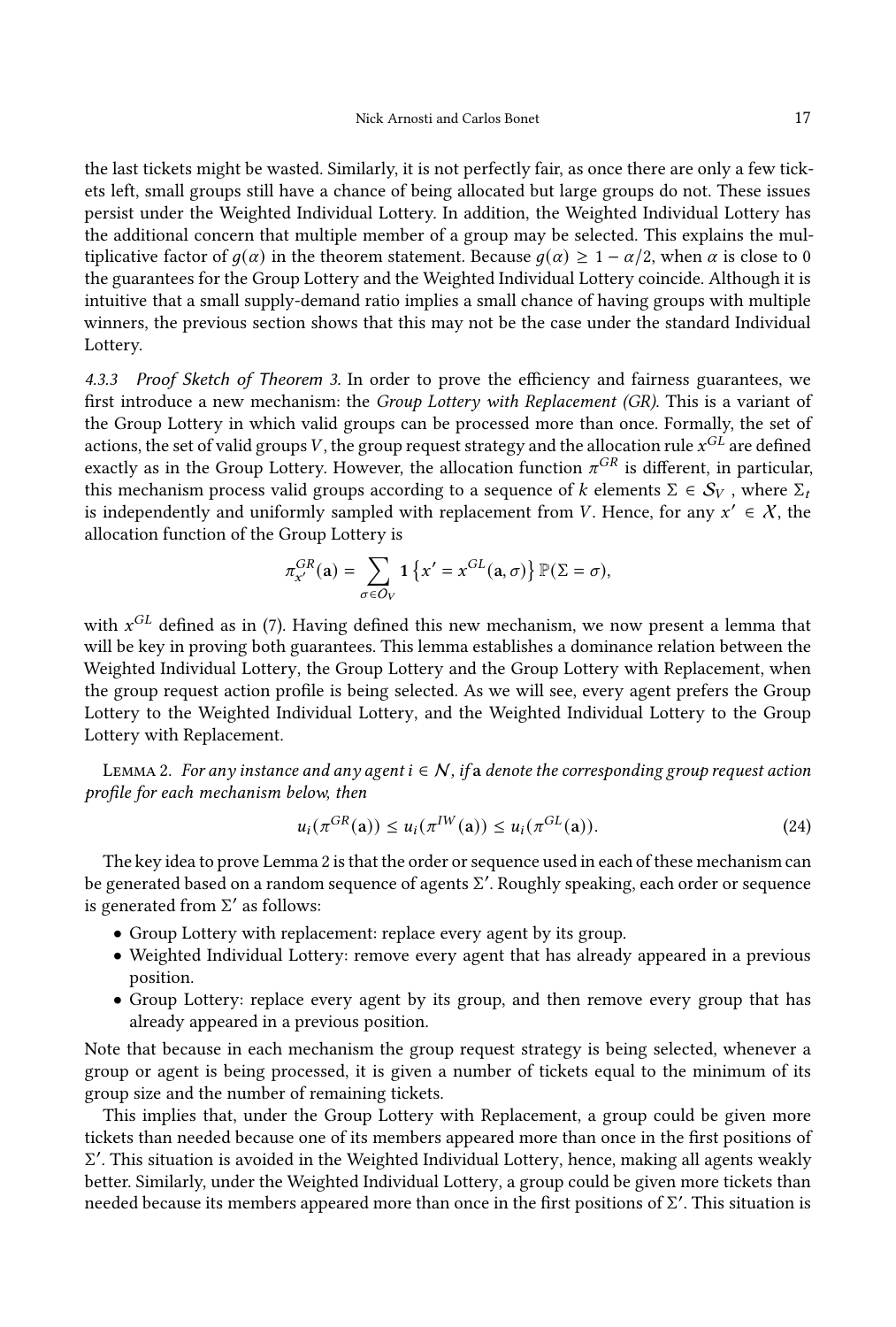avoided in the Group Lottery, hence, making all agents weakly better. The full proof is located in Appendix [C.2.2.](#page-40-0)

We now turn to the efficiency guarantee. From Lemma [2,](#page-17-0) it follows that for any instance the utilization under the Weighted Individual Lottery is at least the utilization under the Group Request with Replacement. Therefore, it suffices to show that for any instance in  $I(\kappa, \alpha)$ , the Group Lottery with Replacement is  $(1 - \kappa)q(\alpha)$ -efficient. To this end, we present in Lemma [3](#page-18-1) a lower bound on the utility of any agent under the Group Lottery with Replacement.

<span id="page-18-1"></span>LEMMA 3. For any instance in  $I(\kappa, \alpha)$  and any agent i, if we let a be the group request under the Group Lottery with Replacement, then

<span id="page-18-5"></span>
$$
u_i(\pi^{GR}(\mathbf{a})) \ge \frac{k}{n}(1-\kappa)g(\alpha). \tag{25}
$$

The proof of Lemma [3](#page-18-1) is in Appendix [C.2.3.](#page-41-0) This lemma immediately give us the desired lower bound on the utilization of the Group Lottery with replacement.

We now show the fairness guarantee. From Lemma [2,](#page-17-0) we have that for any instance and any pair of agents  $i, j$ ,

<span id="page-18-2"></span>
$$
\frac{u_i(\pi^{IW}(\mathbf{a}))}{u_j(\pi^{IW}(\mathbf{a}))} \ge \frac{u_i(\pi^{GR}(\mathbf{a}))}{u_j(\pi^{GL}(\mathbf{a}))}.\tag{26}
$$

Hence, it suffices to show that the ratio on the right hand side is at least  $(1-2\kappa)q(\alpha)$ . In Lemma [1](#page-9-1) we proved an upper bound on the utility of an agent under the Group Lottery. Meanwhile, in Lemma [3](#page-18-1) we established a lower bound on the utility of an agent under the Group Lottery with Replacement. Combining equation [\(26\)](#page-18-2), Lemma [1](#page-9-1) and Lemma [3](#page-18-1) yields our fairness factor of  $(1 - 2\kappa)q(\alpha)$ .

## <span id="page-18-0"></span>5 DISCUSSION

We consider a setting where groups of people wish to share an experience that is being allocated by lottery. We study the efficiency and fairness of simple mechanisms in two scenarios: one where agents identify the members of their group, and one where they simply request a number of tickets. In the former case, the Group Lottery is  $(1 - \kappa)$ -efficient and  $(1 - 2\kappa)$ -fair. However, its natural and widespread counterpart, the Individual Lottery, suffers from deficiencies that can cause it to be arbitrarily inefficient and unfair. As an alternative, we propose the Weighted Individual Lottery. This mechanism uses the same user interface as the Individual Lottery, and Theorem [3](#page-16-0) establishes that it is  $(1 - \kappa)q(\alpha)$ -efficient and  $(1 - 2\kappa)q(\alpha)$ -fair.

Although our bounds are based on worst-case scenarios, they can be combined with publicly available data to provide meaningful guarantees. In 2016 the Hamilton Lottery received approximately  $n = 10,000$  applications daily for  $k = 21$  tickets, with a max group size of  $s = 2^{12}$  $s = 2^{12}$  $s = 2^{12}$  Hence, in this case  $\kappa \leq 0.05$  and  $q(\alpha) \geq 0.99$ . Therefore, by Theorem [1,](#page-9-0) the Group Lottery outcome is at least 95% efficient and 90% fair. Furthermore, Theorem [3](#page-16-0) gives nearly identical guarantees for the Weighted Individual Lottery. Meanwhile, the 2020 Big Sur Marathon Groups and Couples lottery received 1296 applications for  $k = 702$  tickets, with a maximum group size of 15.<sup>[13](#page-18-4)</sup> This yields  $\kappa = 14/702 \approx .02$  $\kappa = 14/702 \approx .02$  $\kappa = 14/702 \approx .02$ , so Theorem 1 implies 98% efficiency and 96% fairness for the Group Lottery. Determining  $\alpha$  is tricker, as we do not observe the total number of agents *n*. Using the very conservative lower bound  $n \geq 1296$  (based on the assumption that every member of every group submitted a separate application) yields  $q(\alpha) \geq .77$ . Thus, Theorem [3](#page-16-0) implies 76% efficiency and 74% fairness for the Weighted Individual Lottery. Its true performance would likely be much better,

<span id="page-18-3"></span><sup>12</sup>Source: [https://www.bustle.com/articles/165707-the-odds-of-winning-the-hamilton-lottery-are-too-depressing-for](https://www.bustle.com/articles/165707-the-odds-of-winning-the-hamilton-lottery-are-too-depressing-for-words)[words.](https://www.bustle.com/articles/165707-the-odds-of-winning-the-hamilton-lottery-are-too-depressing-for-words)

<span id="page-18-4"></span> $^{13}\rm{Source: \text{ https://www.bigsurmarathon.org/random-drawing-results-for-the-2020-big-sur-marathon/.}$  $^{13}\rm{Source: \text{ https://www.bigsurmarathon.org/random-drawing-results-for-the-2020-big-sur-marathon/.}$  $^{13}\rm{Source: \text{ https://www.bigsurmarathon.org/random-drawing-results-for-the-2020-big-sur-marathon/.}$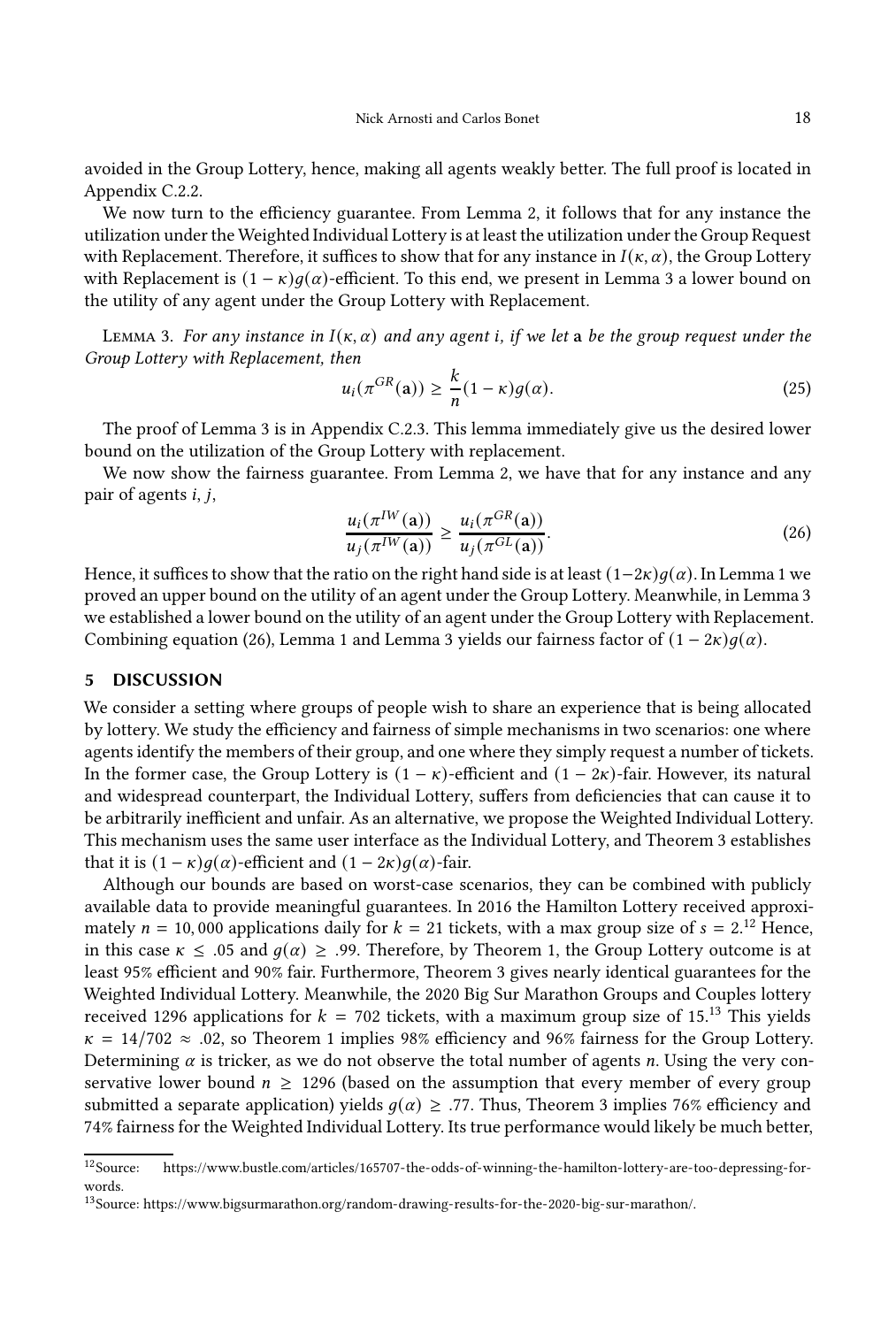but accurate estimates would rely on understanding how many groups are currently submitting multiple applications.

Our analysis makes the strong assumption of dichotomous preferences. In practice, the world is more complicated: groups may benefit from extra tickets that can be sold or given to friends, and groups that don't receive enough tickets for everyone may choose to split up and have a subset attend the event. Despite these considerations, we believe that dichotomous preferences capture the first-order considerations in several markets while maintaining tractability. The mechanisms we have proposed, while imperfect, are practical and offer improvements over the Individual Lottery (which is often the status quo). Furthermore, we conjecture that the efficiency and fairness of the Group Lottery would continue to hold in a model where the utility of members of group  $G$  is a more general function of the number of tickets received by  $G$ , so long as this function is convex and increasing on  $\{1, 2, \ldots, |G|\}$ , and non-increasing thereafter.

One exciting direction for future work is to adapt these mechanisms to settings with heterogeneous goods. For example, while the daily lottery for Half Dome allocates homogeneous permits using the Individual Lottery, the pre-season lottery allocates 225 permits for each day. Before the hiking season, each applicant enters a number of permits requested (up to a maximum of six), as well as a ranked list of dates that would be feasible. Applicants are then placed in a uniformly random order, and sequentially allocated their most preferred feasible date. This is the natural extension of the Individual Lottery to a setting with with heterogeneous goods, and has many of the same limitations discussed in this paper. It would be interesting to study the performance of (generalizations of) the Group Lottery and Weighted Individual Lottery in this setting.

#### REFERENCES

- <span id="page-19-12"></span>Lawrence M Ausubel, Paul Milgrom, et al. 2006. The lovely but lonely Vickrey auction. Combinatorial auctions 17 (2006), 22–26.
- <span id="page-19-1"></span>Jean Pascal Benassy. 1982. The economics of market disequilibrium. New York: Academic Press.
- <span id="page-19-7"></span>Anna Bogomolnaia and Hervé Moulin. 2004. Random matching under dichotomous preferences. Econometrica 72, 1 (2004), 257–279.
- <span id="page-19-8"></span>Anna Bogomolnaia, Hervé Moulin, Richard Stong, et al. 2005. Collective choice under dichotomous preferences. Journal of Economic Theory 122, 2 (2005), 165–184.
- <span id="page-19-5"></span>Gérard P Cachon and Martin A Lariviere. 1999. Capacity choice and allocation: Strategic behavior and supply chain performance. Management science 45, 8 (1999), 1091–1108.
- <span id="page-19-3"></span>Stephen Ching. 1992. A simple characterization of the uniform rule. Economics letters 40, 1 (1992), 57–60.
- <span id="page-19-4"></span>Lars Ehlers and Bettina Klaus. 2003. Probabilistic assignments of identical indivisible objects and uniform probabilistic rules. Review of Economic Design 8, 3 (2003), 249–268.
- <span id="page-19-11"></span>Norman L Johnson, Adrienne W Kemp, and Samuel Kotz. 2005. Univariate discrete distributions. Vol. 444. John Wiley & Sons.
- <span id="page-19-0"></span>Thành Nguyen, Ahmad Peivandi, and Rakesh Vohra. 2016. Assignment problems with complementarities. Journal of Economic Theory 165 (2016), 209–241.
- <span id="page-19-9"></span>Deval Patel, Arindam Khan, and Anand Louis. 2020. Group Fairness for Knapsack Problems. arXiv preprint arXiv:2006.07832 (2020).
- <span id="page-19-6"></span>Alvin E Roth, Tayfun Sönmez, and M Utku Ünver. 2005. Pairwise kidney exchange. Journal of Economic theory 125, 2 (2005), 151–188.
- <span id="page-19-10"></span>Robert J Serfling. 1974. Probability inequalities for the sum in sampling without replacement. The Annals of Statistics (1974), 39–48.
- <span id="page-19-2"></span>Yves Sprumont. 1991. The division problem with single-peaked preferences: a characterization of the uniform allocation rule. Econometrica 59 (1991), 509–519.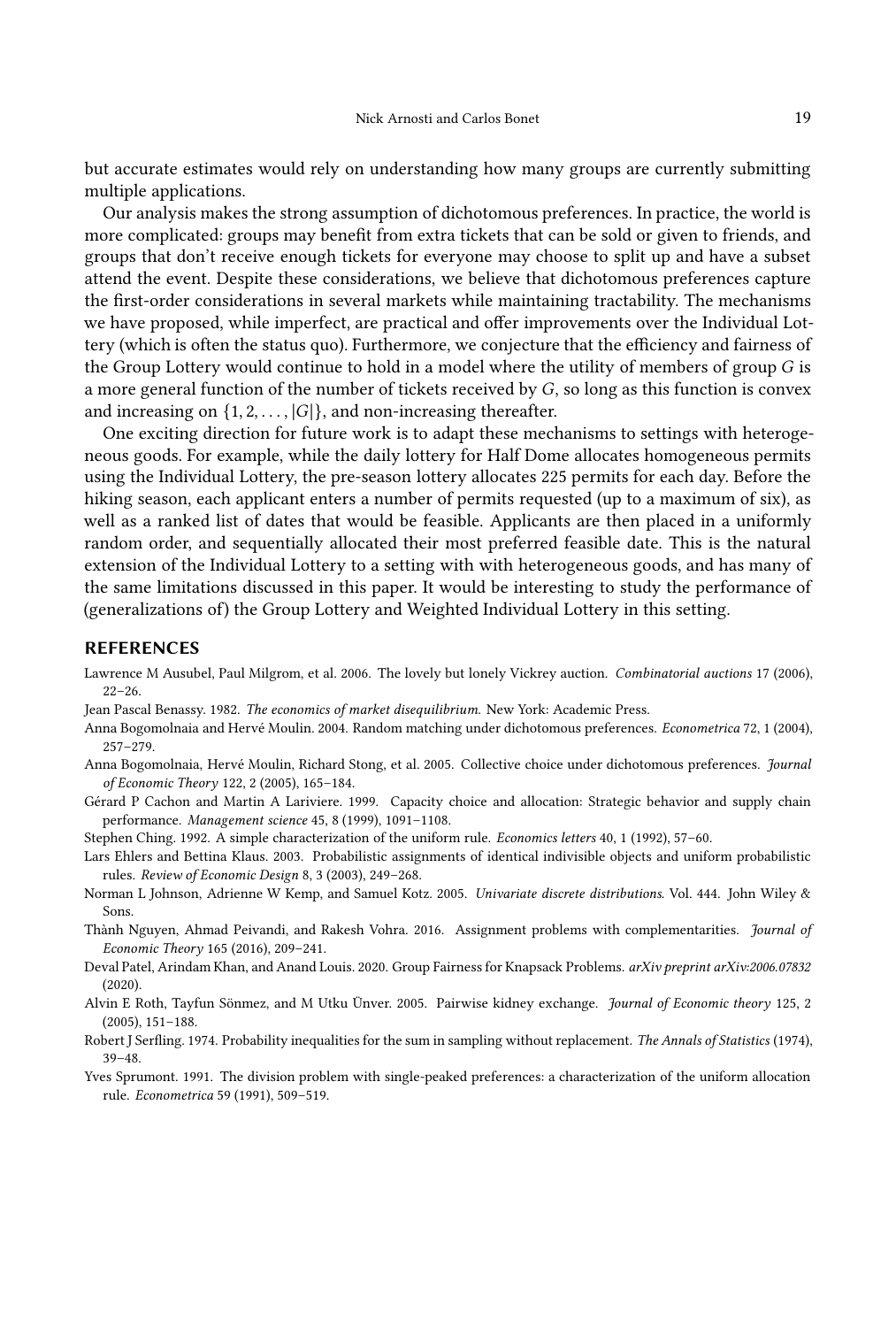## <span id="page-20-0"></span>A GROUP LOTTERY

<span id="page-20-1"></span>

| <b>ALGORITHM 2:</b>                                                                                                                                                                                                    |
|------------------------------------------------------------------------------------------------------------------------------------------------------------------------------------------------------------------------|
| <b>Input:</b> A finite set $E$                                                                                                                                                                                         |
| <b>Output:</b> A random order $\Sigma \in O_F$                                                                                                                                                                         |
| Choose $S \subset E$ . Generate                                                                                                                                                                                        |
| i. a uniform random order $\Sigma^S \in O_S$ ,                                                                                                                                                                         |
| ii. a uniform random order $\Sigma^- \in O_{E \setminus S}$ .                                                                                                                                                          |
| iii. a uniform random subset $P \subset \{1, ,  E \}$ with $ P  =  S $ .                                                                                                                                               |
| Generate $\Sigma$ from $\Sigma^S$ , $\Sigma^-$ , P placing elements of S in positions P, maintaining the order of elements of S<br>as given by $\Sigma^S$ and the order of elements of $E\ S$ as given by $\Sigma^-$ . |

<span id="page-20-2"></span>LEMMA 4. For any finite set E, Algorithm [2](#page-20-1) generates a uniform random order  $\Sigma \in O_E$ : for each order  $\sigma \in O_E$ ,  $P(\Sigma = \sigma) = 1/|E|!$ .

PROOF OF LEMMA [4.](#page-20-2) Fix an order  $\sigma \in O_F$ . Let  $\sigma_S$  and  $\sigma_{-S}$  be the restriction of  $\sigma$  to S and  $E \setminus S$ , respectively. For any  $i \in E$ , we let  $p_i$  be the position of  $i$  in  $\sigma$ , that is,  $\sigma_{p_i} = i$ . We define  $P_S =$  $\bigcup_{i \in S} \{p_i\}$ . In order to end with the order  $\sigma$ , it must be that:

- The order  $\Sigma$  generated in step i. is equal to  $\sigma_S$ , which occurs with probability  $\mathbb{P}(\Sigma = \sigma_S)$  =  $1/|S|!$ .
- The order  $\Sigma^-$  generated in step ii. is equal to  $\sigma_{-S}$ , which occurs with probability  $\mathbb{P}(\Sigma^-$  =  $\sigma_{-S}$ ) = 1/( $|\mathbb{E}| - |S|$ )!.
- The random subset  $P$  generated in step iii. is equal to  $P_S$ , which occurs with probability  $\mathbb{P}(P = P_S) = \prod_{j=0}^{|S|-1} (|S|-j) / (|E|-j).$

Hence, the probability that the algorithm generates the order  $\sigma$  is

$$
\frac{1}{|S|!}\frac{1}{E-|S|!}\prod_{j=0}^{|S|-1}\frac{|S|-j}{|E|-j}=\frac{1}{|E|!}.
$$

## A.1 Incentives

Proof of Proposition [1.](#page-8-0) Fix an arbitrary agent  $i \in \mathcal{N}$ . Let a be an action profile such that  $a_{G_i}$ is the group request strategy and  $a_{-G_i}$  is arbitrary. Let a' denote an alternative strategy profile in which  $a'_j = a_j$  for  $j \notin G_i$ . Let V be the set of valid groups according to a, V' the set of valid groups according to  $\mathbf{a}'$ , and  $V^-$  be the set of valid groups not containing any members of  $G_i$ :

$$
V = \{S \subset \mathcal{N} : a_j = S \,\forall j \in S\}.
$$
  
\n
$$
V' = \{S \subset \mathcal{N} : a'_j = S \,\forall j \in S\}
$$
  
\n
$$
V^- = \{S \subset \mathcal{N} \setminus G_j : a_j = S \,\forall j \in S\}.
$$

Note that  $V^-\subseteq V\cap V'$ , and that agents in  $G_i$  do not influence  $V^+$ . We generate uniform random orders Σ and Σ' over *V* and *V'* (respectively) using Algorithm [2:](#page-20-1) we first generate a uniform random order  $\Sigma^-$  over  $V^-$ , and then extend this to obtain  $\Sigma$  and  $\Sigma'$ . We will prove that for any realization of  $\Sigma^-,$ 

$$
\mathbb{E}[u_i(x^{GL}(\mathbf{a}, \Sigma))|\Sigma^{-}] \geq \mathbb{E}[u_i(x^{GL}(\mathbf{a}', \Sigma'))|\Sigma^{-}].
$$
\n(27)

Because agents in  $G_i$  cannot influence  $\Sigma^+$ , it follows immediately that the unconditional expected utility of agent  $i$  is also higher under the group request strategy.

 $\Box$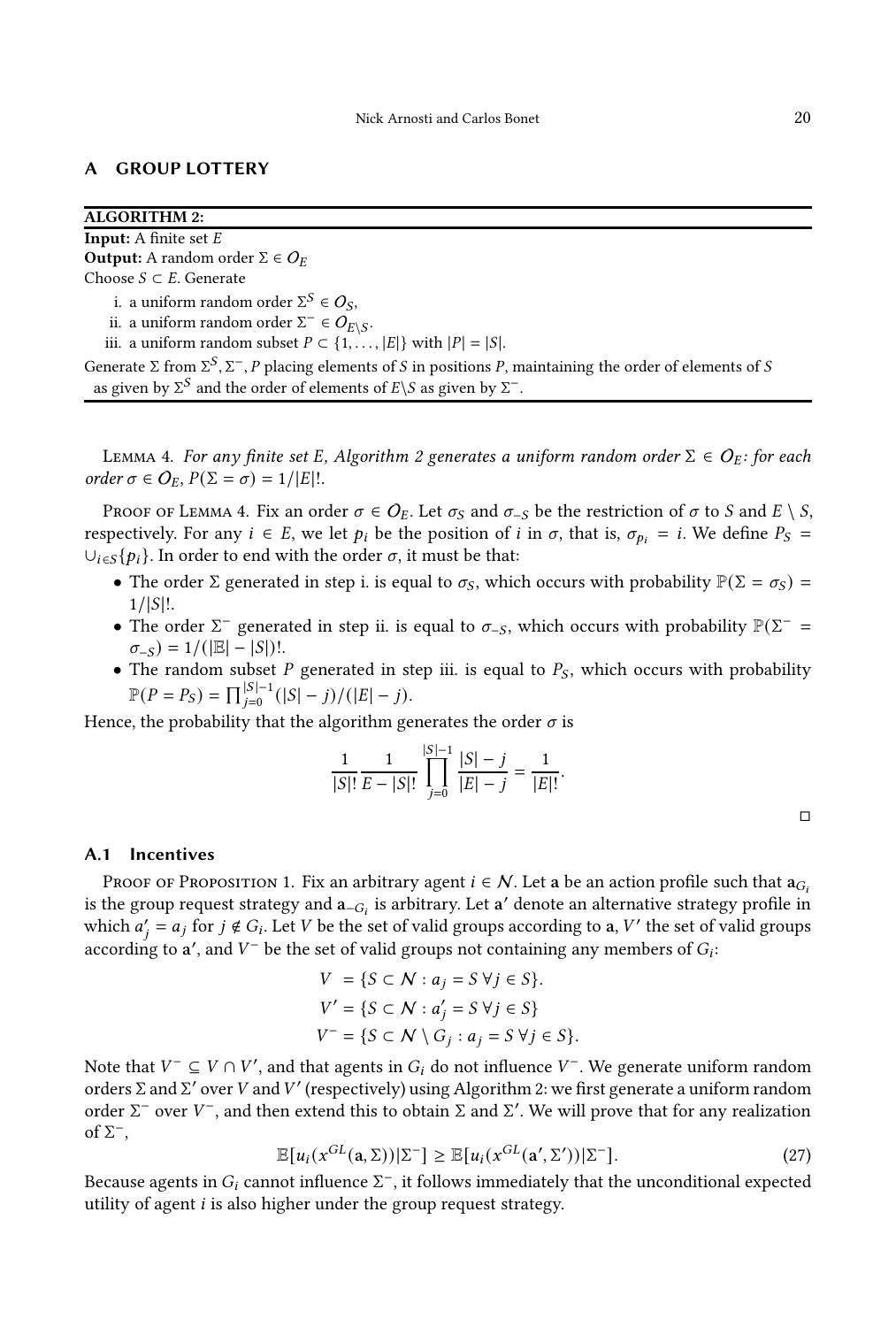If  $\sum_{S \in V^-} |S| \leq k - |G_i|$ , then the group request strategy guarantees that all members of  $G_i$  will receive a ticket, so there is nothing to prove. Otherwise, let

$$
\tau(\Sigma^-) = \tau(k - |G_i| + 1, \Sigma^-),
$$

be as defined in [\(6\)](#page-8-2) where the size function is the cardinality of the valid group declared by the agent, that is,  $|\sigma_t| = |a_{\sigma_t}|$ . Intuitively,  $\tau$  is the first point at which the number of remaining tickets would be less than  $|G_i|$ , when processing valid groups in  $V^-$  according to order  $\Sigma^-$ .

Because agents in  $G_i$  follow the group request strategy under a, we have  $V = V^- \cup G_i$ . Members of  $G_i$  get a payoff of 1 if and only if  $G_i$  is in the first  $\tau(\Sigma^-)$  positions of Σ. Therefore,

<span id="page-21-1"></span>
$$
\mathbb{E}[u_i(x^{GL}(\mathbf{a}, \Sigma))|\Sigma^{-}] = \frac{\tau(\Sigma^{-})}{1+|V^{-}|}.
$$
\n(28)

We now turn to the action profile a'. Because the Group Lottery gives at most one ticket to each agent, *i* gets a payoff of 1 if and only if all members of  $G_i$  receive a ticket. This is not possible unless (i) every agent in  $G_i$  is included in a valid group in  $V'$ , and (ii) in the order  $\Sigma'$ , all valid groups in  $V'\V^{-}$  appear before group  $S = \sum_{\tau(\Sigma^-)}$ . According to the algorithm, the conditional probability of (ii) given  $\Sigma^-$  is at most

$$
\frac{\tau(\Sigma^-)}{2+|V^-|} \frac{\tau(\Sigma^-) - 1}{1 + |V^-|},
$$

which is smaller than the right side of [\(28\)](#page-21-1), implying that group  $G_i$  has not benefited from its deviation.

Next, we show that any other strategy is not dominant. Let  $j \notin G_i$  and  $\tilde{\mathbf{a}}$  denote an action profile such that  $j \in \tilde{a}_i$ ,  $i \notin \tilde{a}_j$  and the remaining actions  $\tilde{a}_{-\{i,j\}}$  are arbitrary. Under  $\tilde{a}$  agent  $i$  is not in a valid group then it is not award and group  $G_i$  get a payoff of 0. This is strictly less than the payoff under a group request, which is greater than the probability of  $G_i$  being the first group to be processed. Therefore, we can restrict to strategies  $\hat{a}$  where  $\hat{a}_{i'} \subset G_i$  for any  $i' \in G_i$ . Furthermore,  $G_i$  will have a positive expected payoff only if under  $\hat{a}$  its members are divided into two or more valid groups. Let actions  $\hat{\mathsf{a}}_{-G_i}$  be such that  $\hat{a}_j = \mathcal{N} \setminus G_i$  for any  $j \in \mathcal{N} \setminus G_i$ , and  $\hat{V}$  be the set of valid groups according to  $\hat{a}$ ,

$$
\hat{V} = \{ S \subset \mathcal{N} : \hat{a}_j = S \ \forall j \in S \}.
$$

Observe that  $|\hat{V}| \geq 3$ . By assumption  $n > k$ , so  $G_i$  will get a payoff of 1 if and only if valid group  $\mathcal{N} \setminus G_i$  is the last valid group to be processed. This event occurs with probability

$$
\frac{(|\hat{V}|-1)!}{|\hat{V}|!} = \frac{1}{|\hat{V}|}.
$$

This is strictly smaller than  $1/2$  the expected utility when  $G_i$  select a group request.

#### A.2 Performance

<span id="page-21-0"></span>LEMMA 5. Fix any instance and any pair of agents  $i, j \in \mathcal{N}$ . Let a be an action profile under the Group Lottery such that  $G_i$  and  $G_j$  select the group request strategy. If  $|G_i| \geq |G_j|$ , then

$$
u_i(\pi^{GL}(\mathbf{a})) \le u_j(\pi^{GL}(\mathbf{a})).
$$
\n(29)

Proof of Lemma [5.](#page-21-0) Let V be the set of valid groups given a. Observe that by assumption  $G_i, G_j \in$ V. We define  $S_i$ ,  $S_j$  to be the set of orders over V that guarantee a payoff of 1 to group  $G_i$  and  $G_j$ , respectively. It suffices to show that

$$
|S_j| \ge |S_i|.
$$

To prove this, we will construct an injective map  $f : S_i \to S_j$ . We let f be the map that only swap the positions of  $G_i$  and  $G_j$ , keeping all the remaining positions unchanged. Clearly  $f$  is injective.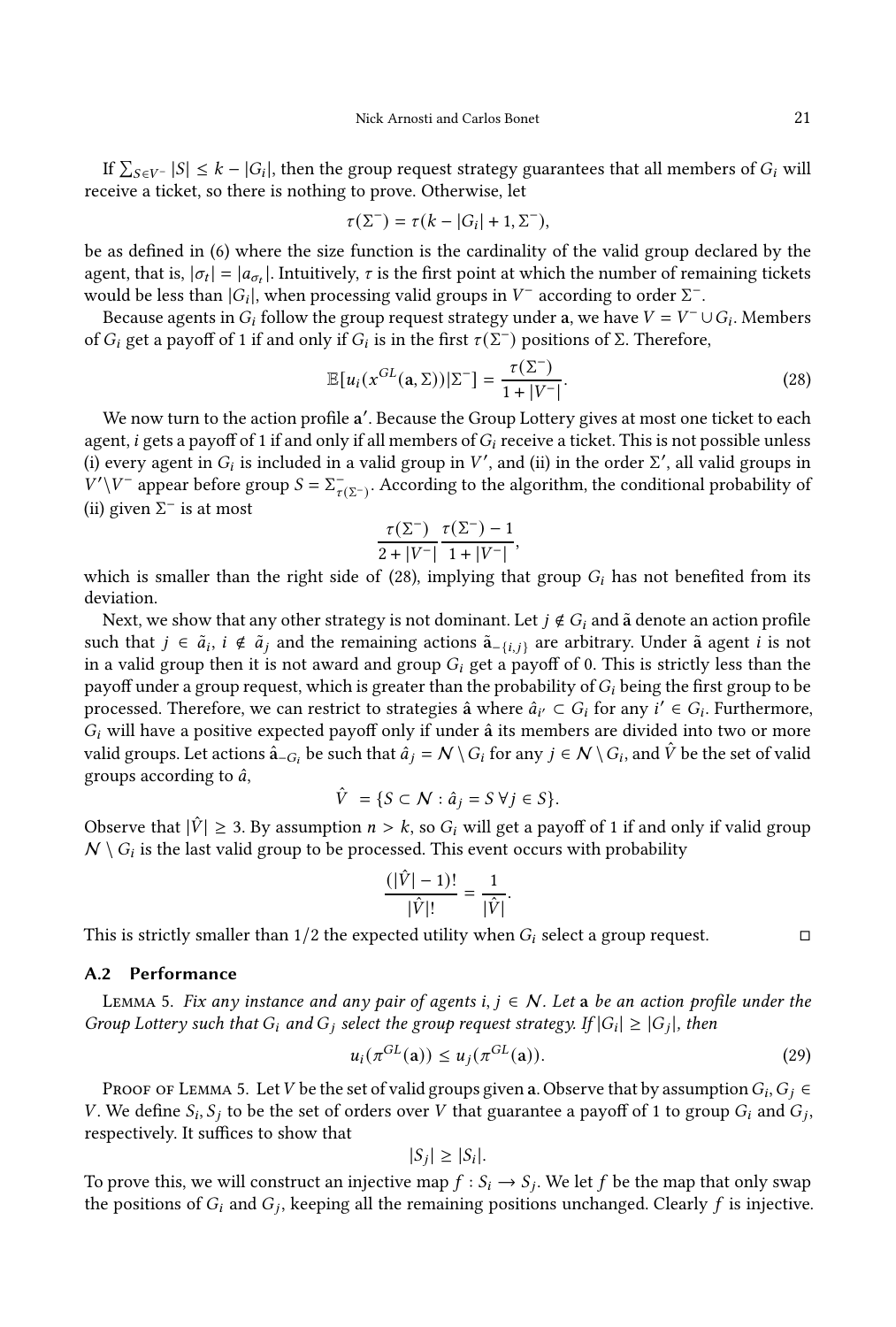Thus, all that remains to show is that for any  $\sigma \in S_i$ ,  $f(\sigma) \in S_j$ . Fix  $\sigma \in S_i$ . If  $\sigma \in S_j$ , then there are enough tickets to satisfy both groups and  $f(\sigma) \in S_i \cap S_j \subseteq S_j$ . If  $\sigma \notin S_j$ , then then the number of tickets remaining before  $G_j$  is processed under  $f(\sigma)$  is the same as the number of tickets remaining before  $G_i$  is processed under  $\sigma$ . Because  $\sigma \in S_i$ , this number is at least  $|G_i|$  which by assumption is at least  $|G_j|$ , so  $f(\sigma) \in S_j$ .

<span id="page-22-4"></span>FACT 1. For any  $a, b, c \in \mathbb{R}$  such that  $a \leq b$  and  $c \geq 0$ , then

$$
\frac{a}{b} \le \frac{a+c}{b+c}.\tag{30}
$$

Proof of Proposition [2.](#page-10-1) First, we will prove the right inequality of [\(11\)](#page-10-2). If  $k \geq \sum_i a_i - \bar{a} + 1$ , then our upper bound is at least  $n$  and immediately holds. Hence, without loss of generality we can assume  $k \leq \sum_i a_i - \bar{a}$ . We let  $S_t = S_t(\Sigma)$  be the sum of the first t numbers according to  $\Sigma$ , that is,

$$
S_t = \sum_{i=1}^t a_{\Sigma_i}.\tag{31}
$$

We define

$$
Z_t^* = \frac{S_t - t\mu}{n - t}.\tag{32}
$$

As mentioned in [Serfling \[1974](#page-19-10)], the sequence  $Z_1^*, \ldots, Z_{n-1}^*$  is a forward martingale. Furthermore,  $k \leq \sum_i a_i - \bar{a}$  implies  $\mathbb{P}(\tau \leq n-1) = 1$  so  $\tau$  is bounded and  $Z^*$  is well defined. Hence, we can apply Doob's optional stopping theorem to obtain

<span id="page-22-0"></span>
$$
\mathbb{E}\left[\frac{S_{\tau}-\tau\mu}{n-\tau}\right]=\mathbb{E}[Z_{\tau}^*]=\mathbb{E}[Z_1^*]=0.
$$
\n(33)

From the definition of  $\tau$ , we get

<span id="page-22-1"></span>
$$
\mathbb{E}\left[\frac{S_{\tau}}{n-\tau}\right] \le (k+\bar{a}-1)\mathbb{E}\left[\frac{1}{n-\tau}\right].\tag{34}
$$

We claim that

<span id="page-22-2"></span>
$$
\mathbb{E}[\tau]\mathbb{E}\left[\frac{1}{n-\tau}\right] \leq \mathbb{E}\left[\frac{\tau}{n-\tau}\right].\tag{35}
$$

For any  $x < n$ , define

$$
f(x) = (x - \mathbb{E}[\tau]) \left( \frac{1}{n-x} - \frac{1}{n - \mathbb{E}[\tau]} \right).
$$

Note that  $f(x) \geq 0$  for all  $x$ , so  $\mathbb{E}[f(\tau)] \geq 0$ . Thus,

$$
0 \leq \mathbb{E}[f(\tau)] = \mathbb{E}\left[(\tau - \mathbb{E}[\tau])\left(\frac{1}{n-\tau} - \frac{1}{n-\mathbb{E}[\tau]}\right)\right] = \mathbb{E}\left[\frac{\tau - \mathbb{E}[\tau]}{n-\tau}\right].
$$

Combining equations [\(33\)](#page-22-0), [\(34\)](#page-22-1) and [\(35\)](#page-22-2) yields our desired result.

Now, we prove the left inequality of [\(11\)](#page-10-2). If  $k \leq \bar{a}$ , then our lower bound is at most 1 and immediately holds, then without loss of generality we can assume  $k \geq \bar{a}+1$ . To construct Σ we will generate a random order  $\Sigma'$  and iterate through it backwards, that is,  $\Sigma_t = \Sigma'_{n-t+1}$  for  $t = 1, ..., n$ . We claim that for every  $Σ$ ,

<span id="page-22-3"></span>
$$
\tau(k,\Sigma) + \tau(\sum_{i} a_i - k + 1, \Sigma') = n + 1.
$$
 (36)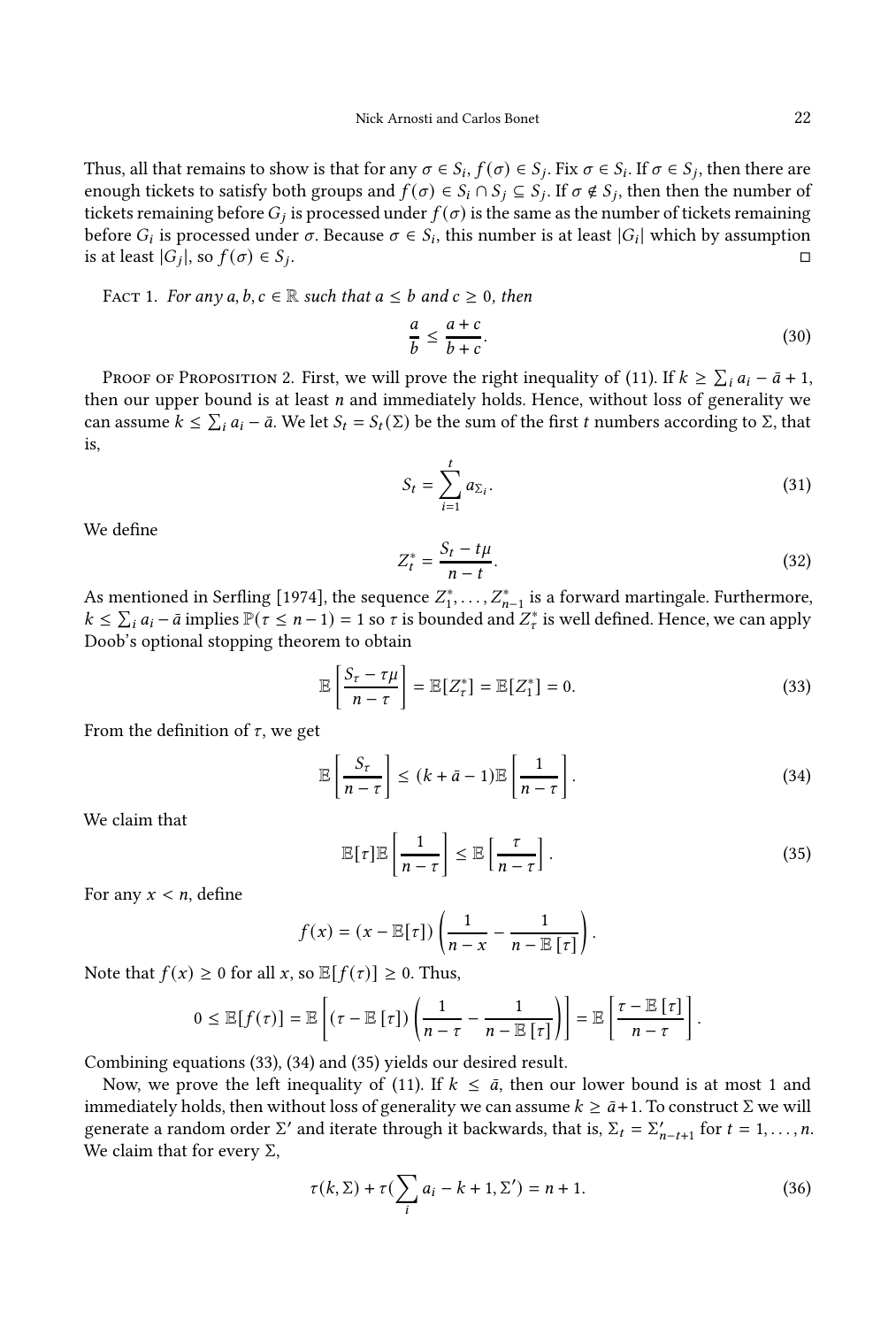It suffices to show that

$$
\sum_{t=1}^{\tau(\sum_{i} a_i - k + 1, \Sigma')} a_{\Sigma'_t} = \sum_{t=\tau(k, \Sigma)}^n a_{\Sigma_t}.
$$
 (37)

From the definition of  $\tau$ , we have that

$$
\sum_{t=\tau(k,\Sigma)+1}^{n} a_{\Sigma_{t}} = \sum_{i=1}^{n} a_{i} - \sum_{t=1}^{\tau(k,\Sigma)} a_{\Sigma_{t}} \leq \sum_{i=1}^{n} a_{i} - k.
$$

Similarly,

$$
\sum_{t=\tau(k,\Sigma)}^{n} a_{\Sigma_{t}} = \sum_{i=1}^{n} a_{i} - \sum_{t=1}^{\tau(k,\Sigma)-1} a_{\Sigma_{t}} \ge \sum_{i=1}^{n} a_{i} - k + 1.
$$

Applying the upper bound in [\(11\)](#page-10-2) to [\(36\)](#page-22-3) immediately implies

$$
\mathbb{E}[\tau(k,\Sigma)] = n+1-\mathbb{E}[\tau(\sum_{i} a_i - k + 1,\Sigma')] \ge n+1-\frac{\sum_{i} a_i - k + \bar{a}}{\mu} = 1+\frac{k-\bar{a}}{\mu}.
$$

We now turn to equation [\(12\)](#page-10-3). For any order  $\sigma$ , we define  $h(\sigma)$  to be the order that: (i) is identical to  $\sigma$  from position  $\tau$ ( $k$  +  $k'$ ,  $\sigma$ ) until the end, and (ii) flip the ordering of all elements from position 1 to  $\tau(k + k', \sigma) - 1$ . More precisely,

<span id="page-23-1"></span>
$$
h(\sigma)_t = \begin{cases} \sigma_t & \text{if } t \ge \tau(k + k', \sigma), \\ \sigma_{\tau(k + k', \sigma) - t} & \text{if } t < \tau(k + k', \sigma). \end{cases}
$$
 (38)

We claim that

$$
\tau(k+k',\sigma)=\tau(k+k',h(\sigma)).
$$

This implies that  $h(h(\sigma))) = \sigma$ , which further implies that h is a bijective map. This follows from 2 observations: (i) the elements in the first  $\tau(k + k', \sigma) - 1$  positions are the same in both orders, and do not sum to  $k + k'$ . Additionally, (ii) the agents in the first  $\tau(k + k', \sigma)$  positions are also the same in both orders, and they do sum to  $k + k'$ .

We will show that for any  $\sigma \in O_{[n]},$ 

<span id="page-23-0"></span>
$$
\tau(k,\sigma) + \tau(k',h(\sigma)) \ge \tau(k+k',\sigma). \tag{39}
$$

This implies our result as

$$
\mathbb{E}[\tau(k,\Sigma) + \tau(k',h(\Sigma))] = \frac{1}{n!} \left( \sum_{\sigma \in O_{[n]}} \tau(k,\sigma) + \tau(k',\sigma) \right)
$$

$$
= \frac{1}{n!} \left( \sum_{\sigma \in O_{[n]}} \tau(k,\sigma) + \tau(k',h(\sigma)) \right)
$$

$$
\geq \frac{1}{n!} \left( \sum_{\sigma \in O_{[n]}} \tau(k+k',\sigma) \right)
$$

$$
= \mathbb{E}[\tau(k+k',\Sigma)].
$$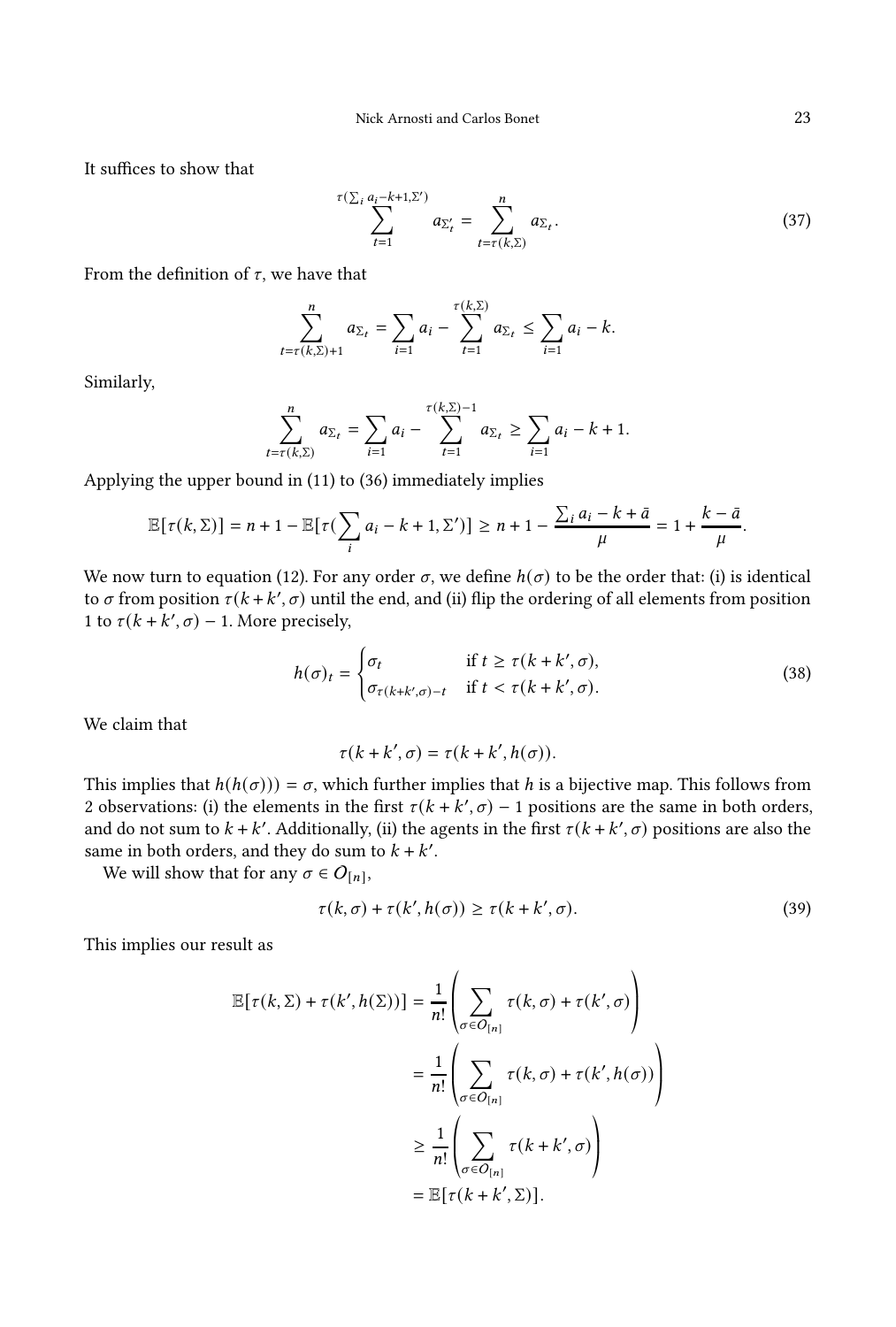The second equality follows as  $h$  is a bijective map, and the inequality follows from [\(39\)](#page-23-0). Thus all that remains is to show [\(39\)](#page-23-0). From the definition of  $\tau$ , we have

$$
\sum_{t=1}^{\tau(k,\sigma)} a_{\sigma_t} \ge k,
$$
  

$$
\sum_{t=1}^{\tau(k+k',\sigma)-1} a_{\sigma_t} < k+k'
$$

Implying that

<span id="page-24-0"></span>
$$
\sum_{t=\tau(k,\sigma)+1}^{\tau(k+k',\sigma)-1} a_{\sigma_t} < k'.\tag{40}
$$

Moreover, from the definition of  $h$  in [\(38\)](#page-23-1) it follows that

<span id="page-24-1"></span>
$$
\{h(\sigma)_1,\ldots,h(\sigma)_{\tau(k+k',\sigma)-\tau(k,\sigma)-1}\}=\{\sigma_{\tau(k+k',\sigma)-1},\ldots,\sigma_{\tau(k,\sigma)+1}\}.
$$
\n(41)

.

Combining [\(40\)](#page-24-0) and [\(41\)](#page-24-1) yields

$$
\sum_{t=1}^{\tau(k+k',\sigma)-\tau(k,\sigma)-1}a_{h(\sigma)_t} < k'
$$

This implies [\(39\)](#page-23-0) as by definition  $\tau$  is integral and

$$
\tau(k',h(\sigma)) > \tau(k+k',\sigma) - \tau(k,\sigma) - 1.
$$

.

PROOF OF LEMMA [1.](#page-9-1) Because all groups are playing the group request, the set of valid groups is G. In what follows we fix an arbitrary agent  $i \in \mathcal{N}$ . We construct a random order  $\Sigma$  over G using Algorithm [2:](#page-20-1) we generate an order  $\Sigma^{-i}$  over  $\mathcal{G} \setminus G_i$  and then extend it to  $\mathcal{G}.$  By Lemma [4,](#page-20-2) the resulting order  $\Sigma$  is uniformly distributed. We let  $\tau^{-i} = \tau(k - |G_i| + 1, \Sigma^{-i})$  be the number of positions in Σ that ensure  $G_i$  a payoff of 1 given  $\Sigma^{-i}.$  Note that  $\tau^{-i}$  is well defined as  $k < n$  implies  $\hat{k} - |G_i| + 1 \leq n - |G_i| = \sum_t |\sum_t^{i}$ . Moreover, if  $G_i$  is in the first  $\tau^{-i}$  positions of  $\Sigma$ , then it gets a payoff of 1 as the number of remaining tickets before it is processed is at least

$$
k - \sum_{t=1}^{\tau^{-i}-1} |\Sigma_t^{-i}| \ge k - (k - |G_i|) = |G_i|.
$$

On the other hand, if  $G_i$  is in the last  $m - \tau^{-i}$  positions of Σ, then it gets a payoff of 0 because the number of remaining tickets when  $G_i$  is processed is at most

$$
k - \sum_{t=1}^{\tau^{-i}} |\Sigma_t^{-i}| \le k - (k - |G_i| + 1) = |G_i| - 1.
$$

Therefore,

<span id="page-24-2"></span>
$$
u_i(x^{GL}(\mathbf{a}, \Sigma)) = \mathbb{E}[\mathbb{E}[u_i(x^{GL}(\mathbf{a}, \Sigma))|\Sigma^{-i}]] = \frac{\mathbb{E}[\tau^{-i}]}{m}.
$$
 (42)

By Proposition [2](#page-10-1) equation [\(11\)](#page-10-2), we have

$$
\mathbb{E}[\tau^{-i}] \le \frac{k - G_i + \max_G |G|}{(n - |G_i|)/(m - 1)}.
$$
\n(43)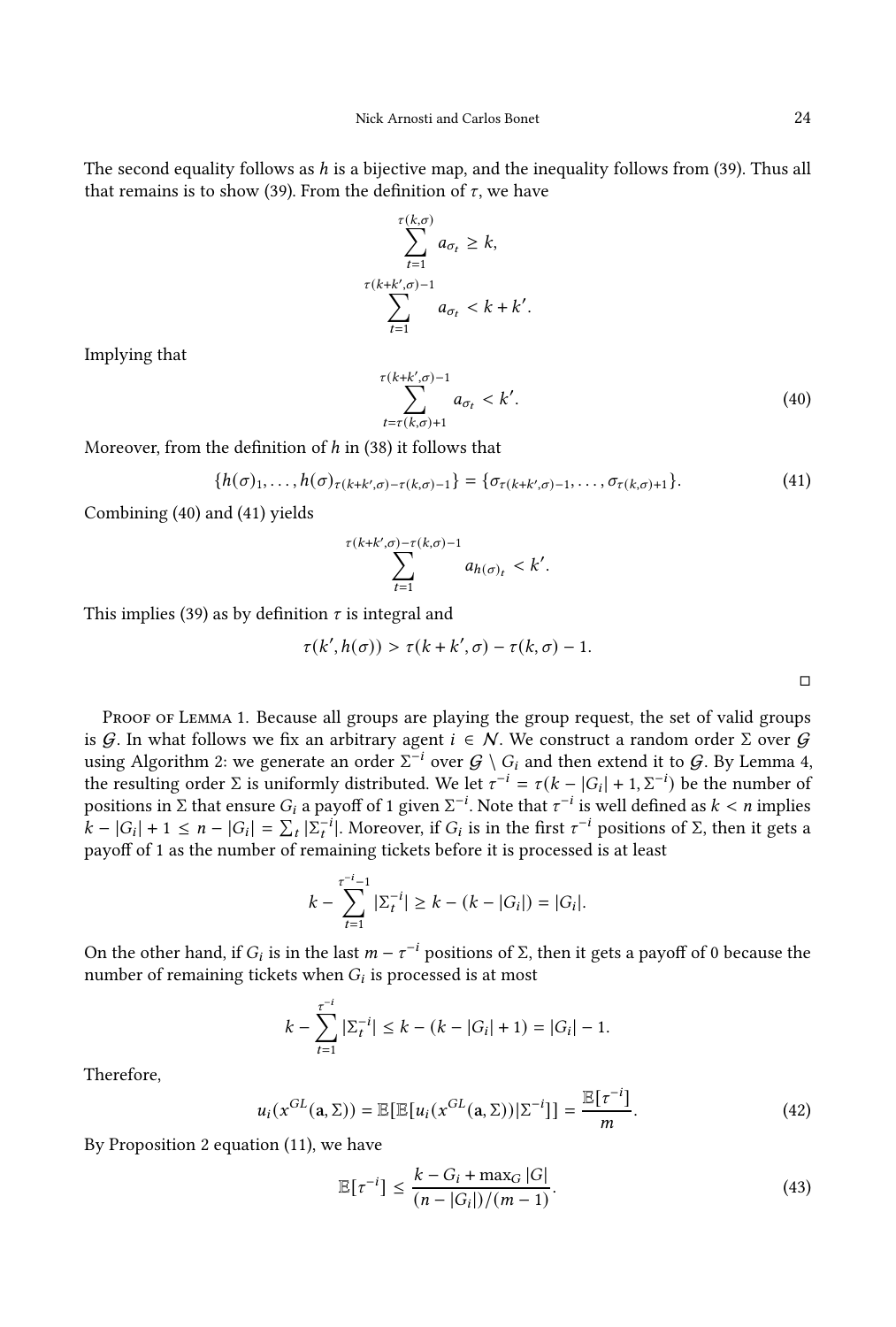This and equation [\(42\)](#page-24-2) yields

$$
u_i(\pi^{GL}(\mathbf{a})) \le \left(\frac{k - G_i + \max_G |G|}{n - |G_i|}\right) \left(\frac{m - 1}{m}\right). \tag{44}
$$

Because there is a group of size  $|G_i|$  and the remaining  $n - |G_i|$  agents can be in at most  $n - |G_i|$ groups of size 1, we have

<span id="page-25-0"></span>
$$
m \leq n - |G_i| + 1. \tag{45}
$$

This implies

<span id="page-25-1"></span>
$$
\frac{m-1}{m} \le \frac{n - |G_i|}{n - |G_i| + 1}.\tag{46}
$$

From [\(44\)](#page-25-0) and [\(46\)](#page-25-1) it follows that

$$
u_i(\pi^{GL}(\mathbf{a})) \le \frac{k - G_i + \max_G |G|}{n - |G_i| + 1}.\tag{47}
$$

Applying Fact [1](#page-22-4) with  $a = k + \max_G |G| - |G_i|$ ,  $b = n + 1 - |G_i|$  and  $c = |G_i| - 1$ , we get

$$
\frac{k + \max_{G} |G| - |G_{i}|}{n - |G_{i}| + 1} \le \frac{k + \max_{G} |G| - 1}{n} \le \frac{k}{n} (1 + \kappa).
$$
 (48)

Note that to apply Fact [1](#page-22-4) we need  $a \leq b$ , we can assume this without loss of generality. Otherwise,  $a > b$  or equivalently

<span id="page-25-2"></span>
$$
k + \max_G |G| > n + 1. \tag{49}
$$

We claim that if the inequality above holds then  $\frac{k}{n}(1 + \kappa) > 1$ , hence, our bound is vacuous. This can be seen by noting that

$$
1 + \kappa \ge \frac{k + \max_{G} |G| - 1}{k} > \frac{n}{k}.
$$
 (50)

The last inequality follows by [\(49\)](#page-25-2).  $\square$ 

PROOF OF THEOREM [1.](#page-9-0) Fix  $\alpha, \kappa \in (0, 1)$  and an arbitrary instance in  $I(\kappa, \alpha)$ . In what follows, we let a denote the group request action profile under the Group Lottery. We define s to be the maximum group size, that is,  $s = \max_{G \in \mathcal{G}} |G|$ .

We begin with the efficiency guarantee. For any order  $\sigma \in O_G$ ,

<span id="page-25-3"></span>
$$
U(x^{GL}(\mathbf{a}, \sigma)) \ge 1 - \frac{s-1}{k} \ge 1 - \kappa,\tag{51}
$$

where the second inequality follows as our instance is in  $I(\kappa, \alpha)$ . This is fairly trivial: if we let

$$
\tau(\sigma)=\tau(k+1,\sigma),
$$

be as defined in [\(6\)](#page-8-2) where the size of a group is its number of elements. Then  $U(x^{GL}(\mathbf{a}, \sigma))$  is exactly  $\frac{1}{k}\sum_{j=1}^{\tau(\sigma,k+1)-1}|\sigma_j|$ , which is at least  $\frac{1}{k}(k-(s-1))$ , because adding one more group (of size at most s) brings the sum above k. From [\(51\)](#page-25-3), it immediately follows that if  $\Sigma$  is a random order on  $G$ , then

$$
\mathbb{E}[U(x^{GL}(\mathbf{a},\Sigma))]\geq 1-\kappa.
$$

We now show that in this setting the outcome is  $(1 - 2\kappa)$ -fair. Our goal is to show that for any pair of agents  $i, j \in \mathcal{N}$ ,

$$
\frac{u_i(\pi^{GL}(\mathbf{a}))}{u_j(\pi^{GL}(\mathbf{a}))} \ge 1 - 2\kappa.
$$
\n(52)

By Lemma [5,](#page-21-0) we can assume without loss of generality that

$$
|G_i| = \max_{G \in \mathcal{G}} |G| \text{ and } |G_j| = \min_{G \in \mathcal{G}} |G|.
$$
 (53)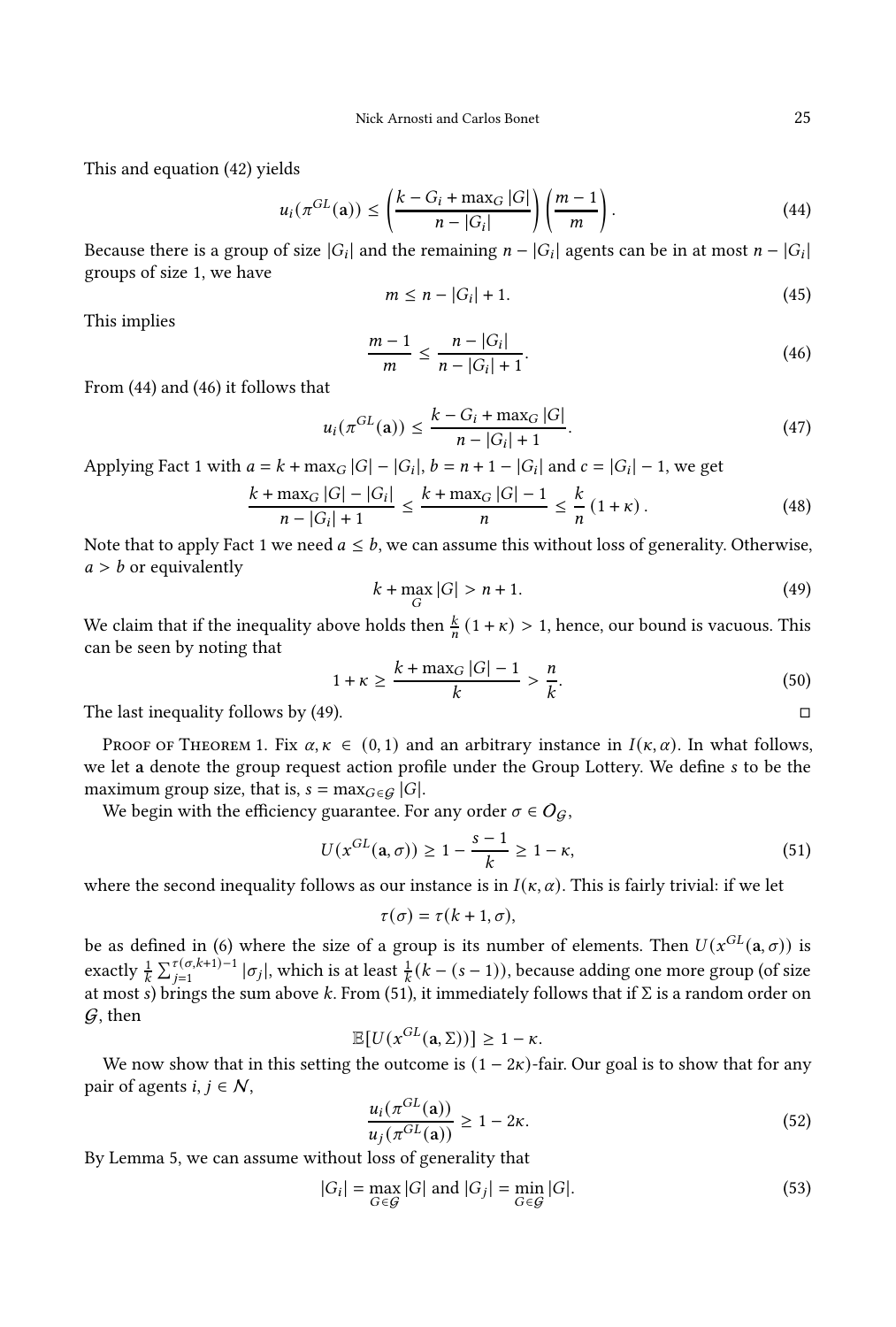We let  $\mu^{-i}$  be the average group size in  $\mathcal{G} \setminus G_i$ , more precisely,

<span id="page-26-0"></span>
$$
\mu^{-i} = \frac{n - |G_i|}{m - 1}.
$$
\n(54)

We claim that

$$
\frac{u_i(\pi^{GL}(\mathbf{a}))}{u_j(\pi^{GL}(\mathbf{a}))} \ge \frac{k - 2|G_i| + 1 + \mu^{-i}}{k - |G_j| + \mu^{-i}}.\tag{55}
$$

This implies our result as

$$
\frac{k-2|G_i|+1+\mu^{-i}}{k-|G_j|+\mu^{-i}} \ge \frac{k-2|G_i|+1+|G_j|}{k} \ge 1-\frac{2(|G_i|-1)}{k} \ge 1-2\kappa.
$$

In the first inequality, we apply Fact [1](#page-22-4) with  $a = k - 2|G_i| + 1 + |G_j|$ ,  $b = k$  and  $c = \mu^{-i} - |G_j|$ . The last inequality follows from the definition of  $I(\kappa, \alpha)$  in [\(5\)](#page-7-0). Remember that for any instance in  $I(\kappa, \alpha)$ , we have

$$
\frac{|G_i| - 1}{k} = \frac{\max_{G \in \mathcal{G}} |G| - 1}{k} \le \kappa.
$$

We now turn to the proof of equation [\(55\)](#page-26-0). Let  $\Sigma^{-i}$  be a uniform order on  $\mathcal{G}\setminus G_i$ . Applying Lemma [1](#page-9-1) to agents  $i, j$ , it follows that

$$
\frac{u_i(x^{GL}(\mathbf{a}, \Sigma))}{u_j(x^{GL}(\mathbf{a}, \Sigma))} = \frac{\mathbb{E}[\tau(k - |G_i| + 1, \Sigma^{-i})]}{\mathbb{E}[\tau(k - |G_j| + 1, \Sigma^{-j})]}.
$$
\n(56)

By Proposition [2](#page-10-1) equation [\(12\)](#page-10-3), we have

<span id="page-26-2"></span>
$$
\mathbb{E}[\tau(k-|G_j|+1,\Sigma^{-j})] \leq \mathbb{E}[\tau(k-|G_i|+1,\Sigma^{-j})] + \mathbb{E}[\tau(|G_i|-|G_j|,\Sigma^{-j})].
$$
 (57)

We claim that for any constant  $c \in \mathbb{N}$ , such that  $c \leq n - |G_i| = \sum_t |\sum_t^{-i}|$ ,

<span id="page-26-1"></span>
$$
\mathbb{E}[\tau(c,\Sigma^{-j})] \leq \mathbb{E}[\tau(c,\Sigma^{-i})]. \tag{58}
$$

We now show [\(58\)](#page-26-1). We generate  $\Sigma^{-i}$  using  $\Sigma^{-j}$  in the following way:

$$
\Sigma_t^{-i}(\Sigma^{-j}) = \begin{cases} \Sigma_t^{-j} & \text{if } \Sigma_t^{-j} \neq G_i, \\ G_j & \text{otherwise.} \end{cases}
$$

Note that by construction for any  $\Sigma^{-j}$ ,  $\tau(c, \Sigma^{-i}(\Sigma^{-j})) \geq \tau(c, \Sigma^{-j})$ . This establishes [\(58\)](#page-26-1). Applying [\(58\)](#page-26-1) twice we get

<span id="page-26-3"></span>
$$
\mathbb{E}[\tau(k-|G_i|+1,\Sigma^{-j})] + \mathbb{E}[\tau(|G_i|-|G_j|,\Sigma^{-j})] \leq \mathbb{E}[\tau(k-|G_i|+1,\Sigma^{-i})] + \mathbb{E}[\tau(|G_i|-|G_j|,\Sigma^{-i})].
$$
 (59)

Then by [\(57\)](#page-26-2) and [\(59\)](#page-26-3),

$$
\frac{\mathbb{E}[\tau(k-|G_i|+1,\Sigma^{-i})]}{\mathbb{E}[\tau(k-|G_j|+1,\Sigma^{-j})]} \ge \frac{\mathbb{E}[\tau(k-|G_i|+1,\Sigma^{-i})]}{\mathbb{E}[\tau(k-|G_i|+1,\Sigma^{-i})] + \mathbb{E}[\tau(|G_i|-|G_j|,\Sigma^{-i})]}.
$$
(60)

By Proposition [2](#page-10-1) equation [\(11\)](#page-10-2), we have

$$
\mathbb{E}[\tau(k-|G_i|+1,\Sigma^{-i})] \ge \frac{k-2|G_i|+1+\mu^{-i}}{\mu^{-i}},\tag{61}
$$

<span id="page-26-5"></span><span id="page-26-4"></span>
$$
\mathbb{E}[\tau(|G_i| - |G_j|, \Sigma^{-i})] \le \frac{2|G_i| - |G_j| - 1}{\mu^{-i}}.
$$
\n(62)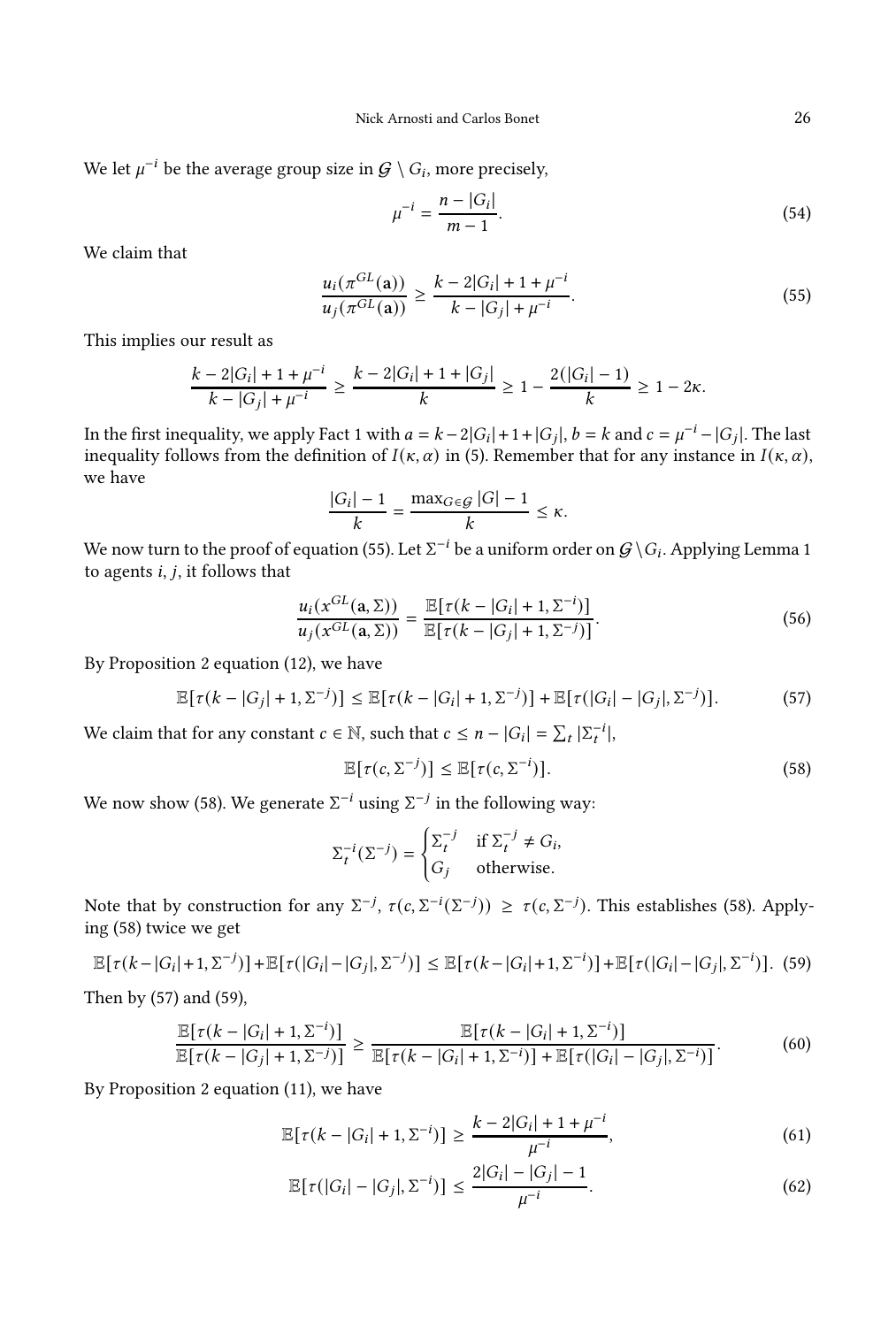From [\(61\)](#page-26-4) and [\(62\)](#page-26-5), we have

$$
\frac{\mathbb{E}[\tau(k-|G_i|+1,\Sigma^{-i})]}{\mathbb{E}[\tau(k-|G_i|+1,\Sigma^{-i})]+\mathbb{E}[\tau(|G_i|-|G_j|,\Sigma^{-i})]} \ge \frac{k-2|G_i|+1+\mu^{-i}}{k-2|G_i|+1+\mu^{-i}+2|G_i|-|G_j|-1}
$$

$$
=\frac{k-2|G_i|+1+\mu^{-i}}{k-|G_j|+\mu^{-i}}.
$$

A.2.1 Tightness.

<span id="page-27-0"></span>PROPOSITION 9. For any  $\epsilon > 0$  and  $\alpha \in (0,1)$ , there exists  $\kappa \in (0,1)$  and an instance in  $I(\kappa, \alpha)$ such that the group request equilibrium outcome of the Group Lottery is not  $1 - (2 - \epsilon)\kappa$  fair.

PROOF OF PROPOSITION [9.](#page-27-0) We consider an instances in which there is one "single person" (group of size one), and the remaining groups are "couples" (groups of size two). Fix  $r \in \mathbb{N}$  such that

<span id="page-27-2"></span>
$$
\frac{1}{r} < \epsilon,\tag{63}
$$

and set  $k = 2r - 1$  and  $\kappa = 1/k$ . Let m be the total number of groups, and note that for all sufficiently large *m*, the instance will be in  $I(\kappa, \alpha)$ .

The single person is successful if among the first r groups (which occurs with probability  $\frac{r}{m}$ ), while each couple is successful if among the first  $r-1$  couples (which occurs with probability  $\frac{r-1}{m-1}$ ). Thus, as  $m \to \infty$ , the ratio of the utility each couple to the utility of the single person converges to

$$
\frac{r-1}{r} < 1 - \frac{2-\epsilon}{2r-1} = 1 - (2-\epsilon)\kappa,
$$

<span id="page-27-1"></span>where the first equality follows from [\(63\)](#page-27-2).  $\square$ 

## A.3 Proof of Proposition [3](#page-10-0)

We divide the proof into two parts: Lemma [6](#page-27-3) establishes that for any instance in  $I(\kappa, \alpha)$ , there exists a random allocation that is  $(1 - \kappa)$ -efficient and fair. Lemma [7](#page-28-0) shows that improving beyond  $(1 - \kappa)$ -efficiency may require abandoning even approximate fairness.

<span id="page-27-3"></span>LEMMA 6. Fix  $\kappa, \alpha \in (0, 1)$ . For every instance in  $I(\kappa, \alpha)$ , there exist a random allocation that is  $(1 - \kappa)$ -efficient and fair.

Proof of Lemma [6.](#page-27-3) We claim that there exists of a random allocation  $\pi^*$  such that for every agent  $i \in \mathcal{N}$ ,

<span id="page-27-4"></span>
$$
u_i(\pi^*) = u^* = \frac{k - \max_{G \in \mathcal{G}} |G| + 1}{n}.
$$
 (64)

It immediately follows that  $\pi^*$  is fair as the utility of every agent is equal to  $u^*$ . Moreover, the utilization in this system is

$$
U(\pi^*) = \frac{nu^*}{k} = 1 - \frac{\max_G |G| - 1}{k} \ge 1 - \kappa.
$$

The inequality follows because our instance is in  $I(\kappa, \alpha)$ .

All that remains is to prove our claim. To this end, we will apply Theorem 2.1 in [Nguyen et al.](#page-19-0) [\[2016](#page-19-0)] which establishes that any utility vector such that (i) the sum of all agents' utilities is at most  $k - \max_{G \in \mathcal{G}} |G| + 1$ , and (ii) members of each group receive the same utility, can be induced by a lottery over feasible allocations. Before formally presenting this result some definitions are needed.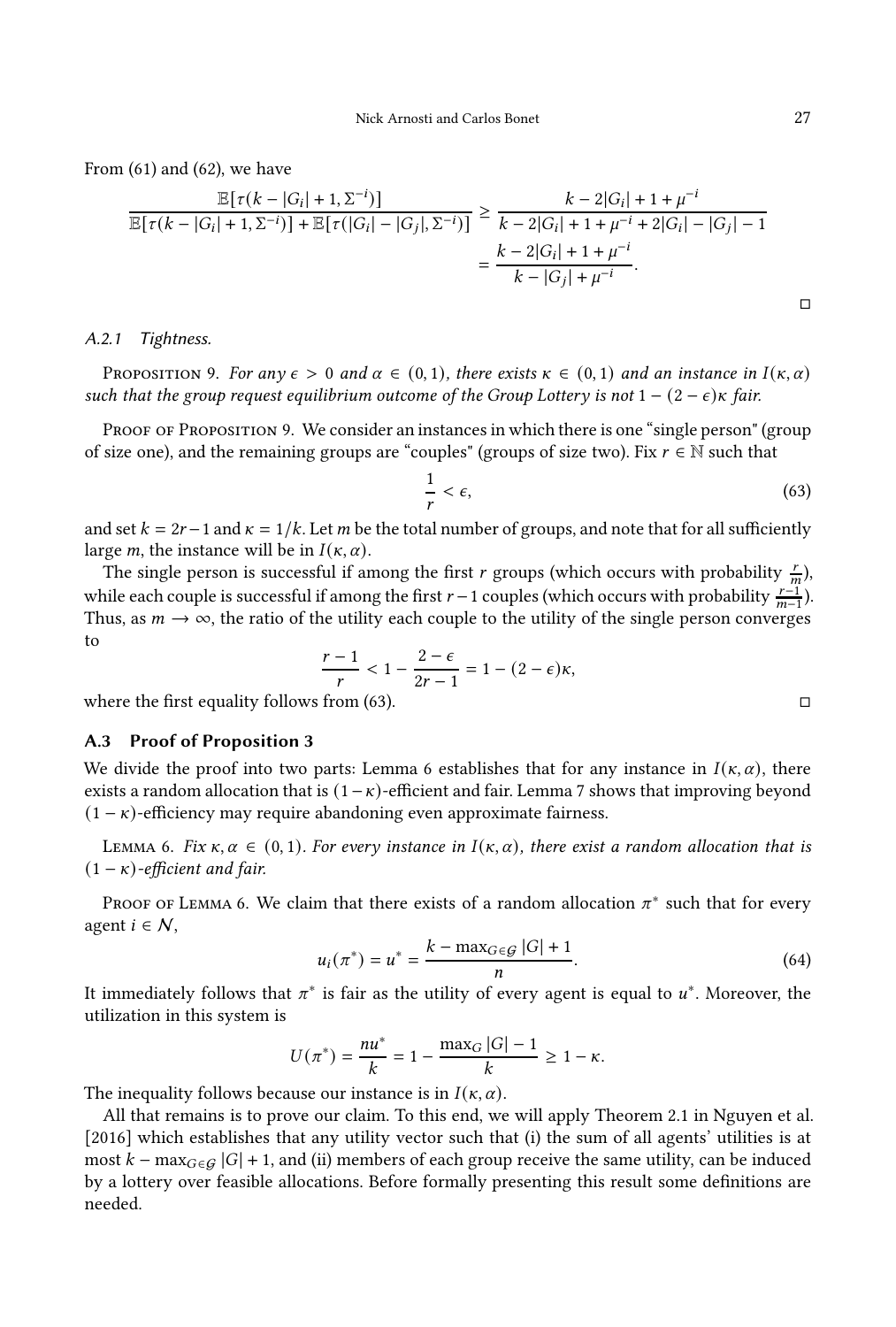A group allocation is represented by  $x \in \{0, ..., k\}^m$  satisfying  $\sum_{G \in \mathcal{G}} x_G \leq k$ , where  $x_G$  represents the number of tickers assigned to group  $G$ . For simplicity, we restrict to allocations such that for every group G,  $x_G \in \{0, |G|\}$ . Notice that a group G is successful if and only if  $x_G = |G|$ . A random group allocation correspond to a distribution  $\pi$  over the set of group allocations. A group utility vector  $u \in [0, 1]^m$  associates to each group G a utility  $u_G$ .

Theorem 2.1 in [Nguyen et al. \[2016](#page-19-0)] establishes that if a group utility vector  $u'$  satisfies

<span id="page-28-1"></span>
$$
\sum_{G \in \mathcal{G}} |G| u'_G \le k - \max_{G \in \mathcal{G}} |G| + 1,\tag{65}
$$

then it can be induced by a random group allocation, that is, there exists a random allocation  $\pi$ such that

 $u_i(\pi) = u'_G$  for every  $G \in \mathcal{G}, i \in G$ .

Observe that the expected number of tickets awarded to each group is equal to the sum of the utilities of its members. Therefore, condition [\(65\)](#page-28-1) can be interpreted as an upper bound on the total expected number of tickets awarded, which depends on the maximum number of tickets demanded by a single group.

Hence, the existence of a random allocation  $\pi^*$  that yields [\(64\)](#page-27-4) follows by letting  $\hat{u}$  be the utility vector that gives each group a utility of  $u^*$ . Note that  $\hat{u}$  satisfies condition [\(65\)](#page-28-1) as

$$
\sum_{i \in \mathcal{N}} \hat{u}_i = nu^* = k - \max_{G \in \mathcal{G}} |G| + 1.
$$

<span id="page-28-0"></span>LEMMA 7. For any  $\epsilon > 0$ , there exists  $\alpha, \kappa \in (0, 1)$  and an instance in  $I(\kappa, \alpha)$  such that no random allocation is  $\epsilon$ -fair and  $(1 - \kappa + \epsilon)$ -efficient.

PROOF OF LEMMA [7.](#page-28-0) Fix  $\epsilon > 0$  and let m, s,  $r \in \mathbb{N}$ . We consider an instance with  $k = rs - 1$  tickets, one group of size  $s - 1$  and  $m - 1$  groups of size s. Let i be a member of the group of size  $s - 1$ . Let  $\pi$  be any random allocation. Because at most  $r - 1$  of the large groups can be satisfied in any deterministic allocation, we have that

<span id="page-28-2"></span>
$$
s(m-1)\min_{j \notin G_i} \{u_j(\pi)\} \le \sum_{j \notin G_i} u_j(\pi) \le s(r-1). \tag{66}
$$

If the allocation is  $\epsilon$ -fair, then it must be the case that

$$
\epsilon u_i(\pi) \le \min_{j \notin G_i} \{u_j(\pi)\} \le \frac{r-1}{m-1},\tag{67}
$$

where the right inequality follows from [\(66\)](#page-28-2).

Observe that if  $G_i$  is successful then there will be no tickets wasted; otherwise, there will be  $s-1$ tickets wasted. Hence, the utilization under  $\pi$  is

<span id="page-28-3"></span>
$$
1 - (1 - u_i(\pi)) \frac{s - 1}{k} \le 1 - \left(1 - \frac{r - 1}{\epsilon(m - 1)}\right) \frac{s - 1}{k}.
$$
 (68)

If we choose r, m such that  $(r-1)/(m-1) < \frac{\varepsilon^2 k}{(s-1)}$ , and define  $\kappa = (s-1)/k$  and  $\alpha = \frac{k}{n}$ , then our instance is in  $I(\kappa, \alpha)$ , and [\(68\)](#page-28-3) implies that utilization is strictly smaller than  $1 - \kappa + \epsilon$ .  $\Box$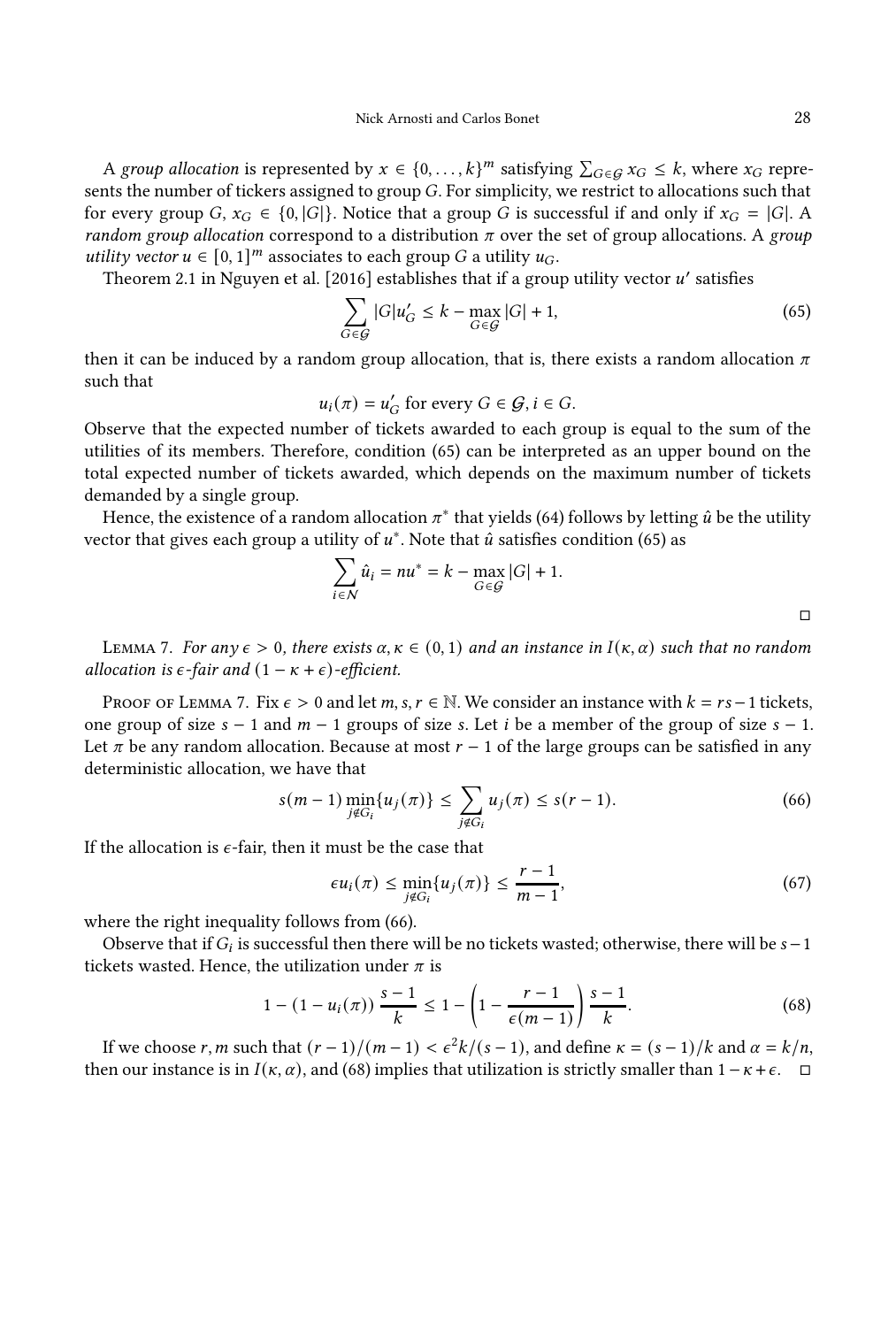#### <span id="page-29-0"></span>B INDIVIDUAL LOTTERY

## B.1 Incentives

PROOF OF PROPOSITION [4.](#page-12-1) This is a direct consequence of Proposition [10.](#page-30-0) Notice that for any given instance with  $k$  tickets, the Individual Lottery is equivalent to the Individual Lottery with limit  $\ell = k$ . Therefore,  $r = \lfloor |G|/k \rfloor = 1$  and our result follows.

PROOF OF PROPOSITION [5.](#page-12-3) Consider any agent *i*. We let  $a_{-i} \in A_{-i}$  be an arbitrary set of actions and  $a'_i > a_i \ge |G_i|$ . We begin by showing that for any order over agents  $\sigma$ , the conditional expected utility of *i* is the same under both strategies. We consider two possible cases. First, the number of tickets remaining before agent  $i$  is processed is  $a_i$  or less. Then, under both strategies the allocation of every agent is the same and the payoff of  $G_i$  coincide. Second, the number of tickets remaining before agent  $i$  is processed is greater than  $a_i$ . Then, under both strategies agent  $i$  obtains at least  $|G_i|$  tickets and the group gets a payoff of 1.

Now, we will show that the utility of every group  $G \neq G_i$  is weakly better under  $a_i$ . It suffices to show that for any order  $\sigma \in O_N$ ,

<span id="page-29-1"></span>
$$
x_j^{IL}((a_i, \mathbf{a}_{-i}), \sigma) \ge x_j^{IL}((a'_i, \mathbf{a}_{-i}), \sigma)
$$
 for every agent  $j \ne i$ . (69)

Because this holds for any order  $\sigma$ , and the random order over agents used in the Individual Lottery is uniformly distributed, this implies our result. Let  $T = T(\sigma)$  be the position of agent *i* in  $\sigma$ , that is,  $T = \{t \in \{1, \ldots, n\} : \sigma_t = i\}$ . The allocation of agents  $\sigma_1, \ldots, \sigma_{T-1}$  is not affected by the action of  $i$ , then [\(69\)](#page-29-1) holds. A smaller request can only lead to a smaller allocation, hence the allocation of agent *i* is weakly smaller under  $a_i$ . Therefore, the allocation of agents  $\sigma_{T+1}, \ldots, \sigma_n$  is weakly greater under  $a_i$  as the only difference is due to agent *i*.

## B.2 Performance

PROOF OF THEOREM [2.](#page-12-0) Consider an instance with  $n = rs$  agents divided into one large group of size s and  $s(r - 1)$  small groups of size one. Besides, the number of tickets is  $k = | \alpha r | s$ . Observe that for any  $s, r \in \mathbb{N}$ ,

$$
\frac{k}{n} = \frac{\lfloor \alpha r \rfloor s}{rs} \le \alpha.
$$

Thus, if  $(s-1)/k \leq \kappa$  then this instance will be in  $I(\kappa, \alpha)$ . We claim that a sufficient condition for this is

<span id="page-29-2"></span>
$$
r \ge \frac{\kappa + 1}{\alpha \kappa}.\tag{70}
$$

This can be seen as

$$
\frac{s-1}{k} = \frac{s-1}{\lfloor \alpha r \rfloor s} \le \frac{1}{\alpha r - 1} \le \kappa.
$$

In the first inequality we use that for any x,  $\lfloor x \rfloor \geq x - 1$  and  $(s - 1)/s \leq 1$ . The last inequality follows from [\(70\)](#page-29-2). For ease of exposition, in the proof sketch of Theorem [2](#page-12-0) we consider  $n$  agents, a large group of size  $s = n^{3/4}$  and  $k = \alpha n$  tickets.

Let agents *i*, *j* be such that  $|G_i| = 1$  and  $|G_j| = s$ . We claim that for any dominant strategy equilibrium a,

<span id="page-29-3"></span>
$$
u_i(\pi^{IL}(\mathbf{a})) \le \frac{k}{s^2} \le \frac{\alpha r}{s}.\tag{71}
$$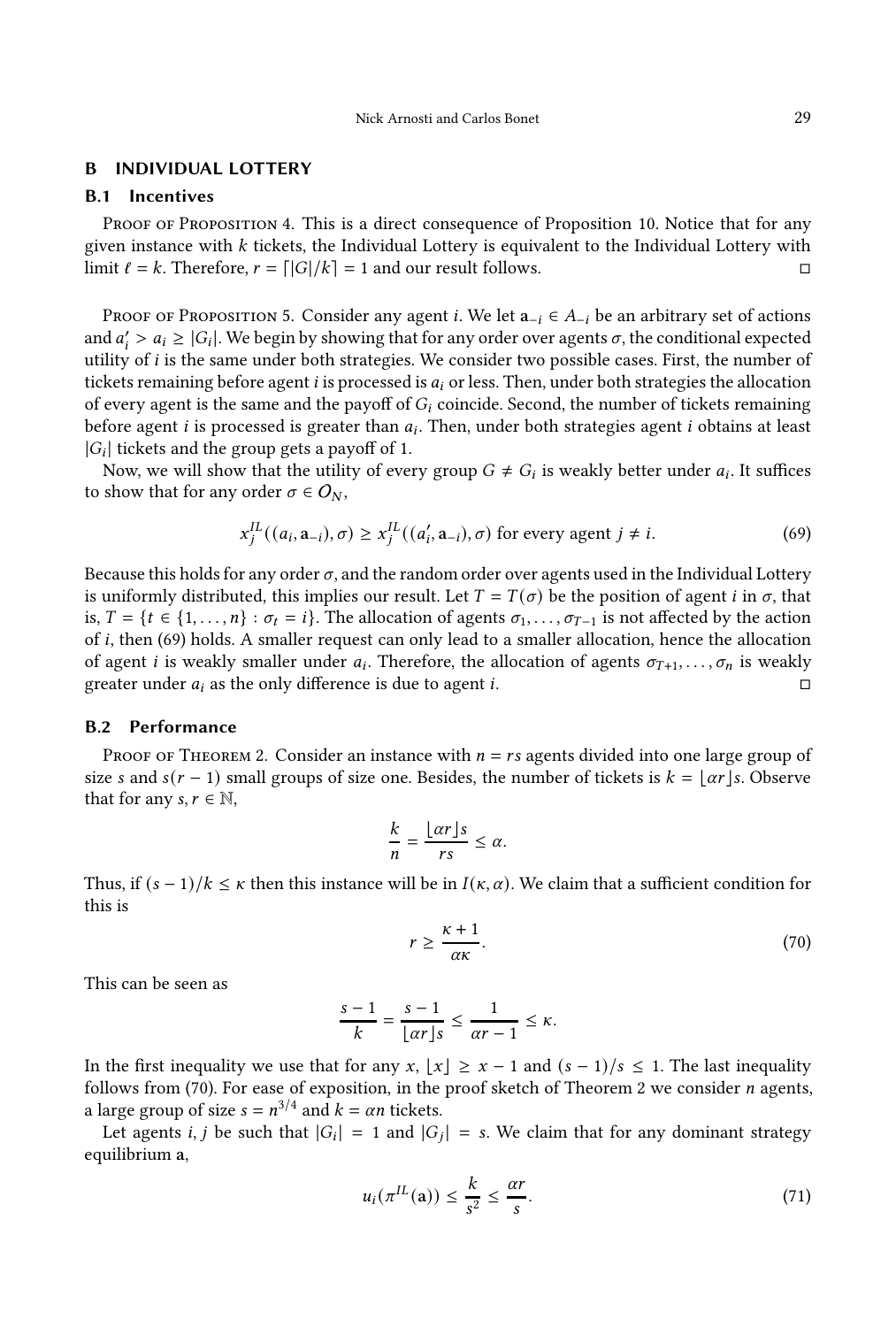This bound is key to prove both guarantees. We start by proving the efficiency result. The expected utilization in this system is:

$$
\frac{1}{k} \sum_{i' \in \mathcal{N}} u_{i'}(\pi^{IL}(\mathbf{a})) = \frac{s}{k} \left( (r-1)u_i(\pi^{IL}(\mathbf{a})) + u_j(\pi^{IL}(\mathbf{a}) \right)
$$

$$
\leq \frac{r-1}{s} + \frac{s}{k}
$$

$$
= \frac{r-1}{s} + \frac{1}{\lfloor \alpha r \rfloor}.
$$

In the inequality we use that  $u_j(\pi^{IL}(\mathbf{a})) \leq 1$  and the first inequality in [\(71\)](#page-29-3). Hence, if we choose  $s = s(r)$  such that  $r/s(r) \rightarrow 0$  as r grows, then the right side goes to 0 as we take the limit.

We now turn to the fairness guarantee. Because the first agent to be processed always get a payoff of 1, we get that

$$
u_j(\pi^{IL}(\mathbf{a})) \ge \frac{s}{n} = \frac{1}{r}.
$$

Note that this lower bound is independent of s, and is tight when all agents in small groups request k tickets.

Using this and the second inequality in [\(71\)](#page-29-3), we obtain

$$
\frac{u_i(\pi^{IL}(\mathbf{a}))}{u_j(\pi^{IL}(\mathbf{a}))} \le \frac{\alpha r^2}{s}
$$

.

Therefore, if we choose  $s = s(r)$  such that  $r^2/s(r) \rightarrow 0$  as r grows, then again the right side goes to 0 as we take the limit.

All that remains is to prove [\(71\)](#page-29-3). We let  $\Sigma$  be a random order over agents. To generate  $\Sigma$  we use Algorithm [2](#page-20-1) from Lemma [4:](#page-20-2) set  $S = G_i \cup G_j$ , and independently generate (i) a uniform random order Σ<sup>S</sup> over S, (ii) a uniform random order Σ<sup>-</sup> over  $N \setminus S$ , and (iii) uniform random positions  $P \subseteq \{1, \ldots, |\mathcal{N}|\}$  where agents in S will be placed. By Lemma [4,](#page-20-2) the resulting order  $\Sigma$  is uniformly distributed. Note that i will get a payoff 0 unless it appears in the first  $k/s$  positions of  $\Sigma^S$ . Because  $\Sigma^S$  is uniformly distributed this event occurs with probability

$$
\frac{k/s}{s+1} \leq \frac{k}{s^2}.
$$

This implies [\(71\)](#page-29-3) and concludes our proof.

#### B.3 Extension

<span id="page-30-0"></span>PROPOSITION 10. In the Individual Lottery with limit  $\ell$ , the set of actions  $a_G$  is dominant for group G if and only if  $\sum_{i \in S} a_i \ge |G|$  for all  $S \subseteq G$  such that  $|S| = \lceil |G| / \ell \rceil$ .

Proof of Proposition [10.](#page-30-0) Fix an arbitrary agent *i*. Let  $a_{-G_i} \in A_{-G_i}$  be an arbitrary action profile for agents not in  $G_i$ . We let  $r = \lfloor |G_i|/|\ell| \rfloor$  be the minimum number of members of  $G_i$  that must be awarded in the Individual Lottery with limit  $\ell$  in order for  $G_i$  to get a payoff of 1. Let  $a_{G_i} \in A_{G_i}$ be any action profile such that  $\sum_{j \in S} a_j \ge |G_i|$  for all  $S \subseteq G_i$  such that  $|S| = r$ .

First, we show that for any order  $\sigma \in O_N$  the utility of agent *i* is maximized under  $\mathbf{a}_{G_i}$ , that is,

<span id="page-30-1"></span>
$$
u_i(x^{IL}((\mathbf{a}_{G_i}, \mathbf{a}_{-G_i}), \sigma)) \ge u_i(x^{IL}((\mathbf{a}'_{G_i}, \mathbf{a}_{-G_i}), \sigma)), \text{ for every } \mathbf{a}'_{G_i} \in A_{G_i}.\tag{72}
$$

Because this holds for any order  $\sigma$ , the expected utility of group  $G_i$  will also be maximized by  $\mathbf{a}_{G_i}$ . Let  $T = T(\sigma)$  be the position of the  $r^{th}$  member of  $G_i$  under  $\sigma$ :

$$
T(\sigma) = \min\{t \in \{1,\ldots,n\} : \big|\sigma_{[t]}\cap G_i\big|=r\}.
$$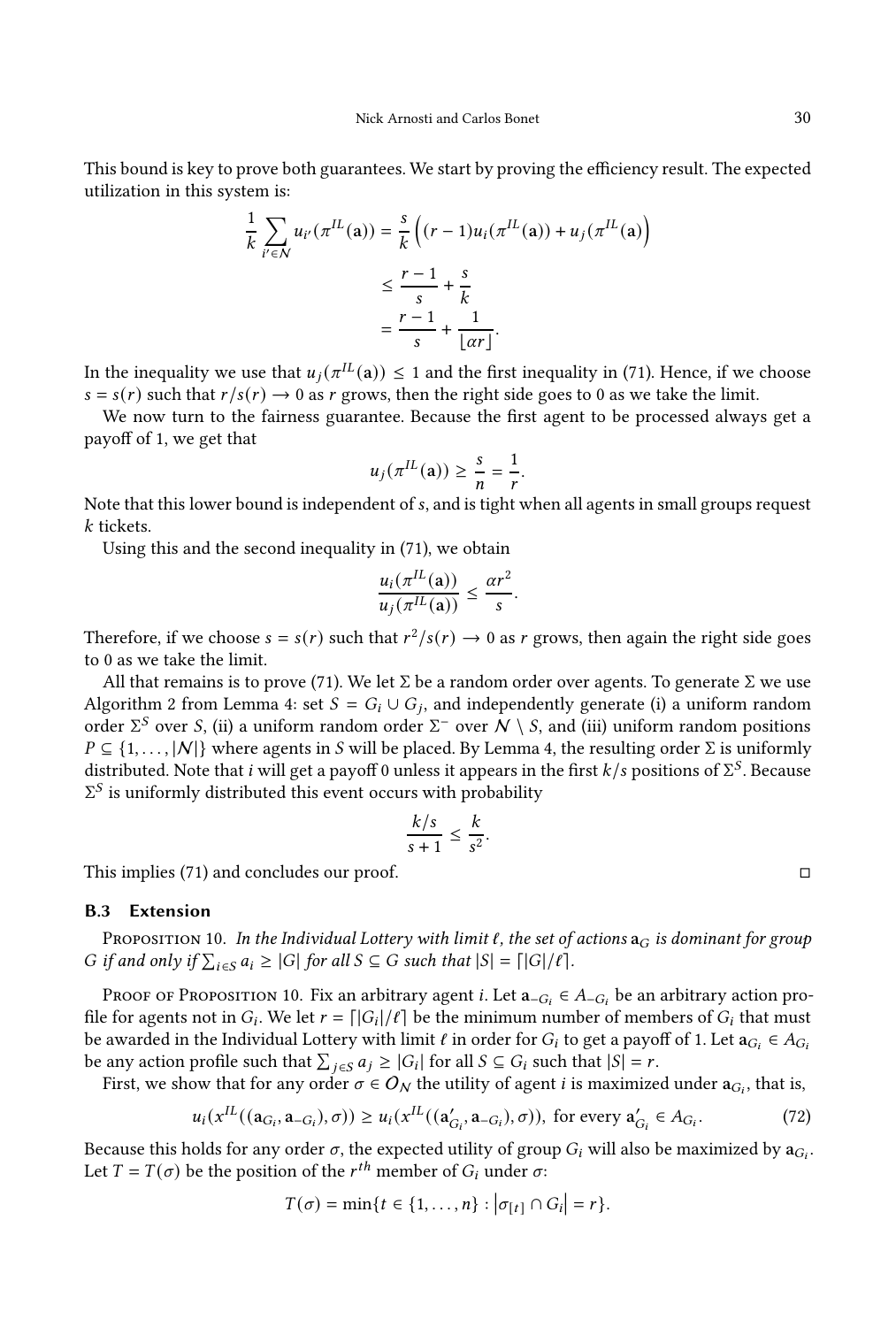If  $\sum_{j \in \sigma_{[T]} \backslash G_i} a_j > k - |G_i|$ , then for any action profile selected by group  $G_i$  its payoff is 0. If  $\sum_{j \in \sigma_{[T]}\setminus G_i} a_j \leq k - |G_i|$ , then under action profile  $a_{G_i}$  group  $G_i$  receives a payoff of 1. Hence,  $\mathbf{a}_{G_i}$  maximizes the payoff of agent *i* for each  $\sigma$ .

Second, let  $\hat{a}_{G_i}$  be such that  $\sum_{j \in S} \hat{a}_j < |G_i|$  for some  $S \subseteq G_i$  with  $|S| = r$ . We will show that there exists an order  $\hat{\sigma} \in O_N$  such that

$$
1 = u_i(x^{IL}((\mathbf{a}_{G_i}, \mathbf{a}_{-G_i}), \hat{\sigma})) > u_i(x^{IL}((\hat{\mathbf{a}}_{G_i}, \mathbf{a}_{-G_i}), \hat{\sigma})) = 0.
$$

This combined with [\(72\)](#page-30-1) implies that  $\hat{a}_{G_i}$  is dominated by  $a_{G_i}$ . We construct  $\hat{\sigma}$  in the following way:

- Agents in S are arbitrary placed in the first  $r$  positions of  $\hat{\sigma}$ .
- Agents in  $N \setminus G_i$  are arbitrary placed in positions  $r + 1, \ldots, r + n |G_i|$  of  $\hat{\sigma}$ .
- Agents in  $G_i \setminus S$  are arbitrary placed in the last  $|G_i| r$  positions of  $\hat{\sigma}$ .

We begin by proving that if  $a_{G_i}$  is selected then  $G_i$  received at least  $|G_i|$  tickets, implying that  $u_i(x^{\text{IL}}((a_{G_i}, a_{-G_i}), \hat{\sigma})) = 1$ . To see this note that the number of tickets received by  $G_i$  is

$$
\sum_{j\in G} x_j^{IL}((\mathbf{a}_{G_i}, \mathbf{a}_{-G_i}), \hat{\sigma}) \ge \sum_{j\in S} x_j^{IL}((\mathbf{a}_{G_i}, \mathbf{a}_{-G_i}), \hat{\sigma}) \ge \min\{k, \sum_{j\in S} a_j\} \ge |G_i|.
$$

The last inequality follows as  $k \ge |G_i|$  and  $\sum_{j \in S} a_j \ge |G_i|$ . On the other hand, we show that when  $\hat{a}_{G_i}$  is selected then  $G_i$  received strictly less than  $|G_i|$  tickets and  $u_i(x^{IL}((\hat{a}_{G_i}, a_{-G_i}), \hat{\sigma})) = 0$ . For the sake of contradiction, suppose that  $|G_i|$  received at least  $|G_i|$  tickets, then

$$
\sum_{j\in\mathcal{N}}x_j^{IL}((\mathbf{a}_{G_i},\hat{\mathbf{a}}_{-G_i}),\hat{\sigma})=\sum_{j\in G_i}x_j^{IL}((\mathbf{a}_{G_i},\hat{\mathbf{a}}_{-G_i}),\hat{\sigma})+\sum_{j\in\mathcal{N}\backslash G_i}x_j^{IL}((\mathbf{a}_{G_i},\hat{\mathbf{a}}_{-G_i}),\hat{\sigma})\geq |G_i|+\sum_{j\in\mathcal{N}\backslash G_i}1=n.
$$

A contradiction, as  $k < n$ . Note that  $G_i$  will get  $|G_i|$  or more tickets only if agent in position  $r+n-|G_i|+1$  is awarded, this implies that all agents in the first  $r+n-|G_i|$  must also be awarded.  $\Box$ 

Proof of Proposition [6.](#page-13-1) Consider a sequence of instances with  $n \to \infty$  and a constant k number of tickets. In each instance, there is one group of size 1 and the remaining groups have size  $\ell + 1$ . We let *i* be such that  $|G_i| = 1$  and *j* be such that  $|G_j| = \ell + 1$ . We let  $\Sigma$  be a uniform order over agents.

First, note that regardless of the action profile a, *i* gets utility 1 if among the first  $\lceil k/\ell \rceil$  agents in Σ, and gets utility 0 if after the first k agents. Because Σ is drawn uniformly at random from  $O_N$ , we have

<span id="page-31-0"></span>
$$
\frac{\lceil k/\ell \rceil}{n} \le u_i(\pi^{IL}(\mathbf{a})) \le \frac{k}{n}.\tag{73}
$$

Second, because  $\ell < |G_j|$ , at least two agents from group  $G_j$  must be awarded in order for the group to get utility 1. Furthermore, any agent not among the first  $k$  will certainly not receive any tickets. Therefore, group  $G_j$  gets utility 1 only if some pair of agents from  $G_j$  are both among the first  $k$  agents. For any pair of agents, the chance that both are among the first  $k$  agents is  $\binom{n-2}{k-2}/\binom{n}{k}$ . Applying a union bound, we see that

<span id="page-31-1"></span>
$$
u_j(\pi^{IL}(\mathbf{a})) \le \frac{{n-2 \choose k-2}{\ell+1 \choose 2}}{{n \choose k}} = \frac{k(k-1)}{n(n-1)} {\ell+1 \choose 2}.
$$
 (74)

Combining the upper bounds derived in [\(73\)](#page-31-0) and [\(74\)](#page-31-1), we bound the overall efficiency as follow

$$
\frac{1}{k}\sum_{i'\in\mathcal{N}}u_{i'}(\pi^{IL}(\mathbf{a}))\leq \frac{1}{k}\left(\frac{k}{n}+(n-1)\frac{k(k-1)}{n(n-1)}\binom{\ell+1}{2}\right)=\frac{2+(k-1)(\ell+1)\ell}{2n},
$$

which approaches zero as  $n$  grows.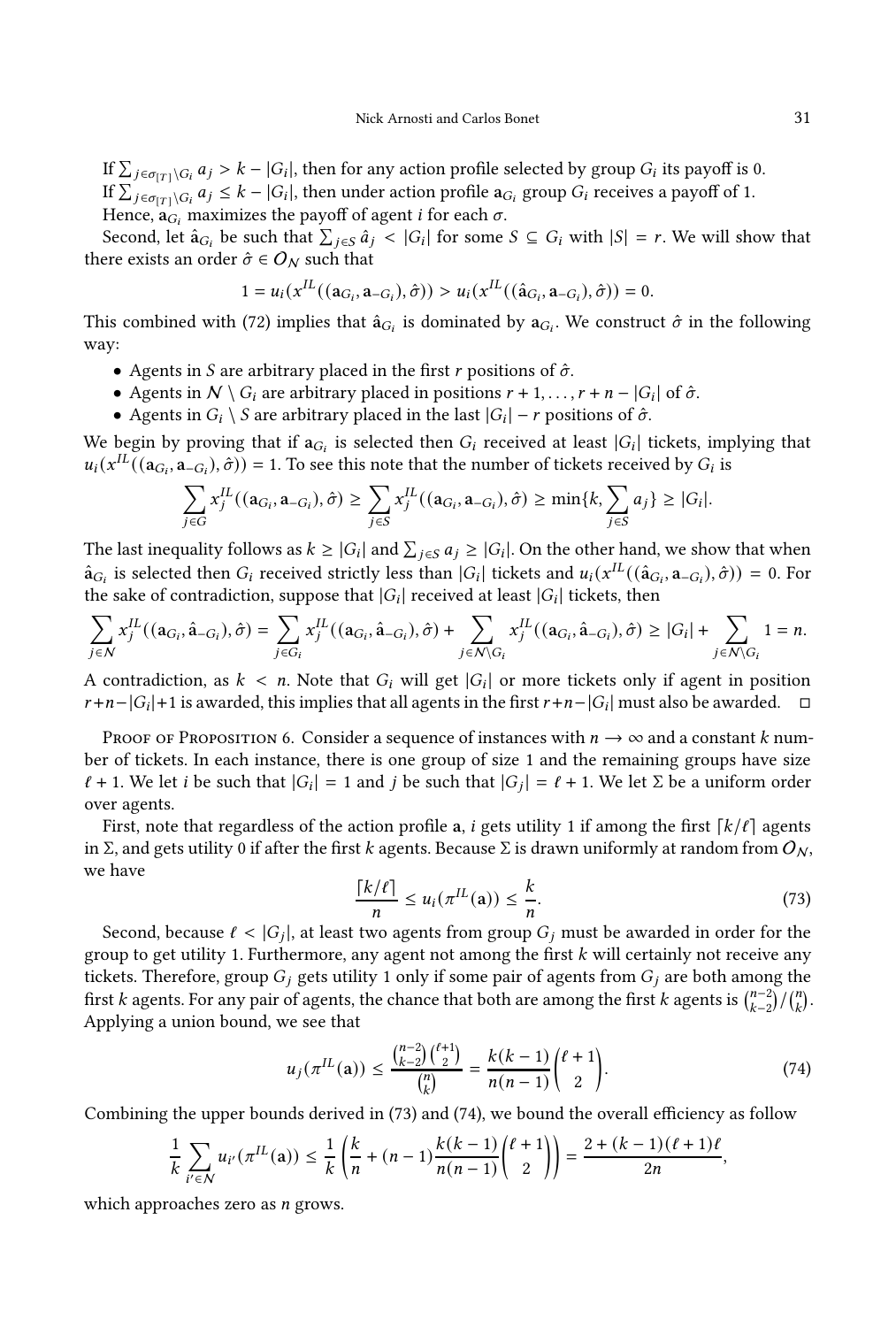Furthermore, [\(73\)](#page-31-0) and [\(74\)](#page-31-1) imply that

$$
\frac{u_j(\pi^{IL}(\mathbf{a}))}{u_i(\pi^{IL}(\mathbf{a}))} \le \frac{\frac{k(k-1)}{n(n-1)} {\ell_2 \choose 2}}{\frac{\lceil k/\ell \rceil}{n}} = \frac{k(k-1)}{\lceil k/\ell \rceil (n-1)} {\ell+1 \choose 2},
$$

which also approaches zero as  $n$  grows.

<span id="page-32-0"></span>PROPOSITION 11. For any  $\ell \in \mathbb{N}$  and any instance such  $\max_{G \in \mathcal{G}} |G| \leq \ell$ , every dominant strategy equilibrium outcome of the Individual Lottery with limit  $\ell$  is  $1/\ell$ -efficient.

Proof of Proposition [11.](#page-32-0) We let  $\Sigma$  be a uniform order over agents. We claim that if  $\mathbf{a}_{G_i}$  is dominant for  $G_i$ , then

<span id="page-32-2"></span>
$$
\mathbb{E}[u_i(x^{IL}(\mathbf{a}, \Sigma))] \ge \frac{k}{\ell n}.\tag{75}
$$

From this, it follows that if a is such that all agents follow a dominant strategy, then

$$
\mathbb{E}[U(x^{IL}(\mathbf{a},\Sigma))] = \frac{1}{k} \sum_{i \in \mathcal{N}} \mathbb{E}[u_i(x^{IL}(\mathbf{a},\Sigma))] \geq \frac{1}{\ell}.
$$

We now prove [\(75\)](#page-32-2). If  $|G_i| = 1$ , then no matter the reports of others, *i* succeeds if in the first  $\lceil k / \ell \rceil$ positions, which occurs with probability  $\frac{\lceil k/\ell \rceil}{n} \geq \frac{k}{\ell n}$ .

Otherwise, because max $_{G \in \mathcal{G}} |G| \leq \ell$  and agents in  $G_i$  follow a dominant strategy, *i* succeeds if any agent from  $G_i$  is in the first  $\lfloor k/\ell \rfloor$  positions.

If  $k/\ell < 2$ , then this occurs with probability  $\frac{|G_i|}{n} \ge \frac{k}{\ell n}$ . Thus, we turn to the case with  $\min(|G_i|, k/\ell) \ge$ | 2. Fix two agents in  $G_i$ . The chance that at least one of them is in the first  $\lfloor k / \ell \rfloor$  positions is

$$
\frac{2\lfloor k/\ell \rfloor}{n} - \frac{\binom{n-2}{\lfloor k/\ell \rfloor - 2}}{\binom{n}{\lfloor k/\ell \rfloor}} \ge \frac{2\lfloor k/\ell \rfloor}{n} - \left(\frac{\lfloor k/\ell \rfloor}{n}\right)^2
$$

$$
\ge \frac{k/\ell - 1}{n} + \frac{\lfloor k/\ell \rfloor}{n} - \left(\frac{\lfloor k/\ell \rfloor}{n}\right)^2
$$

$$
= \frac{k}{\ell n} - \frac{1}{n} + \frac{\lfloor k/\ell \rfloor}{n} \left(1 - \frac{\lfloor k/\ell \rfloor}{n}\right).
$$

All that remains is to establish that

$$
\frac{\lfloor k/\ell \rfloor}{n}\left(1-\frac{\lfloor k/\ell \rfloor}{n}\right) \geq \frac{1}{n}.
$$

This holds because  $\lfloor k/\ell \rfloor \geq 2$  by assumption, and  $1 - \frac{\lfloor k/\ell \rfloor}{n}$  $\frac{f(\ell)}{n} \geq 1 - 1/\ell \geq 1/2.$ 

<span id="page-32-1"></span>PROPOSITION 12. For any  $\ell \in \mathbb{N}$  and any instance such that  $\max_{G \in \mathcal{G}} |G| \leq \ell$ , every dominant strategy equilibrium outcome of the Individual Lottery with limit  $\ell$  is  $1/\ell$ -fair.

PROOF OF PROPOSITION [12.](#page-32-1) We construct a random order over agents  $\Sigma$  using Algorithm [2:](#page-20-1) set  $S = G_i \cup G_j$ , and independently generate (i) a uniform random order  $\Sigma^S$  over S, (ii) a uniform random order Σ $^-$  over  $\bar{\cal N} \setminus {\cal S}$ , and (iii) uniform random positions  $P \subseteq \{1,\ldots,|{\cal N}|\}$  where agents in S will be placed. By Lemma [4,](#page-20-2) the resulting order  $Σ$  is uniformly distributed.

Without loss of generality, we assume

<span id="page-32-3"></span>
$$
\ell \ge |G_i| \ge |G_j|.\tag{76}
$$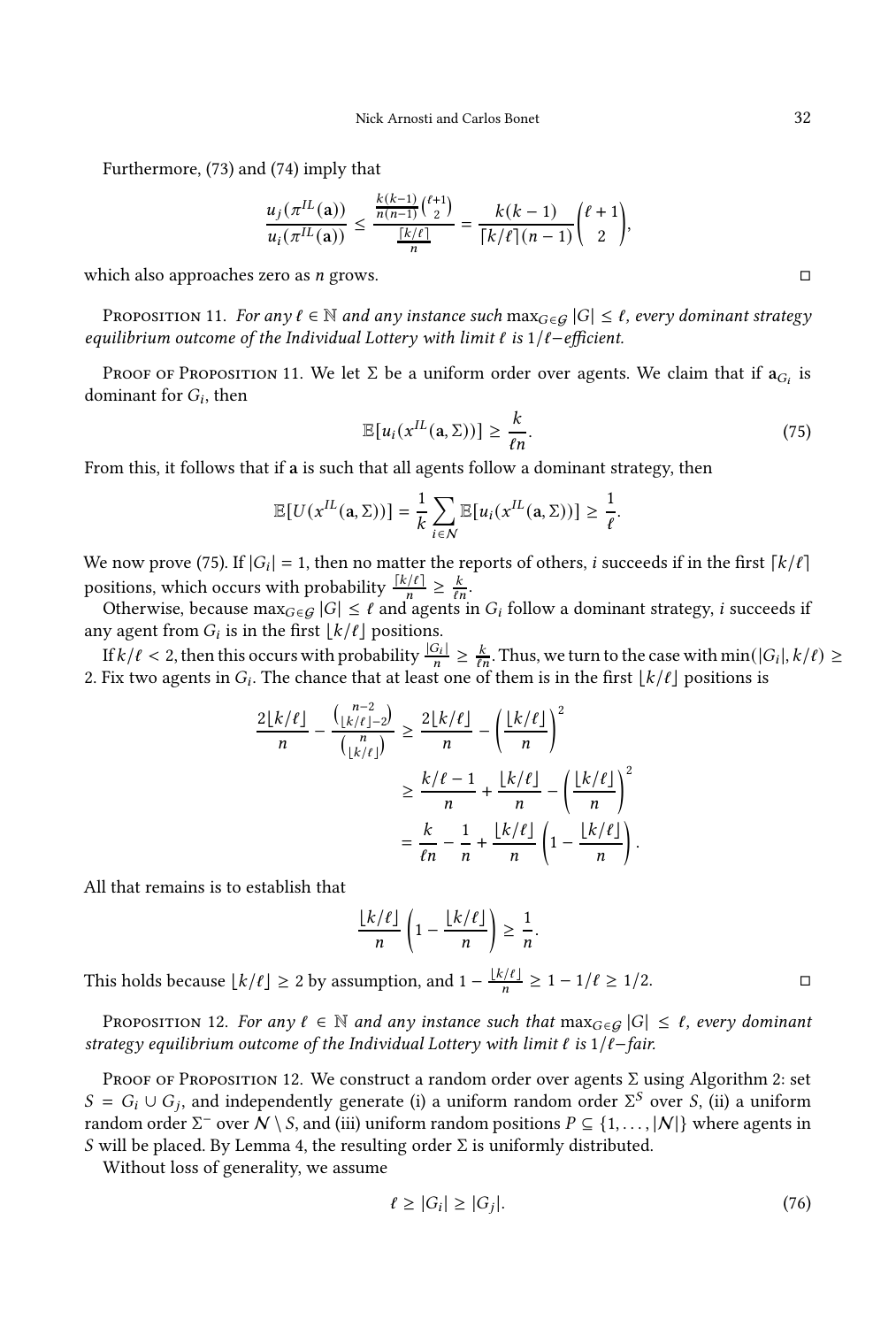We let

$$
\tau_i(\Sigma^-) = \tau(k - |G_i| + 1, \Sigma^-),\tag{77}
$$

$$
\tau_j(\Sigma^-) = \tau(k - |G_j| + 1, \Sigma^-) - \tau(k - |G_i| + 1, \Sigma^-),\tag{78}
$$

be as defined in [\(6\)](#page-8-2) where the size of each agent is its request, that is,  $|\sigma_t| = a_{\sigma_t}$ . Note that by definition,

<span id="page-33-0"></span>
$$
1 \leq \tau_i(\Sigma^-), \quad \text{and} \quad \tau_j(\Sigma^-) \leq |G_i| - |G_j|.
$$
 (79)

In addition, for  $s \in \{1, \ldots, |S|\}$  let  $T_s(P)$  be the  $s^{th}$  smallest value in P, so  $T_1(P)$  denotes the first position of  $\Sigma$  containing a member of  $G_i \cup G_j$ . Note that

$$
\mathbb{P}(T_1(P) = t) = \left(\frac{|G_i| + |G_j|}{n}\right) \frac{{n-t \choose |G_i| + |G_j| - 1}}{{n-1 \choose |G_i| + |G_j| - 1}},
$$

which is decreasing in t. From this, it follows that for any  $\Sigma^-$ ,

<span id="page-33-4"></span>
$$
\frac{\mathbb{P}(T_1 \le \tau_i + \tau_j | \Sigma^-)}{\mathbb{P}(T_1 \le \tau_i | \Sigma^-)} \le \frac{\tau_i + \tau_j}{\tau_i} \le 1 + |G_i| - |G_j|,\tag{80}
$$

where the second inequality comes from [\(79\)](#page-33-0). Our final definition is to let

$$
A_i = \{\Sigma_1^S \in G_i\}, \qquad A_j = \{\Sigma_1^S \in G_j\},\tag{81}
$$

and note that

$$
\mathbb{P}(A_i) = \frac{|G_i|}{|G_i| + |G_j|} = 1 - \mathbb{P}(A_j).
$$
\n(82)

Definitions out of the way, we proceed with the proof. Note that

$$
\frac{u_j(\pi^{IL}(\mathbf{a}))}{u_i(\pi^{IL}(\mathbf{a}))} = \frac{\mathbb{E}[\mathbb{E}[u_j(x(\mathbf{a},\Sigma))|\Sigma^-]]}{\mathbb{E}[\mathbb{E}[u_i(x(\mathbf{a},\Sigma))|\Sigma^-]]} \le \max_{\sigma^-} \frac{\mathbb{E}[u_j(x(\mathbf{a},\Sigma))|\Sigma^- = \sigma^-]}{\mathbb{E}[u_i(x(\mathbf{a},\Sigma))|\Sigma^- = \sigma^-]}.
$$

Therefore, to establish  $1/\ell$  fairness, it suffices to show that for every  $\Sigma^-$ ,

<span id="page-33-1"></span>
$$
\frac{1}{\ell} \le \frac{\mathbb{E}[u_j(x(a,\Sigma))|\Sigma^-]}{\mathbb{E}[u_i(x(a,\Sigma))|\Sigma^-]} \le \ell.
$$
\n(83)

We claim that

<span id="page-33-2"></span>
$$
\mathbb{P}(A_i)\mathbb{P}(T_1 \leq \tau_i|\Sigma^-) \leq \mathbb{E}[u_i(x(a,\Sigma))|\Sigma^-] \leq \mathbb{P}(T_1 \leq \tau_i|\Sigma^-). \tag{84}
$$

The left inequality follows because whenever  $T_1 \leq \tau_i$  and a member of  $G_i$  comes before all members of  $G_j,$  group  $G_i$  gets a payoff of 1. The right inequality follows because the definition of  $\tau_i$  ensures that  $G_i$  can get a payoff of one only if a member of  $G_i$  is in the first  $\tau_i$  positions of  $\Sigma$ . By analogous reasoning, we have

<span id="page-33-3"></span>
$$
\mathbb{P}(A_j)\mathbb{P}(T_1 \leq \tau_i|\Sigma^-) \leq \mathbb{E}[u_j(x(a,\Sigma))|\Sigma^-] \leq \mathbb{P}(T_1 \leq \tau_i+\tau_j|\Sigma^-)-\mathbb{P}(A_i)\mathbb{P}(\tau_i < T_1 \leq \tau_i+\tau_j|\Sigma^-),\tag{85}
$$

where the right inequality follows because in order for group  $G_j$  to get utility one, we must have  $T_1 \leq \tau_i + \tau_j$ , and if  $T_1 \in (\tau_i, \tau_i + \tau_j]$ , then a member of  $G_j$  must appear before all members of  $G_i$ .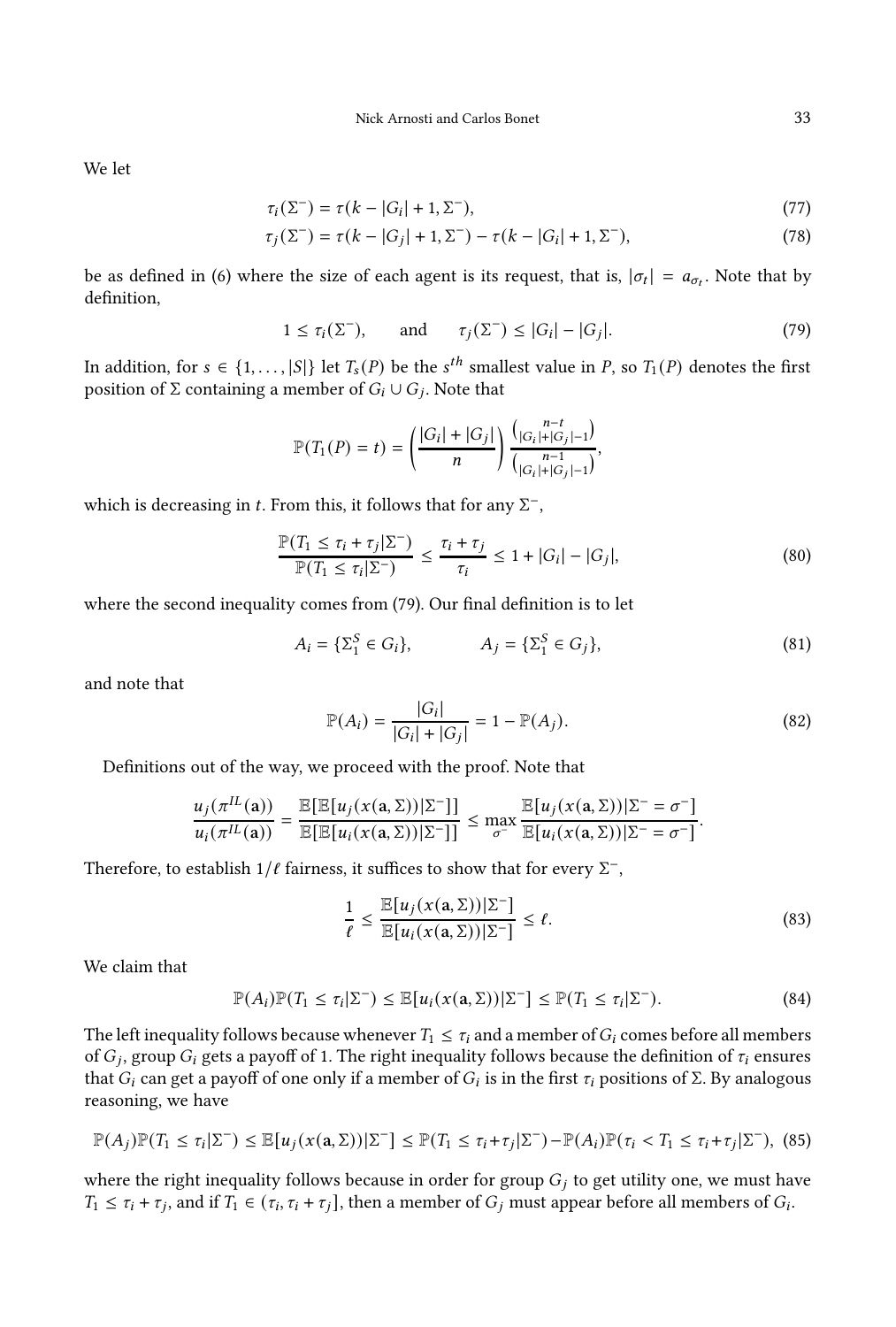We now prove the upper-bound in [\(83\)](#page-33-1). Combining [\(84\)](#page-33-2) and [\(85\)](#page-33-3), we see that

$$
\frac{\mathbb{E}[u_j(x(\mathbf{a}, \Sigma))|\Sigma^-]}{\mathbb{E}[u_i(x(\mathbf{a}, \Sigma))|\Sigma^-]} \le \frac{\mathbb{P}(T_1 \le \tau_i + \tau_j|\Sigma^-) - \mathbb{P}(A_i)\mathbb{P}(\tau_i < T_1 \le \tau_i + \tau_j|\Sigma^-)}{\mathbb{P}(A_i)\mathbb{P}(T_1 \le \tau_i|\Sigma^-)} \\
= \frac{\mathbb{P}(T_1 \le \tau_i + \tau_j|\Sigma^-)(1 - \mathbb{P}(A_i)) + \mathbb{P}(A_i)\mathbb{P}(T_1 \le \tau_i|\Sigma^-)}{\mathbb{P}(A_i)\mathbb{P}(T_1 \le \tau_i|\Sigma^-)} \\
= \frac{|G_j|}{|G_i|} \frac{\mathbb{P}(T_1 \le \tau_i + \tau_j|\Sigma^-)}{\mathbb{P}(T_1 \le \tau_i|\Sigma^-)} + 1 \\
\le \frac{|G_j| - |G_j|^2}{|G_i|} + |G_j| + 1 \\
\le \ell. \tag{86}
$$

The second inequality uses [\(80\)](#page-33-4). The final inequality follows because if  $|G_j| = \ell$ , then  $|G_i| = \ell$  by [\(76\)](#page-32-3), and thus the expression is equal to 2<sup>[14](#page-34-0)</sup> if  $|G_j| < \ell$ , then the expression is at most  $\ell$  because  $|G_j|$ – $|G_j|^2$  $\frac{|g(-|G_j)|}{|G_i|} \leq 0.$ 

Meanwhile, [\(84\)](#page-33-2) and [\(85\)](#page-33-3) also imply that

$$
\frac{\mathbb{E}[u_j(x(\mathbf{a}, \Sigma))|\Sigma^-]}{\mathbb{E}[u_i(x(\mathbf{a}, \Sigma))|\Sigma^-]} \ge \mathbb{P}(A_j) = \frac{|G_j|}{|G_i| + |G_j|}.
$$
\n(87)

If  $|G_i| < \ell$  or  $|G_j| > 1$ , the ratio on the right is at least  $1/\ell$ , and the proof is complete. Thus, all that remains is to show that the lower bound in [\(83\)](#page-33-1) holds when  $|G_i| = \ell$  and  $|G_j| = 1$ .

Our analysis will condition on both  $\Sigma^-$  and P. We note that

$$
\mathbb{E}[u_i(x(\mathbf{a},\Sigma))|\Sigma^-,P] > 0 \Leftrightarrow T_1(P) \leq \tau_i(\Sigma^-).
$$

Therefore,

$$
\frac{\mathbb{E}[u_j(x(\mathbf{a},\Sigma))|\Sigma^-]}{\mathbb{E}[u_i(x(\mathbf{a},\Sigma))|\Sigma^-]} = \frac{\mathbb{E}_P[\mathbb{E}[u_j(x(\mathbf{a},\Sigma))|\Sigma^-,P]]}{\mathbb{E}_P[\mathbb{E}[u_i(x(\mathbf{a},\Sigma))|\Sigma^-,P]]} \ge \min_{P:\;T_1(P)\le\tau_i(\Sigma^-)} \frac{\mathbb{E}[u_j(x(\mathbf{a},\Sigma))|\Sigma^-,P]}{\mathbb{E}[u_i(x(\mathbf{a},\Sigma))|\Sigma^-,P]}.
$$

We will show that the quantity on the right is at least  $1/\ell$ . To do this, we let

$$
\tau_{ij}(\Sigma^-) = \tau(k - |G_j| - |G_i| + 1, \Sigma^-),
$$
\n(88)

be as defined in [\(6\)](#page-8-2) with size function  $|\sigma_t| = a_{\sigma_t}$ . If  $T_2(P) \leq \tau_{ij}(\Sigma^-)$ , then because each agent requests at most  $\ell = |G_i|$  tickets, agent  $j$  will receive utility of one if first or second in  $\Sigma^S$ . Thus,

$$
\frac{\mathbb{E}[u_j(x(\mathbf{a},\Sigma))|\Sigma^-,P]}{\mathbb{E}[u_i(x(\mathbf{a},\Sigma))|\Sigma^-,P]} \geq \mathbb{E}[u_j(x(\mathbf{a},\Sigma))|\Sigma^-,P] \geq \frac{2}{\ell+1} \geq \frac{1}{\ell}.
$$

Meanwhile, if  $T_2(P) > \tau_{ij}(\Sigma^-)$ , then each group gets utility 1 only if one of its members is first in  $\Sigma^S$ . In this case,

$$
\frac{\mathbb{E}[u_j(x(a,\Sigma))|\Sigma^-,P]}{\mathbb{E}[u_i(x(a,\Sigma))|\Sigma^-,P]} = \frac{\mathbb{P}(A_j)}{\mathbb{P}(A_i)} = \frac{1}{\ell}.
$$

<span id="page-34-0"></span>

|                                   | <sup>14</sup> We assume $\ell \geq 2$ because if $\ell = 1$ and all groups have size one, the individual lottery simply selects k agents uniformly |  |  |
|-----------------------------------|----------------------------------------------------------------------------------------------------------------------------------------------------|--|--|
| at random, and is perfectly fair. |                                                                                                                                                    |  |  |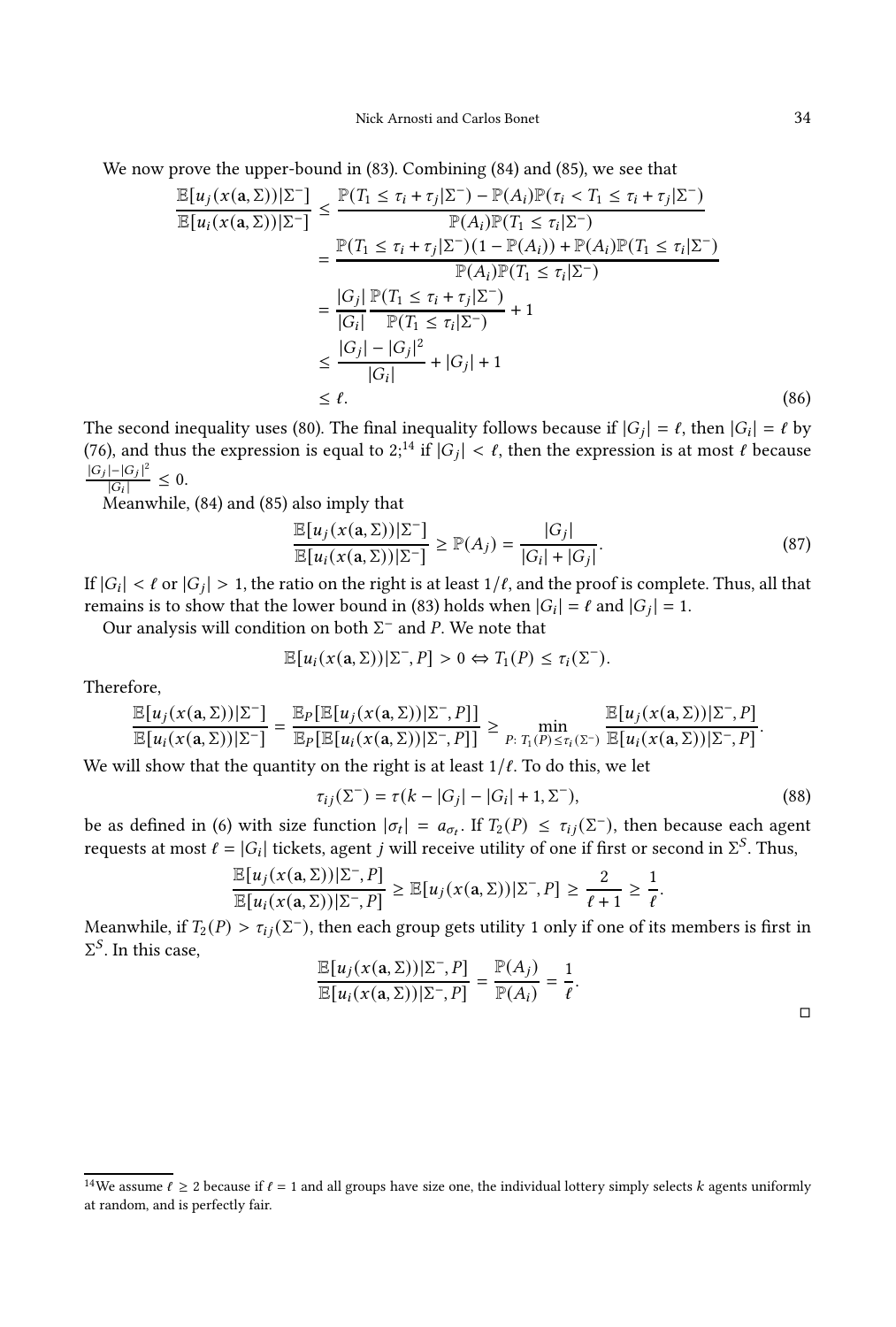#### <span id="page-35-0"></span>C WEIGHTED INDIVIDUAL LOTTERY

## C.1 Incentives

<span id="page-35-1"></span>PROPOSITION [1](#page-15-2)3. Algorithm 1 generates a random order  $\Sigma \in O_N$  distributed according to [\(18\)](#page-14-0) conditional on a.

Proof of Proposition [13.](#page-35-1) Fix any order  $\sigma$  over N. Let  $Y_j = a_j X_j$ . It follows that  $\mathbb{P}(Y_j > t) =$  $e^{-t/a_j}$ , so each  $Y_j$  is distributed as an exponential random variable with mean  $a_i$ . Moreover, the  $Y_j$ are independent. Let  $\Sigma$  be the order generated by the algorithm. We have that

$$
\mathbb{P}(\Sigma_1 = j) = \mathbb{P}(Y_j = \min_{i \in \mathcal{N}} Y_i) = \frac{1/a_j}{\sum_{i \in \mathcal{N}} 1/a_i},
$$

where the second equality follows from well-known properties of the minimum of exponential random variables.<sup>[15](#page-35-2)</sup> Furthermore, the definition of Σ and the memoryless property of exponential random variables imply that for  $t \in \{1, ..., n\}$  and  $j \notin \Sigma_{[t-1]},$ 

$$
\mathbb{P}(\Sigma_t = j | \Sigma_{[t-1]}) = \mathbb{P}(Y_j = \min_{i \in \mathcal{N} \setminus \Sigma_{[t-1]}} Y_i) = \frac{1/a_j}{\sum_{i \in \mathcal{N} \setminus \Sigma_{[t-1]}} 1/a_i}.
$$

This implies that

$$
\Pr(\Sigma = \sigma) = \prod_{t=1}^{n} \mathbb{P}(\Sigma_t = \sigma_t | \Sigma_{[t-1]} = \sigma_{[t-1]}) = \prod_{t=1}^{n} \frac{1/a_{\sigma_t}}{\sum_{i \in \mathcal{N} \setminus \sigma_{[t-1]}} 1/a_i},
$$

as claimed.  $\Box$ 

PROOF OF PROPOSITION [7.](#page-14-1) We start by proving that agents have no incentives to request more tickets than their group size. Formally, if we let  $i \in G$ ,  $a_i = |G|$  and  $a'_i > |G|$  then for every action profile  $a_{-i} ∈ A_{-i}$ ,

$$
u_i(\pi^{IW}(a_i, \mathbf{a}_{-i})) \geq u_i(\pi^{IW}(a'_i, \mathbf{a}_{-i})).
$$

This follows because the set of orders over agents in which  $G$  get a payoff of 1 is the same under both strategies, and by reducing its request agent *i* improves her probability of being drawn early.

We now show that if group G is such that  $|G| \leq 3$ , then selecting group request  $a_G$  is dominant for G. Given an action profile  $a \in A$ , we generate a random order over agents  $\Sigma$  using the Algorithm [1:](#page-15-2) we draw iid exponential random variables  $X_i$  for each agent *i*, and sort agents in increasing order according to  $a_iX_i$ . From Proposition [13,](#page-35-1) it follows that  $\Sigma$  is distributed according to [\(18\)](#page-14-0) conditional on a. Let  $T$  be as in Definition [\(19\)](#page-15-3), intuitively  $T$  is the score threshold that some members of  $G$  must clear in order to ensure the group a payoff of 1. Furthermore, when  $G$  is selecting the group request strategy, it will get a payoff of 1 if and only if at least one of its members has a score lower than T, that is,  $\min_{i \in G} \{a_i X_i\} \leq T$ . Because  $\min_{i \in G} \{a_i X_i\} \sim Exp(1)$ , it follows that for  $i \in G$ ,

<span id="page-35-3"></span>
$$
\mathbb{E}[u_i(\pi^{IW}(a_G,a_{-G}))|T] = \mathbb{P}(\min_{i\in G}\{a_iX_i\} < T) = 1 - e^{-T}.\tag{89}
$$

Because  $T$  is independent of the strategy followed by  $G$ , it suffices to show that for any deviation  $a'_G$  the conditional expected utility of  $\tilde{G}$  given  $T$  is less than or equal the right side of [\(89\)](#page-35-3).

We have already established that it is never beneficial for agents to request more tickets than their group size. Hence, without loss of generality we assume that each member of  $G$  will request at most  $|G|$  tickets.

If  $|G| = 1$ , then the group request is the only feasible strategy so it is dominant.

<span id="page-35-2"></span> $^{15}\rm{See}$ e.g. [https://en.wikipedia.org/wiki/Exponential\\_distribution.](https://en.wikipedia.org/wiki/Exponential_distribution)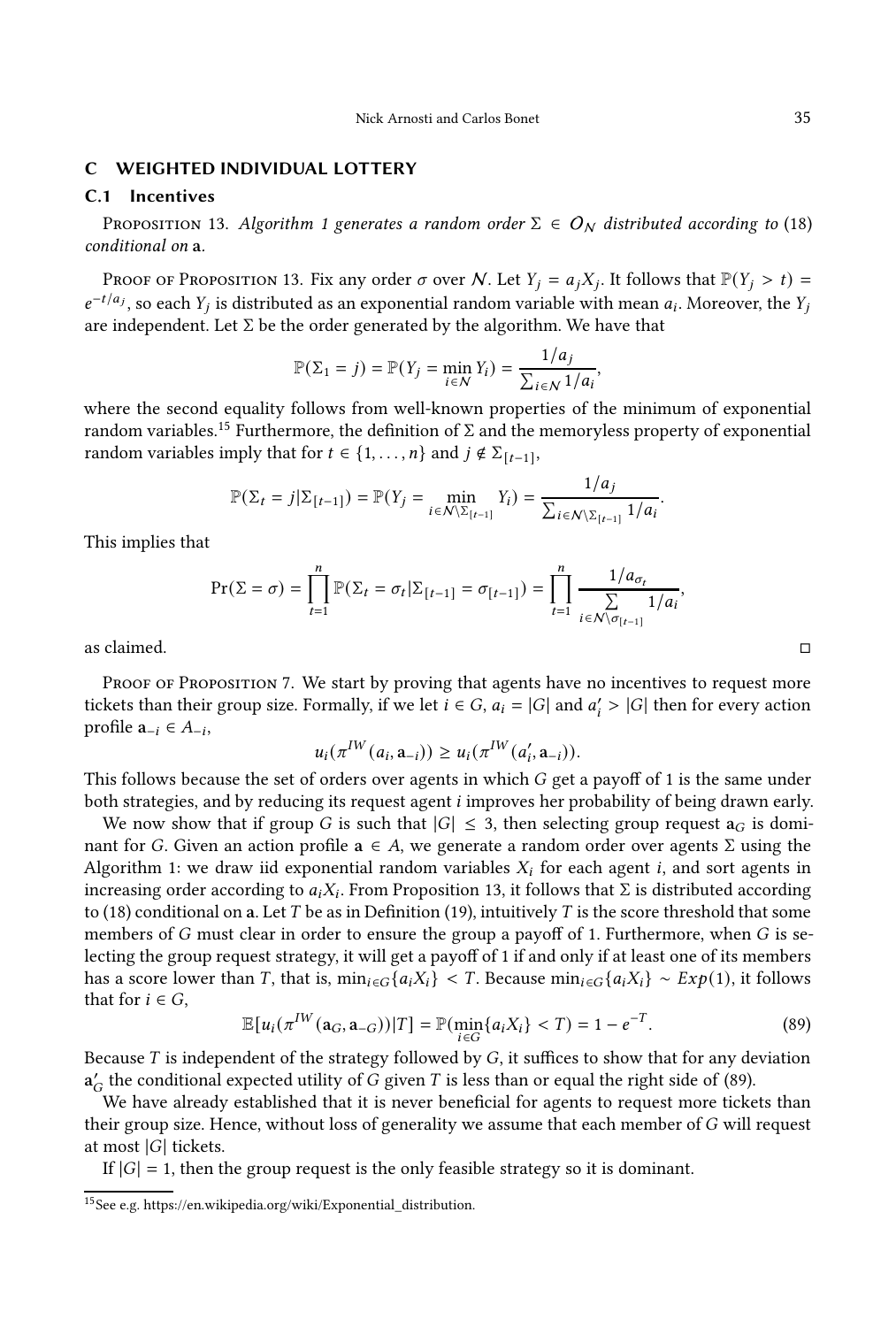If  $|G| = 2$ , then the only deviations we need to consider are  $\mathbf{a}'_G = (1, 2), (1, 1)$ . The first strategy is dominated by the group request, because the allocation of the member requesting 1 ticket is irrelevant for the outcome of group  $G$ . Under the second strategy,  $G$  gets a payoff of 1 if and only if both members have a score lower than T. In particular, agent  $i \in G$  must have a score lower than T. This happens with probability

$$
\mathbb{P}(a'_iX_i < T) = \mathbb{P}(X_i < T) = 1 - e^{-T}.
$$

Note that the quantity above coincides with  $(89)$ , implying that the utility of G when selecting  $a'_{G} = (1, 1)$  is at most its utility under the group request strategy.

If  $|G| = 3$ , there are 27 feasible strategies (26 deviations from the group request), but by symmetry we only need to evaluate 9 of them:

$$
\mathbf{a}_G' = (1,1,1), (1,1,2), (1,1,3), (1,2,2), (1,2,3), (1,3,3), (2,2,2), (2,2,3), (2,3,3).
$$

We argue now that the group request dominates all strategies above in which there is at least one agent requesting 1 ticket. Note that under any of these strategies, G will get a payoff of 1 only if the remaining 2 members are awarded two or more tickets. From the case  $|G| = 2$ , we know that the probability of this event is at most the right hand side of [\(89\)](#page-35-3). This implies that the group request strategy dominates all these deviations.

There are only 3 strategies remaining:  $a'_{G} = (3, 3, 2), (3, 2, 2), (2, 2, 2)$ . The first strategy is dominated by the group request, because the allocation of the member requesting 2 tickets is irrelevant for the outcome of group  $G$ . The second strategy is dominated by  $(3, 2, 1)$ . This follows because the set of orders over agents in which  $G$  get a payoff of 1 is the same under both strategies, and by reducing its request the last agent improves her probability of being drawn early. A similar argument shows that the last strategy is dominated by  $(1, 2, 2)$ .

ANALYSIS OF EXAMPLE [1.](#page-15-4) Let *i* be a member of the large group. We let  $\mathbf{a} = (\mathbf{a}_{G_i}, \mathbf{a}_{-G_i})$  denote the group request action profile, and  $a'_{G_i}$  denote the strategy where all members of  $G_i$  request 2 tickets. We will show that for  $n \geq 17$ ,

$$
u_i(\pi^{IW}(\mathbf{a}'_{G_i}, \mathbf{a}_{-G_i})) \geq u_i(\pi^{IW}(\mathbf{a}_{G_i}, \mathbf{a}_{-G_i})).
$$

Let  $m = n - 3$  be the number of groups. We claim that

$$
u_i(\pi^{IW}(a_{G_i}, a_{-G_i})) = 1 - \frac{1}{m},
$$
\n(90)

$$
u_i(\pi^{IW}(\mathbf{a}'_{G_i}, \mathbf{a}_{-G_i})) = 1 - \sum_{t=1}^m \left( \prod_{i=1}^{t-1} \frac{m-i}{m+2-i} \right) \left( \frac{2}{m+2-t} \right) \left( \prod_{i=t}^{m-1} \frac{m-i}{m+3/2-i} \right). \tag{91}
$$

This implies our result as for  $m \geq 14$  the expression in [\(91\)](#page-36-0) exceeds the expression in [\(90\)](#page-36-1).

First, we will show [\(90\)](#page-36-1). Because  $G_i$  is selecting the group request strategy, it will get a payoff of 0 if and only if all agents from small groups are processed before its members. This event happens with probability

<span id="page-36-1"></span><span id="page-36-0"></span>
$$
\prod_{i=1}^{m-1} \frac{m-i}{m+1-i} = \frac{1}{m}.
$$

Secondly, we show [\(91\)](#page-36-0). If all members of  $G_i$  are requesting 2 tickets, then  $G_i$  will get a payoff of 0 if and only if three of its members are processed after all agents in small groups. Moreover, the probability that at step  $t = 1, \ldots, m$  a member of  $G_i$  is processed for the first time is

<span id="page-36-2"></span>
$$
\left(\prod_{i=1}^{t-1} \frac{m-i}{m+2-i}\right) \left(\frac{2}{m+2-t}\right).
$$
\n(92)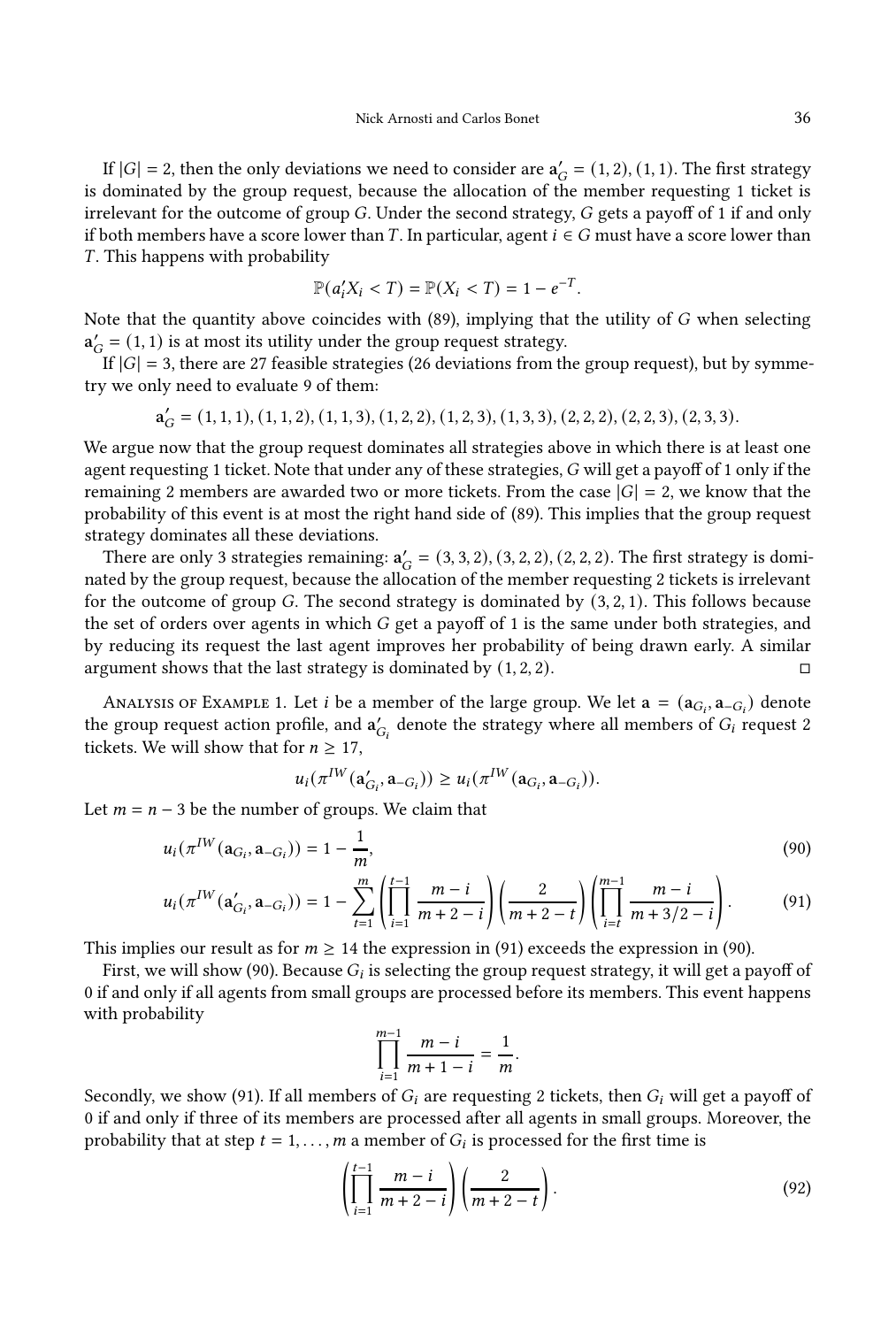In the expression above we used that  $\sum_{i \in G} 1/a'_i = 2$ , and that at the beginning of step  $i \leq t$ , there are  $m + 2 - i$  agents in small groups that have not been processed yet. Note that if  $t = 1$ , then the expression above reduces to the probability of processing a member of the large group at the first step, that is,  $2/(m + 1)$ .

Finally, the probability that all the remaining agents in small groups are processed before the three remaining members of the large group is

<span id="page-37-2"></span>
$$
\prod_{i=t}^{m-1} \frac{m-i}{m+3/2-i}.
$$
\n(93)

Here we are using that if  $j \in G$  was processed at step t, then  $\sum_{i \in G \setminus \{j\}} 1/a'_i = 3/2$ . Note that if  $t = m$ , then the expression above is 1.

Multiplying [\(92\)](#page-36-2) by [\(93\)](#page-37-2) and summing all possible values of t yields [\(91\)](#page-36-0).  $\Box$ 

## C.1.1 Proof of Proposition [8.](#page-16-2)

<span id="page-37-0"></span>LEMMA 8. Group G gets a payoff of 1 if and only if

<span id="page-37-3"></span>
$$
\sum_{i \in G} a_i \mathbf{1}(a_i X_i < T) \ge |G|.\tag{94}
$$

PROOF OF LEMMA [8.](#page-37-0) First, suppose that  $(94)$  holds. From the definition of T in [\(19\)](#page-15-3), it follows that at most  $k - |G|$  tickets are allocated to agents not in G who have a score lower than T. Furthermore, as [\(94\)](#page-37-3) holds it must be the case that the sum of the requests of agents in  $G$  who have a score lower than  $T$  is at least  $|G|$ . Therefore, group  $G$  is awarded  $|G|$  or more tickets.

Conversely, suppose that [\(94\)](#page-37-3) does not hold. We will consider two cases:

(i) Only agents with score lower than  $T$  are awarded.

(ii) There are agents with score  $T$  or higher that are awarded.

Assume first that (i) holds. Then as [\(94\)](#page-37-3) doesn't hold individuals in G must receive fewer than  $|G|$ tickets.

Assume now that (ii) holds. From the definition of  $T$  in [\(19\)](#page-15-3), it follows that individuals not in G must receive strictly more than  $k - |G|$  tickets. This implies that individuals in G must receive fewer than  $|G|$  tickets.

<span id="page-37-1"></span>LEMMA 9. Fix an arbitrary group G. Let  $r \in \{0, \ldots, |G|-1\}$ . For every strategy  $\mathbf{a}_G \in \mathcal{B}_r$ , it follows that

<span id="page-37-5"></span><span id="page-37-4"></span>
$$
\sum_{i \in G} \frac{1}{a_i} \le r + 1. \tag{95}
$$

PROOF OF LEMMA [9.](#page-37-1) For simplicity, we shall assume that  $G = \{1, \ldots, s\}$  and  $a_1 \le a_2 \le \cdots \le a_s$ . Thus, a strategy  $\mathbf{a}_G \in \mathbb{N}^s$  is in  $\mathcal{B}_r$  if and only if

$$
\sum_{i=1}^{r+1} a_i \ge s \text{ and } \sum_{i=s-r+1}^s a_i \le s-1.
$$
 (96)

Consider the following optimization problem:

<span id="page-37-6"></span>
$$
\max \qquad \sum_{i=1}^{s} 1/a_i
$$
\n
$$
\sum_{i=1}^{r+1} a_i \ge s
$$
\n
$$
\sum_{i=s-r+1}^{s+1} a_i \le s-1.
$$
\n
$$
1 \le a_1 \le \cdots \le a_s
$$
\n(97)

Note that from [\(96\)](#page-37-4) it follows that every strategy  $a_G \in \mathcal{B}_r$  is a feasible solution for this problem. Therefore, to prove [\(95\)](#page-37-5) it suffices to show that the optimal value of this problem is at most  $r + 1$ .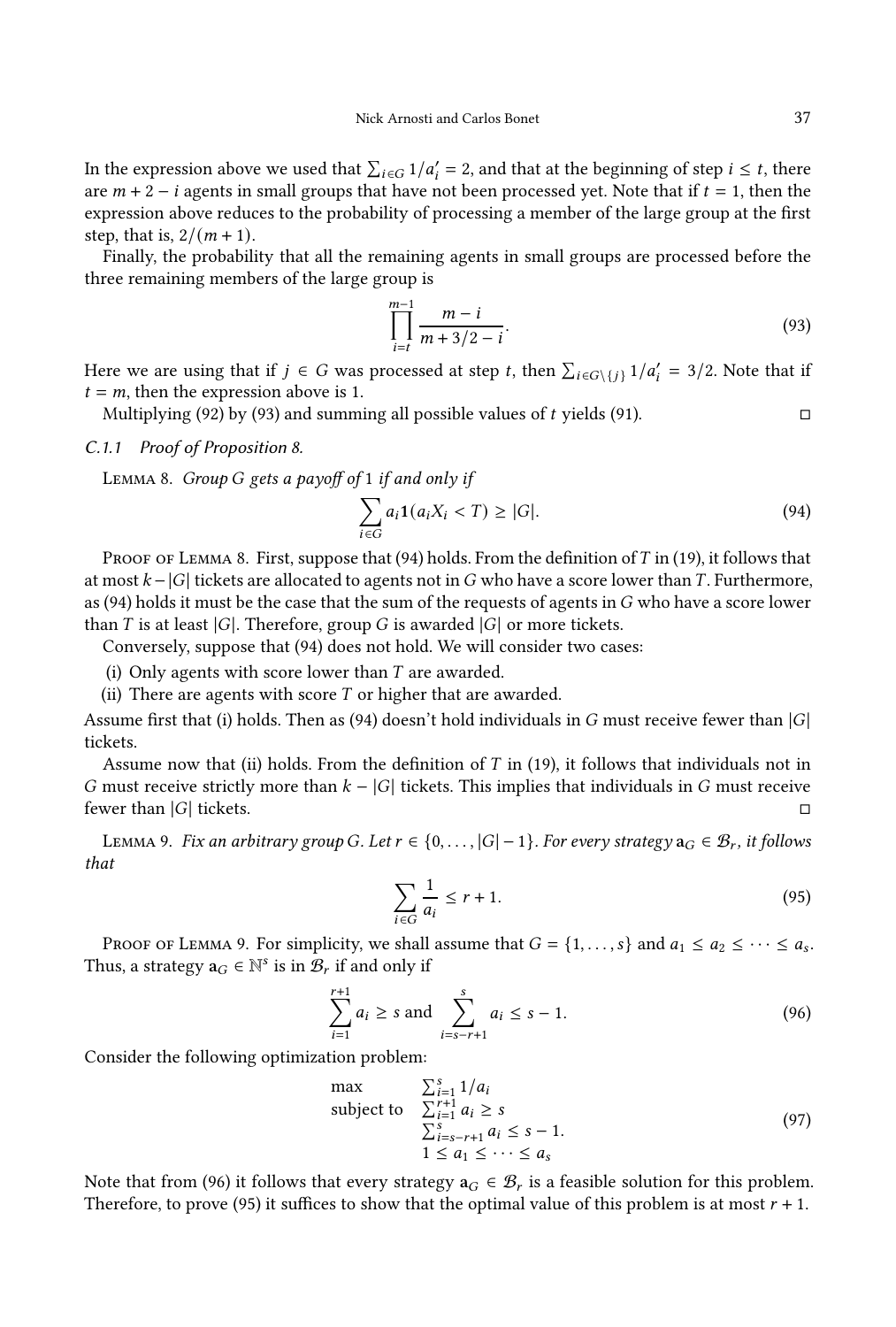We start by proving that an optimal solution  $\mathbf{a}^*_G$  of [\(97\)](#page-37-6) must satisfy

$$
a_j^* = s - \sum_{i=1}^r a_i^* \text{ for every } j = r+1, ..., s. \tag{98}
$$

Suppose  $a \in \mathcal{B}_r$  is such that  $a_j > s + \sum_{i=1}^r a_i$  for some  $j \in \{r+1,\ldots,s\}$ . If we replace  $a_j$  by  $a'_j = s - \sum_{i=1}^r a_i$  then we increase the objective value as  $1/a_j < 1/a'_j$ . Moreover, a' will still be in  $\mathcal{B}_r$  as  $\sum_{i=1}^{r+1} a'_i = \sum_{i=1}^r a_i + a'_j = s$  and  $\sum_{i=s-r+1}^s a'_i \leq \sum_{i=s-r+1}^s a_i \leq s-1$ . The last inequality follows as  $\mathbf{a} \in \mathcal{B}_r$ .

It follows from [\(98\)](#page-38-0) that we can incorporate in [\(97\)](#page-37-6) the constraints

<span id="page-38-0"></span>
$$
a_{r+1} = \cdots = a_s = s - \sum_{i=1}^r a_i
$$

without decreasing the optimal value. Moreover, if we remove the constraint  $\sum_{i=s-r+1}^{s} a_i \leq s-1$ then the optimal value will be higher or the same. By including both modifications we obtain the following relaxation of [\(97\)](#page-37-6):

<span id="page-38-1"></span>
$$
\max \qquad \sum_{i=1}^{r} \frac{1}{a_i} + \frac{(s-r)}{a_{r+1}}
$$
\n
$$
\text{subject to} \quad \sum_{i=1}^{r+1} a_i = s
$$
\n
$$
1 \le a_1 \le \cdots \le a_{r+1}
$$
\n(99)

Clearly an optimum of [\(99\)](#page-38-1) exists as the objective function is continuous and the feasible set is non-empty and compact. Moreover, we are maximizing a convex function on a convex set then there exists a globally optimal solution that is an extreme point of the feasible set. The extreme points of the feasible set are  $\mathbf{a}^0, \ldots, \mathbf{a}^r$ , where

$$
1 = a_1^j = \cdots = a_j^j, \quad \frac{s-j}{r+1-j} = a_{j+1}^j = \cdots = a_{r+1}^j.
$$

Furthermore, the objective value evaluated at any extreme point is equal to  $r + 1$ . To see this note that objective value at  $a^j$  is

$$
j + (s - j) \left( \frac{r+1-j}{s-j} \right) = r + 1.
$$

Therefore, the optimal value of [\(99\)](#page-38-1) is  $r + 1$ . Because (99) is a relaxation of [\(97\)](#page-37-6), it follows that the optimal value of [\(97\)](#page-37-6) is at most  $r + 1$ .

PROOF OF PROPOSITION [8.](#page-16-2) Let  $r \in \{0, \ldots, s-1\}$ . We formulate the problem of finding the strategy in  $B_r$  that maximizes the expected payoff of G given the threshold T as a programming problem. From Lemma [8](#page-37-0) and since we are considering only strategies in  $\mathcal{B}_r$ , it follows that group  $G$  will get a payoff of 1 if and only if there are  $r + 1$  or more agents with a score lower than  $T$ . For each agent  $i \in G$ , we let  $B_i$  be a random variable that indicates if the score of agent  $i$  is lower than  $T$ , more precisely,  $B_i = 1(a_i X_i < T)$ . Observe that given T and any action  $a_i$ , because  $X_i \sim Exp(1)$  then  $B_i \sim Bernoulli(1 - e^{-T/a_i})$ . Hence, our formulation is

<span id="page-38-2"></span>
$$
\max \qquad \mathbb{P}(\sum_{i \in G} B_i \ge r+1)
$$
\n
$$
\text{subject to} \quad B_i \sim \text{Bernoulli}(1 - e^{-T/a_i}) \quad \forall i \in G
$$
\n
$$
\mathbf{a}_G \in \mathcal{B}_r \tag{100}
$$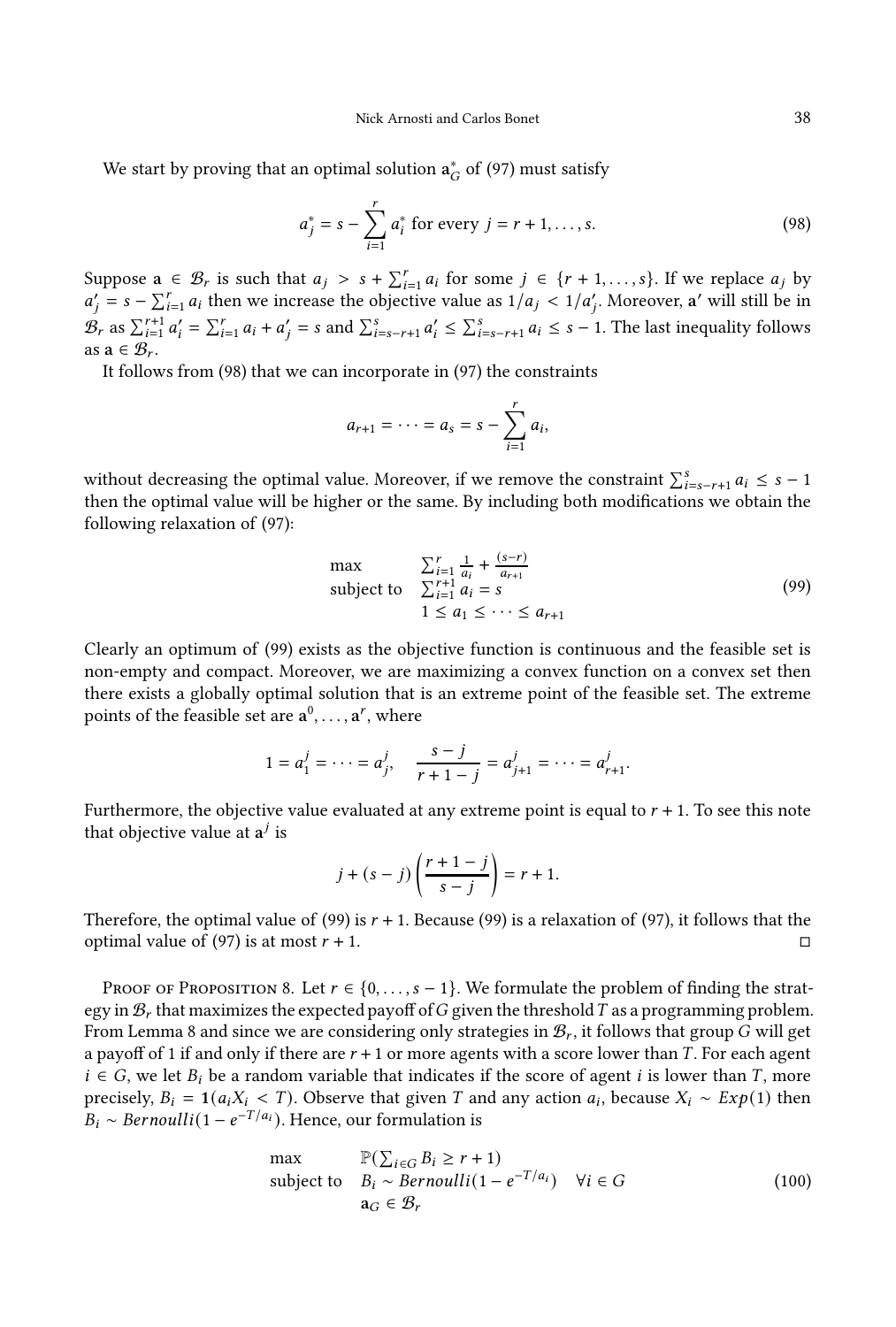Nick Arnosti and Carlos Bonet 39

Let  $Z_i$  be the Poisson random variable of rate  $T/a_i.$  Note that  $Z_i$  first-order stochastically dominates  $B_i$ . Hence, the following problem is a relaxation of [\(100\)](#page-38-2).

<span id="page-39-1"></span>
$$
\max \qquad \mathbb{P}(\sum_{i \in G} Z_i \ge r + 1)
$$
\n
$$
\text{subject to} \quad Z_i \sim \text{Poisson}(T/a_i) \quad \forall i \in G
$$
\n
$$
\mathbf{a}_G \in \mathcal{B}_r \tag{101}
$$

Using that the sum of independent Poisson random variables is Poisson-distributed, we have that  $\sum_{i \in G} Z_i \sim Poisson(\sum_i T/a_i)$ . Moreover, if  $X \sim Poisson(\lambda)$  then [Johnson et al. \[2005\]](#page-19-11) state the following bound:

<span id="page-39-0"></span>
$$
\mathbb{P}(X \ge x) \le 1 - e^{-\lambda/x}, \quad x \ge \lambda. \tag{102}
$$

If  $T \leq 1$ , then Lemma [9](#page-37-1) implies

$$
\sum_{i \in G} \frac{T}{a_i} \le \sum_{i \in G} \frac{1}{a_i} \le r + 1.
$$
\n(103)

Therefore, we can apply [\(102\)](#page-39-0) to obtain

$$
\mathbb{P}\left(\sum_{i\in G} Z_i \ge r+1\right) \le 1 - e^{-(\sum_i T/a_i)/(r+1)} \le 1 - e^{-T}.\tag{104}
$$

The last inequality follows from Lemma [9.](#page-37-1)

From [\(21\)](#page-15-1) we have that 1 –  $e^{-T}$  correspond to the utility of  $G$  under the group request strategy. This implies our result as the optimal value of the relaxation [\(101\)](#page-39-1) is at most the utility under the group request strategy.

## C.2 Performance

#### C.2.1 Proof of Theorem [3.](#page-16-0)

PROOF OF THEOREM [3.](#page-16-0) In this proof, whenever we study a mechanism we assume that the action profile selected a is its corresponding group request strategy.

We start by proving the efficiency guarantee. From Proposition [2,](#page-17-0) we have that for any instance the utilization under the Weighted Individual Lottery is at least the utilization under the Group Request with Replacement. This can be seen as

$$
U(\pi^{IW}(\mathbf{a})) = \frac{\sum_{i \in N} u_i(\pi^{IW}(\mathbf{a}))}{k} \ge \frac{\sum_{i \in N} u_i(\pi^{GR}(\mathbf{a}))}{k} = U(\pi^{GR}(\mathbf{a})).
$$
 (105)

The inequality follows from [\(24\)](#page-17-1). Therefore, it suffices to show that for any instance in  $I(\kappa, \alpha)$ , the Group Lottery with Replacement is  $(1 - \kappa)g(\alpha)$ -efficient. This follows immediately by Lemma [3:](#page-18-1)

$$
U(\pi^{GR}(\mathbf{a})) = \frac{\sum_{i \in \mathcal{N}} u_i(\pi^{GR}(\mathbf{a}))}{k} \ge \frac{n\left(\frac{k}{n}(1-\kappa)g(\alpha)\right)}{k} = (1-\kappa)g(\alpha). \tag{106}
$$

Now we turn to the fairness guarantee. From Proposition [2](#page-17-0) , we have that for any instance and any pair of agents  $i, j$ ,

$$
\frac{u_i(\pi^{IW}(\mathbf{a}))}{u_j(\pi^{IW}(\mathbf{a}))} \ge \frac{u_i(\pi^{GR}(\mathbf{a}))}{u_j(\pi^{GL}(\mathbf{a}))}.\tag{107}
$$

Moreover, combining Lemma [3](#page-18-1) and Lemma [1](#page-9-1) yields

$$
\frac{u_i(\pi^{GR}(\mathbf{a}))}{u_i(\pi^{GL}(\mathbf{a}))} \ge \frac{\frac{k}{n}(1-\kappa)g(\alpha)}{\frac{k}{n}(1+\kappa)} \ge (1-\kappa)^2 g(\alpha) \ge (1-2\kappa)g(\alpha). \tag{108}
$$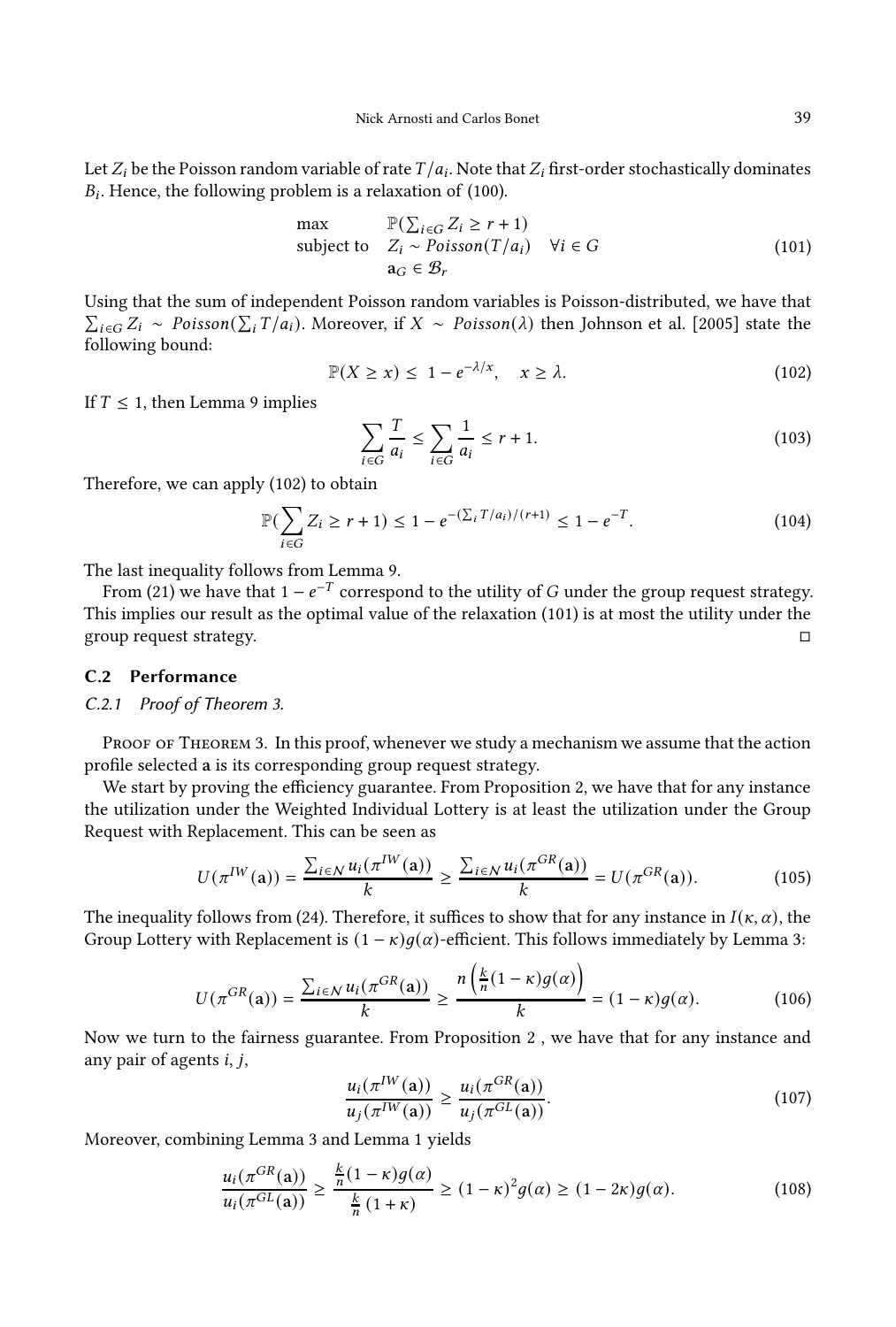The second inequality follows from the fact that for any  $x \geq 0$ ,

$$
\frac{1}{1+x} \ge 1-x.
$$

<span id="page-40-0"></span>C.2.2 Proof of Lemma [2.](#page-17-0) Let  $S_N$  be the set of finite sequences of agents and draw the random sequence  $\Sigma \in S_N$  by letting  $\Sigma_t$  be iid with

<span id="page-40-4"></span>
$$
\mathbb{P}(\Sigma_t = i) = \frac{1/|G_i|}{\sum_{j \in \mathcal{N}} 1/|G_j|},\tag{109}
$$

stopping once all agents have been drawn at least once, that is, for each  $i \in \mathcal{N}$  there exists t such that  $i = \Sigma_t$ . This occurs with probability one, implying that this procedure generates a valid distribution over  $S_N$ .

Define  $\sigma^{GR}: \mathcal{S}_N \rightarrow \mathcal{S}_{\mathcal{G}}$  by

<span id="page-40-3"></span><span id="page-40-2"></span><span id="page-40-1"></span>
$$
\sigma_j^{GR}(\Sigma) = G_{\Sigma_j}.
$$
\n(110)

Define  $\sigma^{IW}: \mathcal{S}_\mathcal{N} \to \mathcal{O}_\mathcal{N}$  by

$$
T_j^{IW}(\Sigma) = \min\{t \in \mathbb{N} : |\Sigma_{[t]}| = j\},\
$$
  

$$
\sigma_j^{IW}(\Sigma) = \Sigma_{T_j^{IW}(\Sigma)}.
$$
 (111)

Note that for each  $\Sigma \in \mathcal{S}_N$  and each  $t \in \mathbb{N}$ ,  $\sigma_{[t]}^{GR}(\Sigma) \subseteq \mathcal{G}$ . Define  $\sigma^{GL}: \mathcal{S}_N \to O_\mathcal{G}$  by

$$
T_j^{GL}(\Sigma) = \min\{t \in \mathbb{N} : |\sigma_{[t]}^{GR}(\Sigma)| = j\}.
$$
  

$$
\sigma_j^{GL}(\Sigma) = \sigma_{T_j^{GL}(\Sigma)}^{GR}(\Sigma).
$$
 (112)

<span id="page-40-5"></span>Proposition 14. Let  $\sigma^{GR}, \sigma^{IW}, \sigma^{GL}$  be as in [\(110\)](#page-40-1), [\(111\)](#page-40-2), [\(112\)](#page-40-3). If  $\Sigma$  is drawn according to [\(109\)](#page-40-4), then

- $\sigma^{GR}(\Sigma)$  a sequence of k elements in G, where each element is independently and uniformly sampled with replacement from  $G$ .
- $\bullet$   $\sigma^{IW}(\Sigma)$  is an order over  $N$  distributed as in [\(18\)](#page-14-0) given a group request action profile.
- $\sigma^{GL}(\Sigma)$  is a uniform order over  $\mathcal G$ .

Proof of Proposition [14.](#page-40-5) From the definition of  $\sigma^{IW}(\Sigma)$ , we know that it skip every agent in Σ that has already appeared. Hence, we are sequentially sampling agents without replacement, with probability inversely proportional to the size of its groups. Therefore, it correspond to an order over agents distributed according to [\(18\)](#page-14-0) when each agent is requesting its group size.

From [\(109\)](#page-40-4) it follows that for each  $G \in \mathcal{G}$  and each  $t$ ,  $\mathbb{P}(\Sigma_t \in G) = 1/|\mathcal{G}|$ . That is, the marginal distribution over groups is uniform. It immediately follows from the definition of  $\sigma^{GLR}(\Sigma)$  that it is sampling groups uniformly at random with replacement. Moreover, from the definition of  $\sigma^{GL}(\Sigma)$  we know that it skip every agent in  $\Sigma$  whose group has already appeared. Therefore, we are sampling groups uniformly at random without replacement, generating a uniform order over  $G$ .

Proof of Lemma [2.](#page-17-0) Let Σ be drawn according to [\(109\)](#page-40-4), and  $\sigma^{GR}$ ,  $\sigma^{IW}$ ,  $\sigma^{GL}$  be as in [\(110\)](#page-40-1), [\(111\)](#page-40-2), [\(112\)](#page-40-3). From Proposition [14](#page-40-5) it follows that

$$
u_i(\pi^{GR}(\mathbf{a})) = \mathbb{E}[u_i(x^{GL}(\mathbf{a}, \sigma^{GR}(\Sigma)))],
$$
  
\n
$$
u_i(\pi^{IW}(\mathbf{a})) = \mathbb{E}[u_i(x^{IW}(\mathbf{a}, \sigma^{IW}(\Sigma)))],
$$
  
\n
$$
u_i(\pi^{GL}(\mathbf{a})) = \mathbb{E}[u_i(x^{GL}(\mathbf{a}, \sigma^{GL}(\Sigma)))].
$$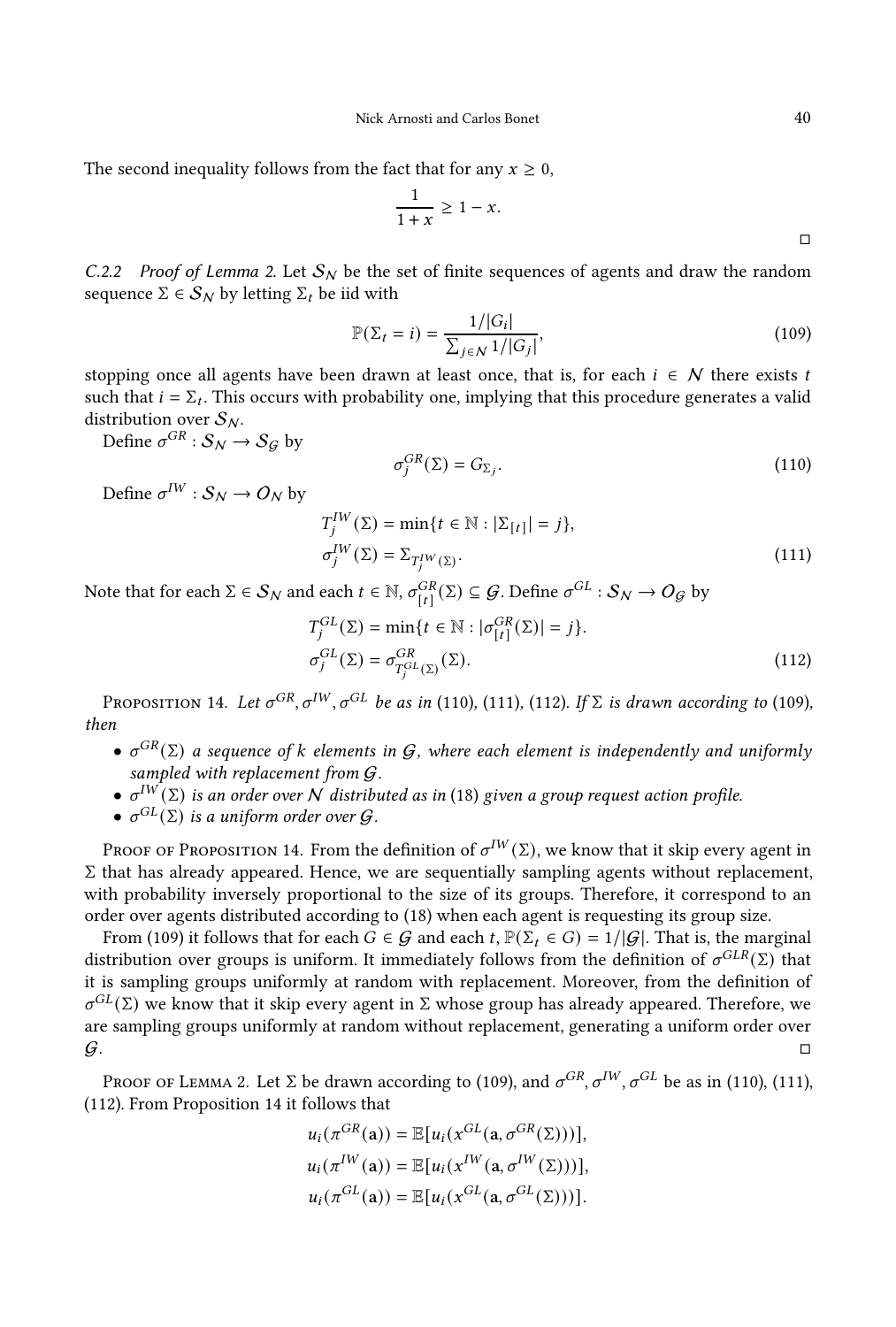Therefore, it suffices to show that for any realization of  $\Sigma$ ,

$$
u_i(x^{GL}(\mathbf{a}, \sigma^{GR}(\Sigma))) \le u_i(x^{IW}(\mathbf{a}, \sigma^{IW}(\Sigma))) \le u_i(x^{GL}(\mathbf{a}, \sigma^{GL}(\Sigma))).
$$
 (113)

Observe that given  $\Sigma$ , each of the utilities above is either 0 or 1. Hence, to prove [\(113\)](#page-41-1) we will show that: (i) if the utility of *i* under the Group Lottery with Replacement is 1 then its utility under the Weighted Individual Lottery is also 1, and (ii) if the utility of agent  $i$  under the Weighted Individual Lottery is 1 then its utility under the Group Lottery is also 1. Because agents are playing the group request strategy, whenever a group or agent is being processed, it is given a number of tickets equal to the minimum of its group size and the number of remaining tickets.

If the utility of  $i$  under the Group Lottery with Replacement is 1, then the number of tickets allocated before  $G_i$  is processed is at most  $k - |G_i|$ . Formally, if we let  $t$  be the first time at which a member of  $G_i$  appears in  $\Sigma$ , then

<span id="page-41-2"></span><span id="page-41-1"></span>
$$
\sum_{j=1}^{t-1} |G_{\Sigma_j}| \le k - |G_i|.
$$
\n(114)

In the left hand side, we use that the sequence of groups  $\sigma^{GR}(\Sigma)$  is determined by replacing each agent in  $\Sigma$  by its group. In contrast, in the Weighted Individual Lottery, the order over agents  $\sigma^{\bar{I}W}(\Sigma)$  is constructed by skipping all agents in  $\Sigma$  that have already appeared. Hence, in this mechanism the number of tickets allocated before  $\Sigma_t$  appears in  $\sigma^{IW}(\Sigma)$  is the same or lower than the left hand side of [\(114\)](#page-41-2). This implies that the utility of  $i$  under the Weighted Individual Lottery is also 1.

Meanwhile, suppose that the utility of  $i$  under the Weighted Individual Lottery is 1, then the number of tickets allocated before  $\Sigma_t$  appears in  $\sigma^{IW}(\Sigma)$  is at most  $k - |G_i|$ . In the Group Lottery, the order over groups  $\sigma^{GL}(\Sigma)$  is constructed by replacing each agent in  $\Sigma$  by its group, and skipping all groups that have already appeared. Note that each time  $\sigma^{IW}(\Sigma)$  skips an agent  $\Sigma_j, \sigma^{GL}(\Sigma)$  also skips the group  $G_{\Sigma_j}$ . Therefore, the number of tickets allocated before  $G_{\Sigma_t}$  appears in  $\sigma^{GL}(\Sigma)$  is the same or lower than the number of tickets allocated before  $\Sigma_t$  appears in  $\sigma^{IW}(\Sigma).$  Implying that the utility of agent *i* under the Group Lottery is also 1.  $\Box$ 

## <span id="page-41-0"></span>C.2.3 Proof of Lemma [3.](#page-18-1)

<span id="page-41-3"></span>PROPOSITION 15. Given a set V of  $m$  elements and a natural number  $k$ , the following algorithm generates a sequence  $\Sigma$  of  $k$  elements where  $\Sigma_t$  is independent and uniformly sampled from  $\bar{V}$  :

- (1) Select an element  $G$  of  $V$ .
- (2) Generate a sequence of k elements  $\Sigma^-$ , where  $\Sigma^-_t$  is independently and uniformly draw from  $V \setminus G$ .
- (3) Generate a sequence of  $k$  independent binary random variables  $X$ , where  $X_t \sim \text{Bernoulli}(1/m)$ .
- (4) For  $t = 1, \ldots, k$  set

$$
\Sigma_t = \begin{cases} G & \text{if } X_t = 1, \\ \Sigma_t^- & \text{otherwise.} \end{cases}
$$

Proof of Proposition [15.](#page-41-3) Observe that  $\Sigma_t$  depends only on  $X_t$  and  $\Sigma_t^-$ , hence, for any  $t' \neq t$ ,  $\Sigma_t$  is independent of  $\Sigma_{t'}$ . Furthermore, for any  $G' \in V$ ,  $\mathbb{P}(\Sigma_t = G') = 1/m$ .

PROOF OF LEMMA [3.](#page-18-1) In this proof, we assume that the action profile selected a is the group request strategy, hence, the set of valid groups is  $G$ . Fix an arbitrary group  $G_i$ . To generate the sequence  $\Sigma \in S_G$  we use the algorithm from Proposition [15,](#page-41-3) that is, generate a sequence  $\Sigma^-$  where  $\Sigma_t^-$  is independently and uniformly sample from  $G \setminus G_i$  and then extend it to  $\Sigma$ . Let  $S_n = \sum_{t=1}^n |\Sigma_t^-|$ . We let  $\tau = \tau(k - |G_i| + 1, \Sigma^{-})$  be as defined in [\(6\)](#page-8-2) where the size function is the cardinality of each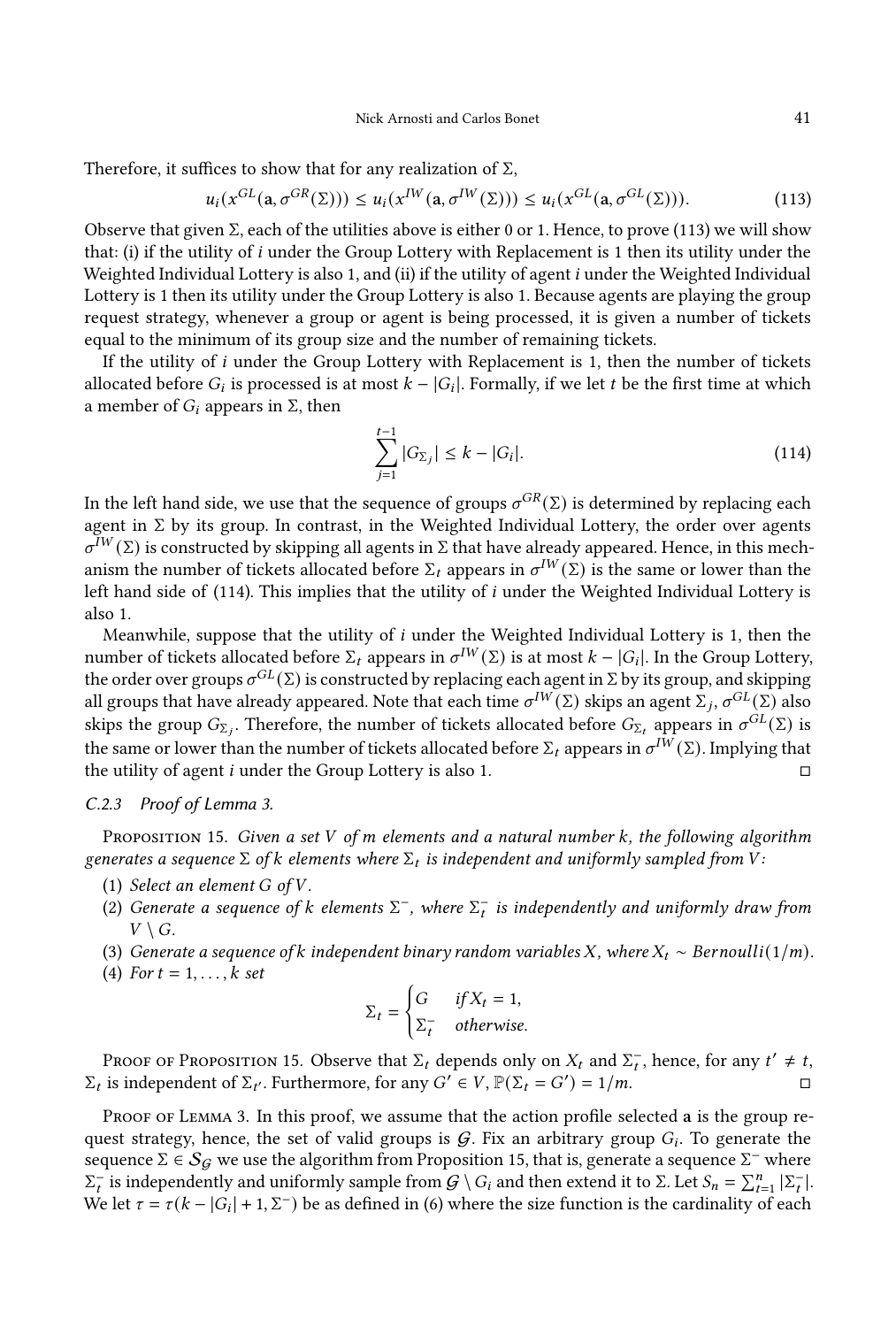valid group. Intuitively,  $\tau$  is the number of positions in  $\Sigma$  that ensures a payoff of 1 to  $G_i$  given  $\Sigma^-$ . Note that if  $G_i$  is in the first τ positions of Σ, then the number of tickets awarded before it is processed is at most  $k - |G_i|$ . On the other hand, if it is processed after  $\tau$  groups this number is at least  $k - |G_i| + 1$ . Therefore, we get

$$
u_i(\pi^{GR}(\mathbf{a})) = \mathbb{E}\big[\mathbb{E}[u_i(\pi^{GR}(\mathbf{a}))|\Sigma^-\big]\big] = \mathbb{E}\left[1 - \left(1 - \frac{1}{m}\right)^{\tau}\right].
$$
\n(115)

Thus, to prove equation [\(25\)](#page-18-5) it suffices to show

<span id="page-42-2"></span>
$$
\mathbb{E}\left[1 - \left(1 - \frac{1}{m}\right)^r\right] \ge \frac{k}{n}(1 - \kappa)g(\alpha). \tag{116}
$$

We let  $m_j$  be the number of groups of size  $j$  in  $\mathcal{G} \setminus G_i$ , more precisely,

$$
m_j = \sum_{G \in \mathcal{G} \backslash G_i} \mathbf{1}\{|G| = j\}.
$$

From this definition, it immediately follows that

<span id="page-42-5"></span><span id="page-42-4"></span>
$$
m - 1 = \sum_{j \ge 1} m_j,\tag{117}
$$

$$
\sum_{j\geq 1} m_j j = n - |G_i|.
$$
 (118)

Define

$$
\phi(\theta) = \mathbb{E}\left[e^{\left|\Sigma_{1}^{-}\right| \theta}\right] = \sum_{j \geq 1} \left(\frac{m_{j}}{m-1}\right) e^{j\theta},\tag{119}
$$

We let  $F = \{F_n\}_{n \in \mathbb{N}}$  be the filtration generated by  $\Sigma^-$ . For any  $\theta \in \mathbb{R}$ , we define the following martingale w.r.t.  $F_n$ :

$$
\frac{e^{\theta S_n}}{\phi(\theta)^n}.
$$
\n(120)

This expression is adapted with respect to  $F_n$ , it is bounded as  $|\Sigma_i^-| \leq \max_G |G|$  and, as shown below, it satisfies the martingale property:

$$
\mathbb{E}\left[\frac{e^{\theta S_n}}{\phi(\theta)^n}|F_{n-1}\right] = \frac{e^{\theta S_{n-1}}}{\phi(\theta)^{n-1}}\mathbb{E}\left[\frac{e^{\theta|\Sigma_n^-|}}{\phi(\theta)}|F_{n-1}\right] = \frac{e^{\theta S_{n-1}}}{\phi(\theta)^{n-1}}\frac{\mathbb{E}\left[e^{\theta|\Sigma_n^-|}\right]}{\phi(\theta)} = \frac{e^{\theta S_{n-1}}}{\phi(\theta)^{n-1}}.
$$

Clearly  $\tau$  is a stopping time w.r.t.  $F$ , moreover, it is almost surely bounded because  $|\Sigma_i^-| \ge 1$  implies that  $\mathbb{P}(\tau \leq k - |G_i| + 1) = 1$ . Applying Doob's optional stopping theorem, we get

<span id="page-42-0"></span>
$$
1 = \mathbb{E}\left[\frac{e^{\theta S_1}}{\phi(\theta)}\right] = \mathbb{E}\left[\frac{e^{\theta S_\tau}}{\phi(\theta)^\tau}\right].
$$
\n(121)

Moreover, if we restrict to  $\theta > 0$  and use that the definition of  $\tau$  implies

$$
S_{\tau} \geq k - |G_i| + 1,
$$

we obtain

<span id="page-42-1"></span>
$$
\mathbb{E}\left[\frac{e^{\theta S_r}}{\phi(\theta)^r}\right] \ge e^{\theta(k-|G_i|+1)} \mathbb{E}\left[\phi(\theta)^{-r}\right].\tag{122}
$$

Combining equations [\(121\)](#page-42-0) and [\(122\)](#page-42-1) yields

<span id="page-42-3"></span>
$$
e^{-\theta(k-|G_i|+1)} \geq \mathbb{E}\left[\phi(\theta)^{-\tau}\right].\tag{123}
$$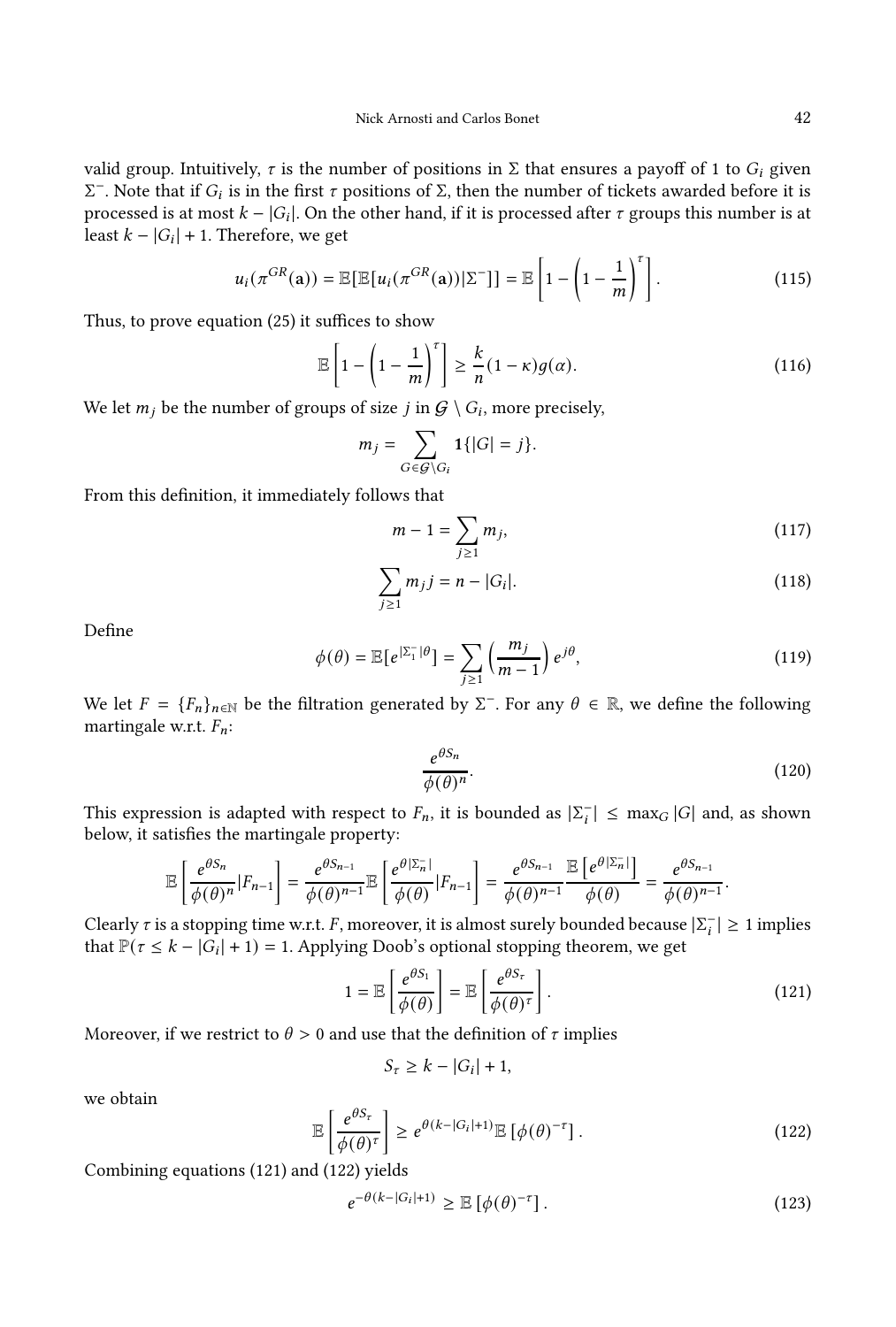To prove equation [\(116\)](#page-42-2), we need an upper bound on  $\mathbb{E}\left[\left(1-\frac{1}{m}\right)^{\tau}\right]$ . Thus, we let  $\theta^*$  be the unique solution of

$$
\phi(\theta) = \left(1 - \frac{1}{m}\right)^{-1} = \frac{m}{m-1}.\tag{124}
$$

The existence and uniqueness of  $\theta^*$  is guaranteed because  $\phi(\theta)$  is increasing and continuous,  $\phi(0) = 1$  and for  $\theta \ge 0$ ,  $\phi(\theta) \ge e^{\theta}$  hence  $\phi(\log(\frac{m}{m-1})) \ge \frac{m}{m-1}$ . Then equation [\(123\)](#page-42-3) evaluates to

$$
e^{-\theta^*(k-|G_i|+1)} \ge \mathbb{E}\left[\phi(\theta^*)^{-\tau}\right] = \mathbb{E}\left[\left(1-\frac{1}{m}\right)^{\tau}\right]
$$

This implies

$$
\mathbb{E}\left[1-\left(1-\frac{1}{m}\right)^{r}\right] \geq 1-e^{-\theta^{*}(k-|G_{i}|+1)} = \theta^{*}(k-|G_{i}|+1)g(\theta^{*}(k-|G_{i}|+1)).\tag{125}
$$

The expression above is an increasing function of  $\theta^*$ . Hence, if  $\theta^* \geq 1/n$  then [\(116\)](#page-42-2) holds as

$$
\theta^*(k - |G_i| + 1)g(\theta^*(k - |G_i| + 1)) \ge \frac{k - |G_i| + 1}{n}g\left(\frac{k - |G_i| + 1}{n}\right)
$$
\n
$$
k = \max_{i \in [k]} |G_i| + 1 \quad (k - |G_i| + 1)
$$
\n(126)

$$
\geq \frac{k - \max_{G} |G| + 1}{n} g\left(\frac{k - |G_i| + 1}{n}\right),\tag{127}
$$

.

and since  $q$  is a decreasing function we have

$$
g\left(\frac{k-|G_i|+1}{n}\right) \ge g\left(\frac{k}{n}\right) \ge g(\alpha). \tag{128}
$$

Thus, we assume  $\theta^* < 1/n$ . Again, because g is a decreasing function it follows that

$$
g(\theta^*(k - |G_i| + 1)) \ge g\left(\frac{k - |G_i| + 1}{n}\right) \ge g\left(\frac{k}{n}\right) \ge g(\alpha). \tag{129}
$$

Therefore, it suffices to show that

<span id="page-43-1"></span>
$$
\theta^*(k - |G_i| + 1) \ge \frac{k}{n}(1 - \kappa). \tag{130}
$$

From the definition of  $\theta^*$ , we get

<span id="page-43-0"></span>
$$
\frac{m}{m-1} = \phi\left(\theta^*\right) = \sum_{j\geq 1} \frac{m_j e^{j\theta^*}}{m-1} \leq \frac{1}{m-1} \sum_{j\geq 1} \frac{m_j}{1-j\theta^*}.\tag{131}
$$

In the inequality we use that for any  $x < 1$ ,  $e^x \le 1/(1-x)$ . Observe that

$$
j\theta^* < j/n \le \max_G |G|/n < 1.
$$

The first inequality follows by our assumption  $\theta^* < 1/n$ , the second an third as

$$
j \le \max_G |G| \le k < n.
$$

If we multiple both sides of [\(131\)](#page-43-0) by  $(m - 1)$  and subtract  $(m - 1)$  we obtain

$$
1 \leq \sum_{j\geq 1} \frac{m_j}{1 - j\theta^*} - (m - 1) = \sum_{j\geq 1} \frac{m_j}{1 - j\theta^*} - \sum_{j\geq 1} m_j = \sum_{j\geq 1} \frac{m_j j\theta^*}{1 - j\theta^*}.
$$

The first equality follows from equation [\(117\)](#page-42-4). Besides,

$$
\sum_{j\geq 1} \frac{m_j j \theta^*}{1 - j \theta^*} \leq \sum_{j\geq 1} \frac{m_j j \theta^*}{1 - \max_G |G| \theta^*} = \frac{(n - |G_i|) \theta^*}{1 - \max_G |G| \theta^*}.
$$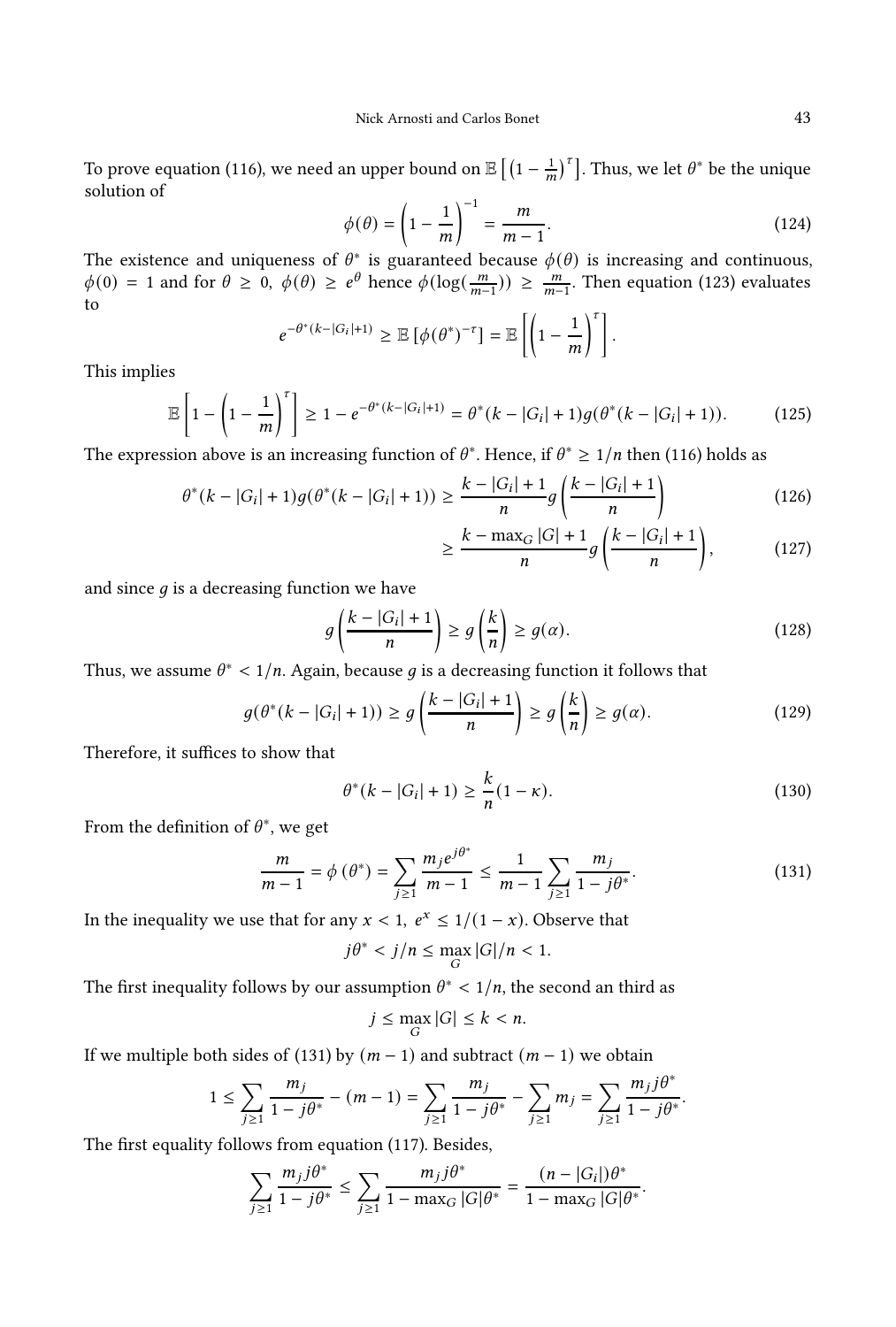In the first inequality we use that  $j \leq \max_G |G|$ . The equality follows from equation [\(118\)](#page-42-5). Combining both expressions above yields

$$
1 - \max_{G} |G|\theta^* \le (n - |G_i|)\theta^*.
$$
 (132)

Rearranging, we have

$$
n\theta^* \ge 1 - \left(\max_G |G| - |G_i|\right)\theta^* > 1 - \left(\max_G |G| - |G_i|\right)/n,\tag{133}
$$

where the second inequality follows by the assumption  $\theta^* < 1/n$ . Substituting this last inequality into the left hand side of [\(130\)](#page-43-1), we have

$$
\theta^*(k - |G_i| + 1) \ge \frac{k}{n} \left( 1 - \frac{|G_i| - 1}{k} \right) \left( 1 - \frac{\max_G |G| - |G_i|}{n} \right) \tag{134}
$$

$$
\geq \frac{k}{n} \left( 1 - \frac{|G_i| - 1}{k} - \frac{\max_G |G| - |G_i|}{n} \right). \tag{135}
$$

The expression at the right hand side is decreasing in  $|G_i|$ , hence, minimized at  $|G_i| = \max_G |G|$ . Substituting  $|G_i| = \max_G |G|$  above yields

$$
\frac{k}{n}\left(1-\frac{\max_{G}|G|-1}{k}\right)\geq\frac{k}{n}\left(1-\kappa\right).
$$
\n(136)

The inequality follows as our instance is in  $I(\kappa, \alpha)$ , hence

$$
\frac{\max_G |G| - 1}{k} \le \kappa. \tag{137}
$$

 $\Box$ 

#### C.2.4 Tightness.

<span id="page-44-0"></span>PROPOSITION 16. For any  $\alpha, \kappa \in (0, 1)$  and  $\epsilon > 0$ , there exists an instance in  $I(\kappa, \alpha)$  such that the utilization of the group request equilibrium outcome of the Weighted Individual Lottery is less than  $q(\alpha) + \epsilon$ .

PROOF OF PROPOSITION [16.](#page-44-0) Fix  $\alpha, \kappa \in (0, 1)$  and  $\epsilon > 0$ . For any instance I, we let  $U(I)$  be the utilization of the group request equilibrium outcome under the Weighted Individual Lottery. We will construct a sequence of instances  $\{I_n\}$  such that for any  $\eta \in \mathbb{N}$ ,

$$
I_{\eta} \in I(\kappa, \alpha)
$$
 and  $\lim_{\eta \to \infty} U(I_{\eta}) \to g(\alpha)$ .

In  $I_n$ , there are  $n_n = m_n s_n$  agents divided in  $m_n$  groups of size  $s_n$ , and  $k_n = \alpha m_n s_n$  tickets. We define  ${m_n}$ ,  ${s_n}$  to be increasing sequences of natural numbers that satisfy three conditions:

(1) Each instance has an integer number of tickets, that is,  $\{m_{\eta}\}\$  must be such that

<span id="page-44-2"></span>
$$
\alpha m_{\eta} \in \mathbb{N}.\tag{138}
$$

(2) Each instance is in  $I(\kappa, \alpha)$ , i.e.,

$$
\frac{k_{\eta}}{n_{\eta}} \leq \alpha, \quad \frac{s_{\eta}-1}{k_{\eta}} \leq \kappa.
$$

The first condition holds immediately as

$$
\frac{k_{\eta}}{n_{\eta}} = \frac{\alpha m_{\eta} s_{\eta}}{m_{\eta} s_{\eta}} = \alpha.
$$

To ensure the second condition, we will define  $m_1$  to be such that

<span id="page-44-1"></span>
$$
\alpha m_1 \ge \kappa^{-1}.\tag{139}
$$